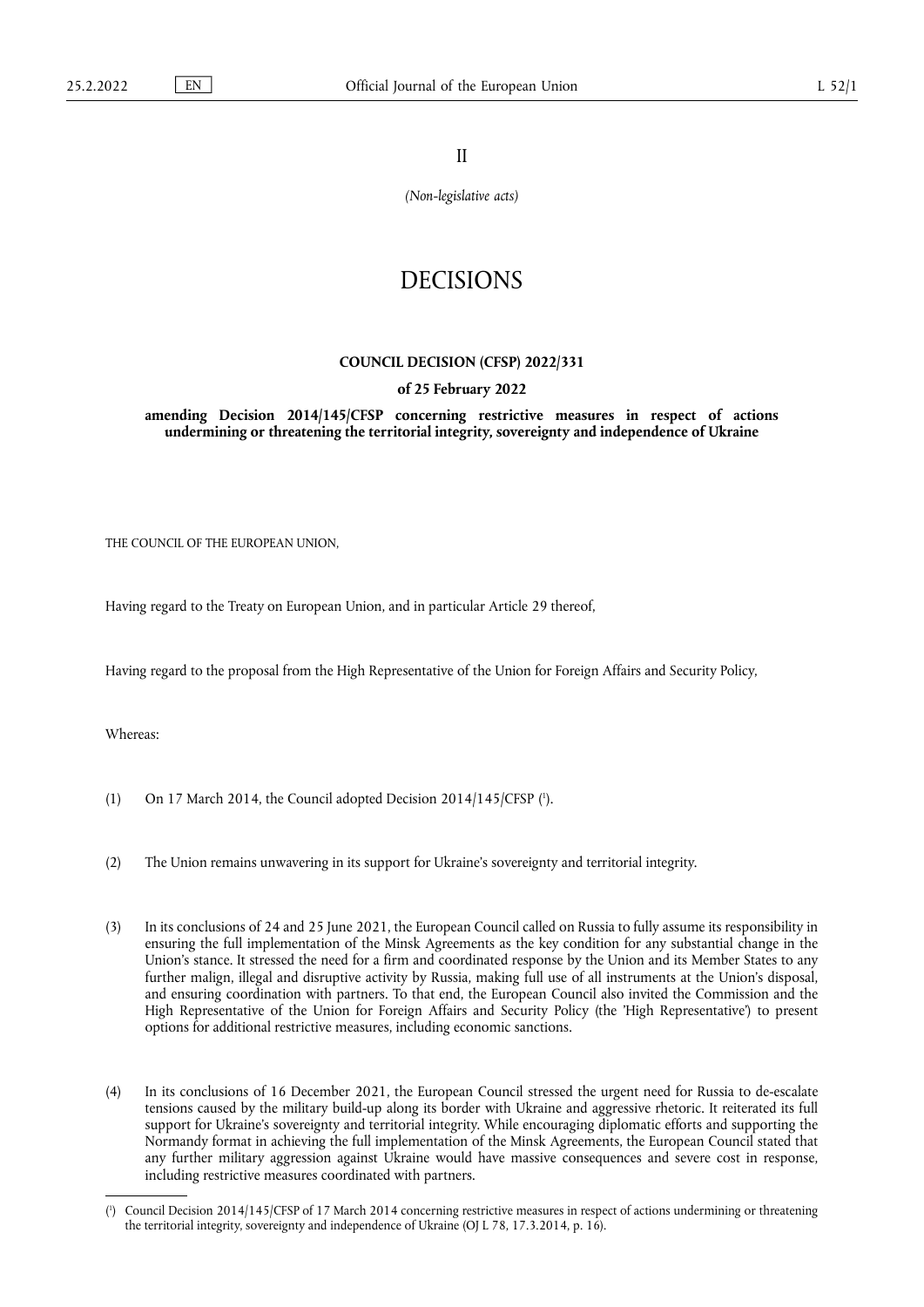- (5) On 24 January 2022, the Council approved conclusions in which it condemned Russia's continued aggressive actions and threats against Ukraine, and called on Russia to de-escalate, to abide by international law and to engage constructively in dialogue through the established international mechanisms. The Council reaffirmed the Union's full commitment to the core principles on which European security is built, enshrined in the United Nations (UN) Charter and the founding documents of the Organization for Security and Co-operation in Europe, including the Helsinki Final Act and the Charter of Paris. These core principles include, in particular, the sovereign equality and territorial integrity of States, the inviolability of frontiers, refraining from the threat or use of force, and the freedom of States to choose or change their own security arrangements. The Council stated that those principles are neither negotiable nor subject to revision or re-interpretation and that their violation by Russia is an obstacle to a common and indivisible security space in Europe and threatens peace and stability on the European continent. Recalling the European Council conclusions of 16 December 2021, the Council reiterated that any further military aggression by Russia against Ukraine would have massive consequences and severe costs, including a wide array of sectoral and individual restrictive measures that would be adopted in coordination with partners.
- (6) On 19 February 2022, the High Representative issued a declaration on behalf of the Union expressing concern over the massive build-up of Russian armed forces in and around Ukraine, and urged Russia to engage in meaningful dialogue and diplomacy, show restraint and de-escalate by a substantial withdrawal of military forces from the proximity of Ukraine's borders. The Union stated that any further military aggression by Russia against Ukraine would have massive consequences and severe costs in response, including restrictive measures coordinated with partners.
- (7) On 21 February 2022, the President of the Russian Federation signed a decree recognising the 'independence and sovereignty' of the non-government-controlled areas of the Donetsk and Luhansk oblasts of Ukraine, and ordered the Russian armed forces into those areas.
- (8) On 22 February 2022, the High Representative issued a declaration on behalf of the Union condemning that illegal act, which further undermines Ukraine's sovereignty and independence and is a severe breach of international law and international agreements, including the UN Charter, the Helsinki Final Act, the Paris Charter and the Budapest Memorandum, as well as of the Minsk Agreements and of UN Security Council Resolution 2202 (2015). The High Representative urged Russia, as a party to the conflict, to reverse that recognition, uphold its commitments, abide by international law and return to the discussions within the Normandy format and the Trilateral Contact Group. He announced that the Union would respond to these latest violations by Russia by adopting additional restrictive measures as a matter of urgency.
- (9) On 24 February 2022, the President of the Russian Federation announced a military operation in Ukraine and Russian armed forces began an attack on Ukraine. That attack is a blatant violation of the territorial integrity, sovereignty and independence of Ukraine.
- (10) On 24 February 2022, the High Representative issued a declaration on behalf of the Union condemning in the strongest possible terms the unprovoked invasion of Ukraine by armed forces of the Russian Federation and the involvement of Belarus in this aggression against Ukraine. The High Representative indicated that the Union's response will include both sectoral and individual restrictive measures.
- (11) In view of the gravity of the situation, the Council considers that the members of the National Security Council who supported Russia's immediate recognition of the two self-proclaimed republics Donetsk and Luhansk should be added to the list of persons, entities and bodies subject to restrictive measures set out in the Annex to Decision 2014/145/CFSP. In addition, that list should include the persons who facilitated the Russian military aggression from Belarus, as well as those members of the State Duma not yet included in that list who ratified the government decisions of the 'Treaty of Friendship, Cooperation and Mutual Assistance between the Russian Federation and the Donetsk People's Republic and between the Russian Federation and the Luhansk People's Republic'.
- (12) Decision 2014/145/CFSP should therefore be amended accordingly,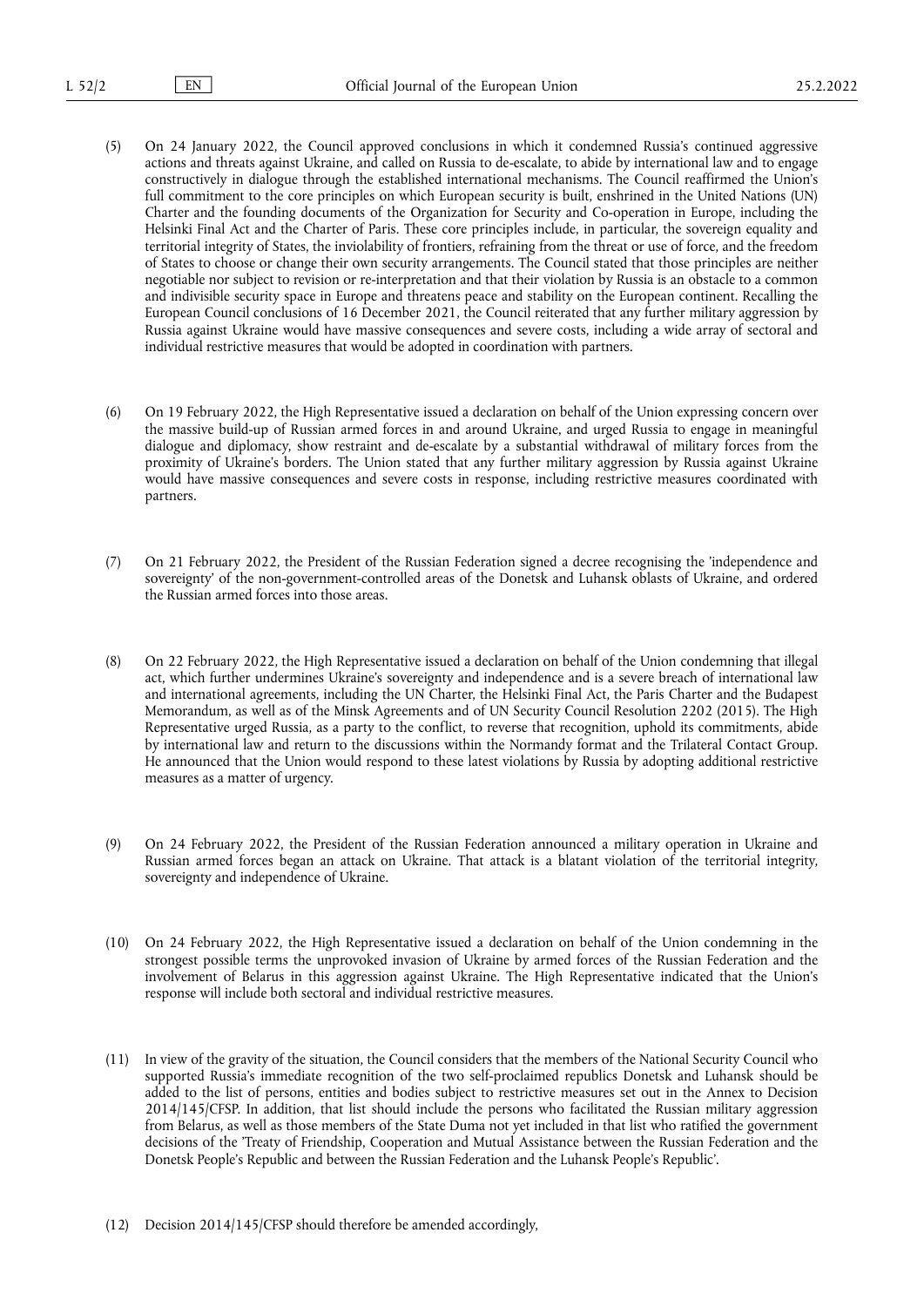HAS ADOPTED THIS DECISION:

*Article 1*

The persons listed in the Annex to this Decision shall be added to the list set out in the Annex to Decision 2014/145/CFSP.

*Article 2*

This Decision shall enter into force on the date of its publication in the *Official Journal of the European Union*.

Done at Brussels, 25 February 2022.

*For the Council The President* J. BORRELL FONTELLES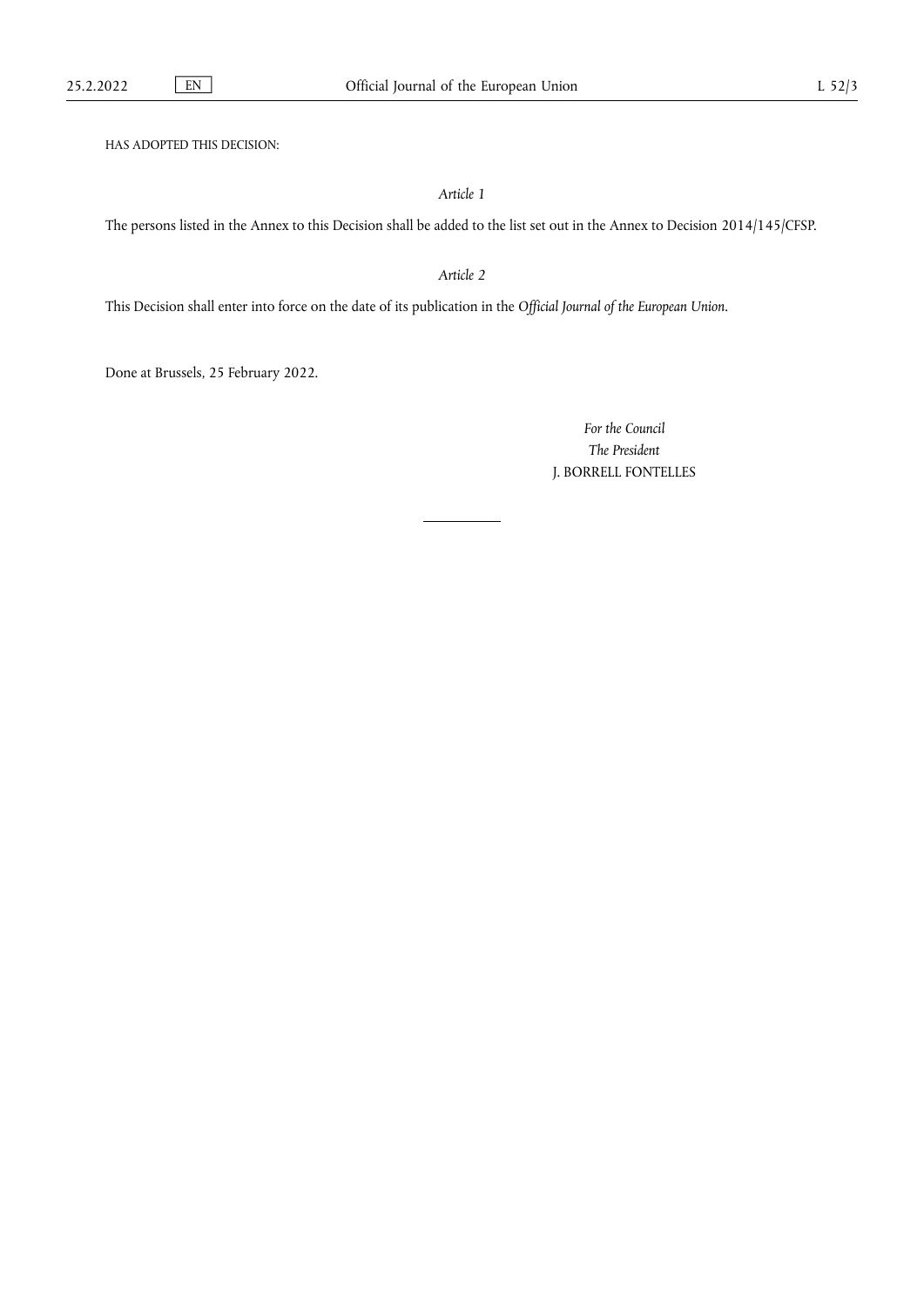| Date of<br>listing             | 25.2.2022                                                                                                                                                                                                                                                                     | 25.2.2022                                                                                                                                                                                                                                                                     |
|--------------------------------|-------------------------------------------------------------------------------------------------------------------------------------------------------------------------------------------------------------------------------------------------------------------------------|-------------------------------------------------------------------------------------------------------------------------------------------------------------------------------------------------------------------------------------------------------------------------------|
| Reasons                        | the Treaty of Friendship, Cooperation and Mutual Assistance between<br>Member of the State Duma who ratified the government decisions of<br>between the Russian Federation and the Luhansk People's Republic.<br>the Russian Federation and the Donetsk People's Republic and | the Treaty of Friendship, Cooperation and Mutual Assistance between<br>Member of the State Duma who ratified the government decisions of<br>between the Russian Federation and the Luhansk People's Republic.<br>the Russian Federation and the Donetsk People's Republic and |
| information<br>lentifying<br>Ź | DOB: 2.7.1970<br>female<br>Gender:                                                                                                                                                                                                                                            | DOB: 10.4.1953<br>female<br>Gender:                                                                                                                                                                                                                                           |
| Name                           | Владимировна Авксентьева)<br>Сардана Владимировна<br>Авксентьева / Сардаана<br>AVKSENTYEVA, née<br>'572. Sardana Vladimirovna<br><b>GOGOLEVA</b>                                                                                                                              | (Ольга Николаевна Алимова)<br>Olga Nikolayevna ALIMOVA                                                                                                                                                                                                                        |
|                                |                                                                                                                                                                                                                                                                               | 573.                                                                                                                                                                                                                                                                          |

The following persons are added to the list of persons, entities and bodies set out in the Annex to Decision 2014/145/CFSP: The following persons are added to the list of persons, entities and bodies set out in the Annex to Decision 2014/145/CFSP:

**ANNEX**

Persons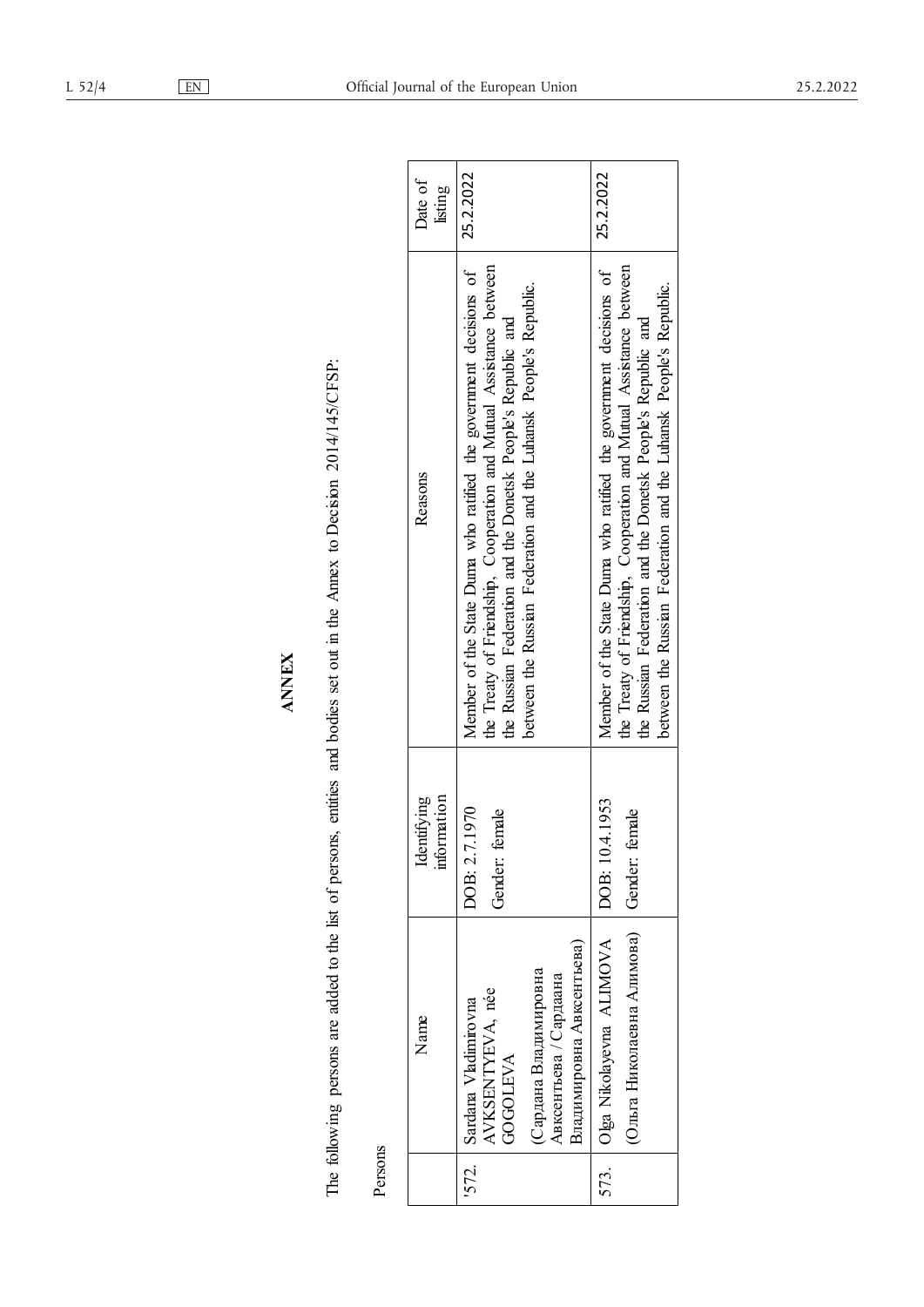| Date of<br>listing         | 25.2.2022                                                                                                                                                                                                                                                                     | 25.2.2022                                                                                                                                                                                                                                                                     | 25.2.2022                                                                                                                                                                                                                                                                     | 25.2.2022                                                                                                                                                                                                                                                                     |
|----------------------------|-------------------------------------------------------------------------------------------------------------------------------------------------------------------------------------------------------------------------------------------------------------------------------|-------------------------------------------------------------------------------------------------------------------------------------------------------------------------------------------------------------------------------------------------------------------------------|-------------------------------------------------------------------------------------------------------------------------------------------------------------------------------------------------------------------------------------------------------------------------------|-------------------------------------------------------------------------------------------------------------------------------------------------------------------------------------------------------------------------------------------------------------------------------|
| Reasons                    | the Treaty of Friendship, Cooperation and Mutual Assistance between<br>Member of the State Duma who ratified the government decisions of<br>between the Russian Federation and the Luhansk People's Republic.<br>the Russian Federation and the Donetsk People's Republic and | the Treaty of Friendship, Cooperation and Mutual Assistance between<br>Member of the State Duma who ratified the government decisions of<br>between the Russian Federation and the Luhansk People's Republic.<br>the Russian Federation and the Donetsk People's Republic and | the Treaty of Friendship, Cooperation and Mutual Assistance between<br>Member of the State Duma who ratified the government decisions of<br>between the Russian Federation and the Luhansk People's Republic.<br>the Russian Federation and the Donetsk People's Republic and | the Treaty of Friendship, Cooperation and Mutual Assistance between<br>Member of the State Duma who ratified the government decisions of<br>between the Russian Federation and the Luhansk People's Republic.<br>the Russian Federation and the Donetsk People's Republic and |
| information<br>Identifying | DOB: 11.9.1999<br>male<br>Gender:                                                                                                                                                                                                                                             | DOB: 12.4.1955<br>male<br>Gender:                                                                                                                                                                                                                                             | DOB: 8.2.1963<br>male<br>Gender:                                                                                                                                                                                                                                              | DOB: 3.8.1950<br>male<br>Gender:                                                                                                                                                                                                                                              |
| Name                       | (Георгий Константинович<br>Georgy Konstantinovich<br><b>ARAPOV</b><br>Арапов)                                                                                                                                                                                                 | (Отари Ионович Аршба)<br>Otari Yonovich ARSHBA                                                                                                                                                                                                                                | (Александр Михайлович<br>Alexander Mikhailovich<br>BABAKOV<br>Бабаков)                                                                                                                                                                                                        | (Михаил Николаевич<br>Mikhail Nikolayevich<br><b>BERULAVA</b><br>Берулава)                                                                                                                                                                                                    |
|                            | 574.                                                                                                                                                                                                                                                                          | 575.                                                                                                                                                                                                                                                                          | 576.                                                                                                                                                                                                                                                                          | 577.                                                                                                                                                                                                                                                                          |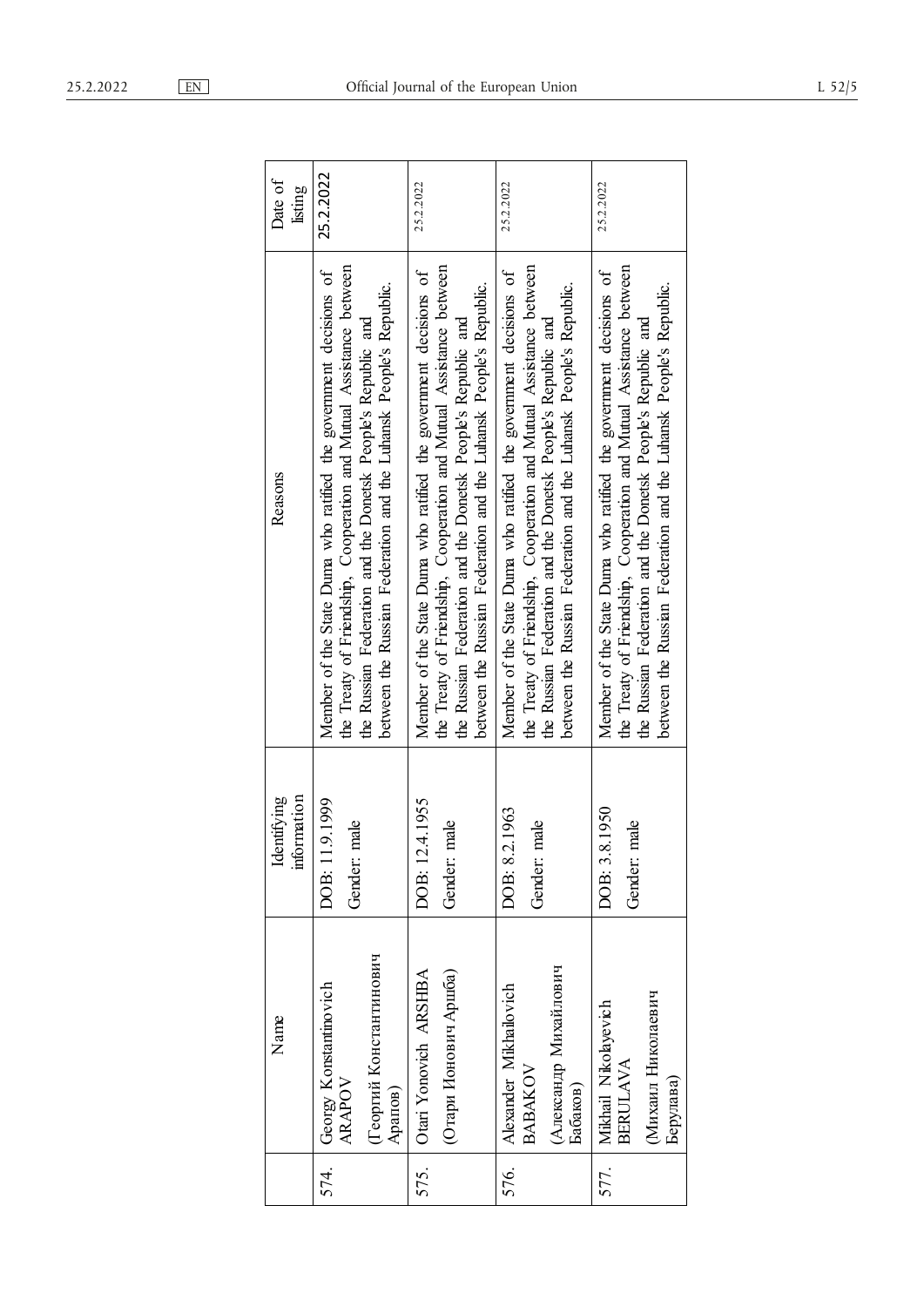| L 52/6 | EN | Official Journ |
|--------|----|----------------|
|        |    |                |

|      | Name                                                                      | information<br>Identifying          | Reasons                                                                                                                                                                                                                                                                       | Date of<br>listing |
|------|---------------------------------------------------------------------------|-------------------------------------|-------------------------------------------------------------------------------------------------------------------------------------------------------------------------------------------------------------------------------------------------------------------------------|--------------------|
| 578. | Владимир Абдуалиевич<br>Vladimir Abdualiyevich<br>VASILYEV<br>Васильев)   | DOB: 11.8.1949<br>male<br>Gender:   | the Treaty of Friendship, Cooperation and Mutual Assistance between<br>Member of the State Duma who ratified the government decisions of<br>between the Russian Federation and the Luhansk People's Republic.<br>the Russian Federation and the Donetsk People's Republic and | 25.2.2022          |
| 579. | Вероника Валериевна<br>Veronika Valeriyevna<br><b>VLASOVA</b><br>Власова) | OOB: 2.11.1966<br>female<br>Gender: | the Treaty of Friendship, Cooperation and Mutual Assistance between<br>Member of the State Duma who ratified the government decisions of<br>between the Russian Federation and the Luhansk People's Republic.<br>the Russian Federation and the Donetsk People's Republic and | 25.2.2022          |
| 580. | (Елена Андреевна Вторыгина)<br>Yelena Andreyevna<br><b>VTORYGINA</b>      | DOB: 17.8.1957<br>female<br>Gender: | the Treaty of Friendship, Cooperation and Mutual Assistance between<br>Member of the State Duma who ratified the government decisions of<br>between the Russian Federation and the Luhansk People's Republic.<br>the Russian Federation and the Donetsk People's Republic and | 25.2.2022          |
| 581. | (Дмитрий Фёдорович Вяткин)<br>Dmitry Fyodorovich<br><b>VYATKIN</b>        | DOB: 21.5.1974<br>male<br>Gender:   | the Treaty of Friendship, Cooperation and Mutual Assistance between<br>Member of the State Duma who ratified the government decisions of<br>between the Russian Federation and the Luhansk People's Republic.<br>the Russian Federation and the Donetsk People's Republic and | 25.2.2022          |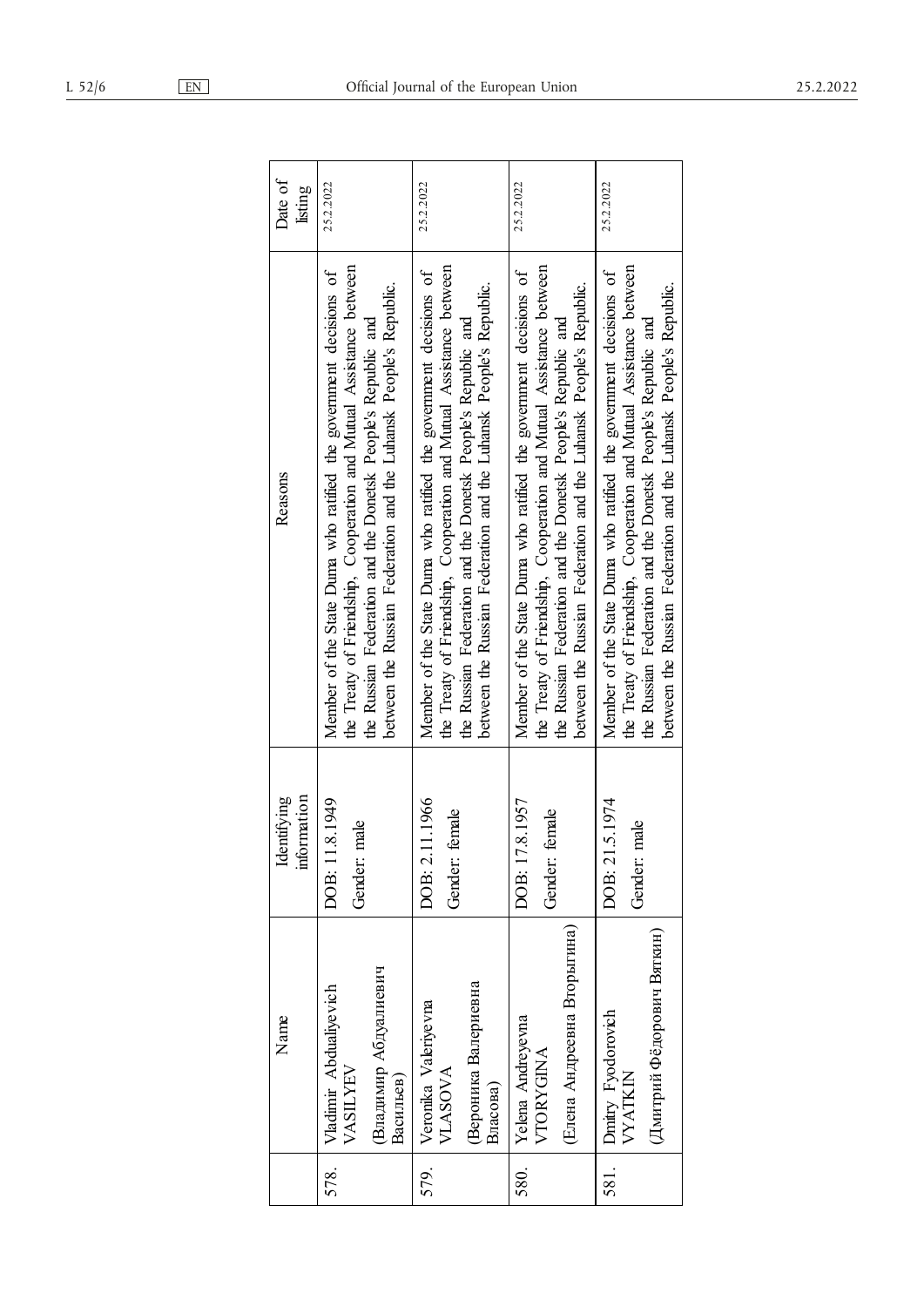|      | Name                                                                                       | information<br>Identifying           | Reasons                                                                                                                                                                                                                                                                       | Date of<br>listing |
|------|--------------------------------------------------------------------------------------------|--------------------------------------|-------------------------------------------------------------------------------------------------------------------------------------------------------------------------------------------------------------------------------------------------------------------------------|--------------------|
| 582. | (Алексей Васильевич<br>Alexey Vasilyevich<br><b>GORDEYEV</b><br>Гордеев)                   | DOB: 28.2.1955<br>male<br>Gender: 1  | the Treaty of Friendship, Cooperation and Mutual Assistance between<br>Member of the State Duma who ratified the government decisions of<br>between the Russian Federation and the Luhansk People's Republic.<br>the Russian Federation and the Donetsk People's Republic and | 25.2.2022          |
| 583. | Ксения Александровна<br>Kseniya Alexandrovna<br><b>GORJATCHEVA</b><br>Горячева)            | 5.1996<br>Gender: female<br>DOB: 16  | the Treaty of Friendship, Cooperation and Mutual Assistance between<br>Member of the State Duma who ratified the government decisions of<br>between the Russian Federation and the Luhansk People's Republic.<br>the Russian Federation and the Donetsk People's Republic and | 25.2.2022          |
| 584. | Владислав Андреевич<br>Vladislav Andreevich<br>DAVANKOV<br>Даванков)                       | DOB: 25.2.1984<br>male<br>Gender:    | the Treaty of Friendship, Cooperation and Mutual Assistance between<br>Member of the State Duma who ratified the government decisions of<br>between the Russian Federation and the Luhansk People's Republic.<br>the Russian Federation and the Donetsk People's Republic and | 25.2.2022          |
| 585. | Vyacheslav Anatolyevich<br>Вячеслав Анатольевич<br><b>DAMDINTSURUNOV</b><br>Дамдинцурунов) | 9.1977<br>male<br>DOB: 21<br>Gender: | the Treaty of Friendship, Cooperation and Mutual Assistance between<br>Member of the State Duma who ratified the government decisions of<br>between the Russian Federation and the Luhansk People's Republic.<br>the Russian Federation and the Donetsk People's Republic and | 25.2.2022          |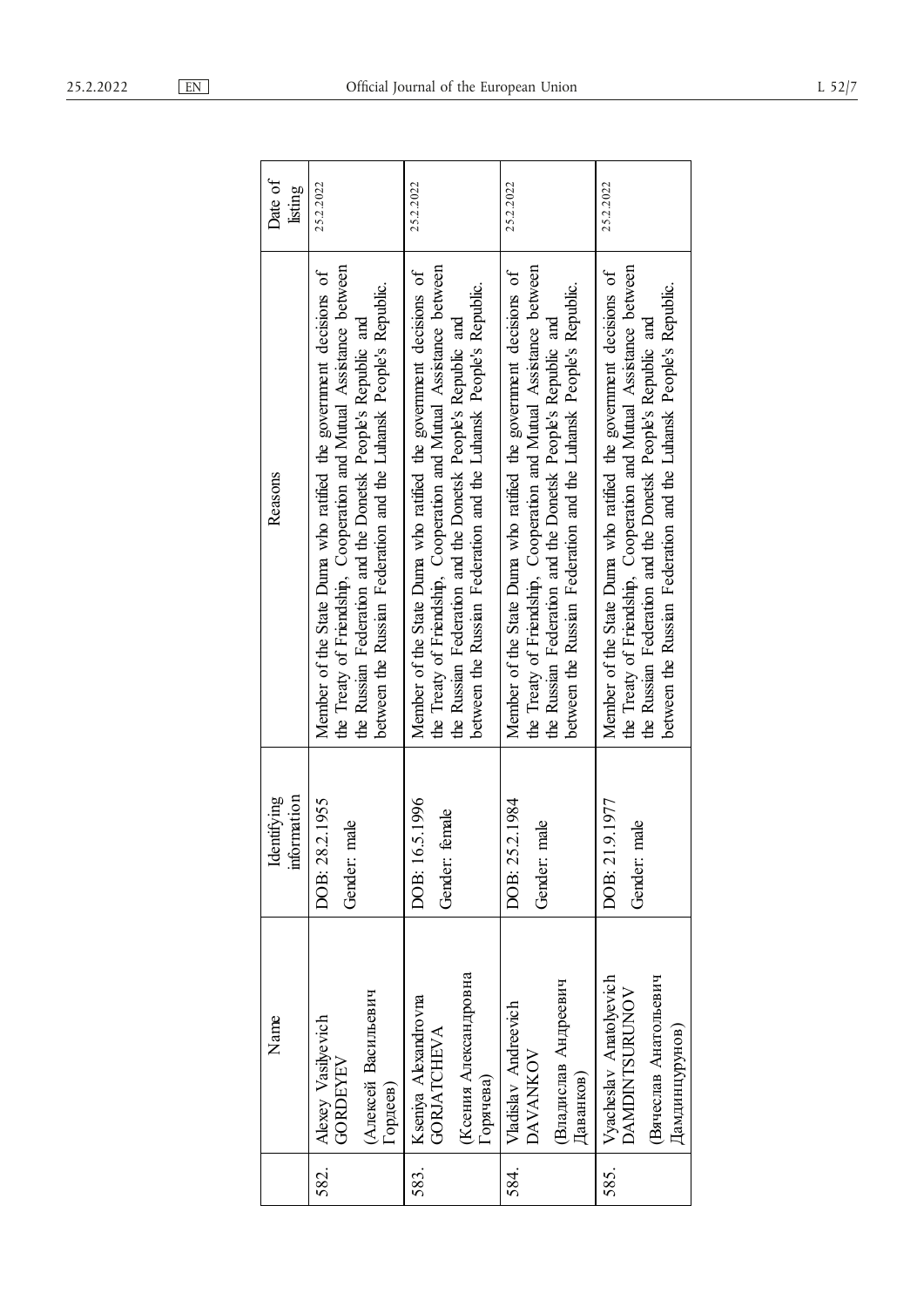| 71Q<br>2/1 |  |
|------------|--|
|            |  |

|      | Name                                                                            | information<br>Identifying         | Reasons                                                                                                                                                                                                                                                                       | Date of<br>listing |
|------|---------------------------------------------------------------------------------|------------------------------------|-------------------------------------------------------------------------------------------------------------------------------------------------------------------------------------------------------------------------------------------------------------------------------|--------------------|
| 586. | Alexander Vyacheslavovich<br>(Александр Вячеславович<br><b>NINOXC</b><br>Дёмин) | DOB: 23.9.1988<br>Gender: male     | the Treaty of Friendship, Cooperation and Mutual Assistance between<br>Member of the State Duma who ratified the government decisions of<br>between the Russian Federation and the Luhansk People's Republic.<br>the Russian Federation and the Donetsk People's Republic and | 25.2.2022          |
| 587. | (Оксана Генриховна<br>Oksana Genrikhovna<br><b>DMITRIEVA</b><br>Дмитриева)      | DOB: 3.4.1958<br>Gender: female    | the Treaty of Friendship, Cooperation and Mutual Assistance between<br>Member of the State Duma who ratified the government decisions of<br>between the Russian Federation and the Luhansk People's Republic.<br>the Russian Federation and the Donetsk People's Republic and | 25.2.2022          |
| 588. | (Александр Дмитриевич<br>Alexander Dmitriyevich<br>ZHUKOV<br>Жуков)             | DOB: 1.6.1956<br>Gender: male      | the Treaty of Friendship, Cooperation and Mutual Assistance between<br>Member of the State Duma who ratified the government decisions of<br>between the Russian Federation and the Luhansk People's Republic.<br>the Russian Federation and the Donetsk People's Republic and | 25.2.2022          |
| 589. | (Константин Фёдорович<br>Konstantin Fyodorovich<br><b>ZATULIN</b><br>Загулин)   | DOB: 7.9.1958<br>male<br>Gender: 1 | the Treaty of Friendship, Cooperation and Mutual Assistance between<br>Member of the State Duma who ratified the government decisions of<br>between the Russian Federation and the Luhansk People's Republic.<br>the Russian Federation and the Donetsk People's Republic and | 25.2.2022          |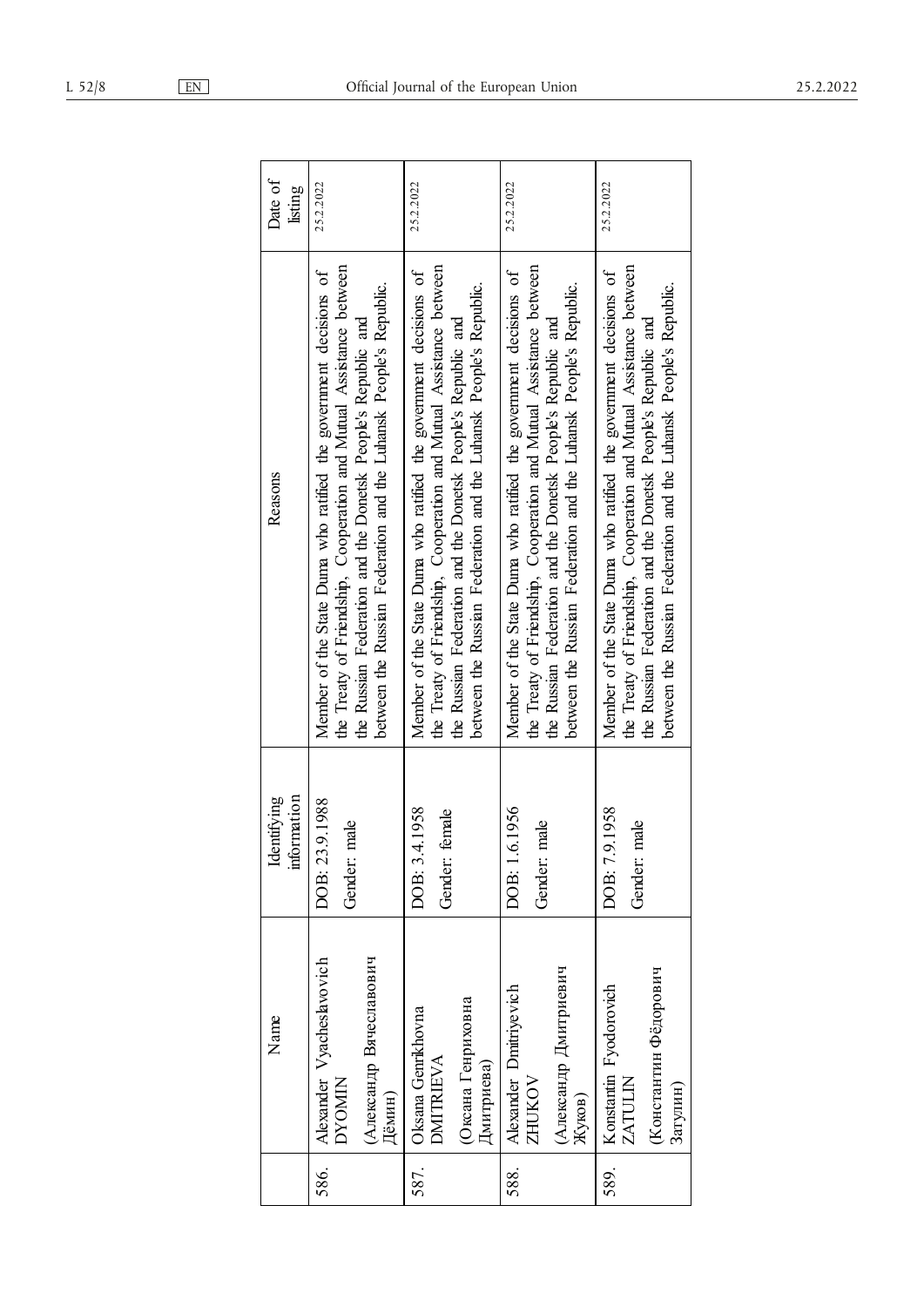|      | Name                                                               | information<br>Identifying          | Reasons                                                                                                                                                                                                                                                                       | Date of<br>listing |
|------|--------------------------------------------------------------------|-------------------------------------|-------------------------------------------------------------------------------------------------------------------------------------------------------------------------------------------------------------------------------------------------------------------------------|--------------------|
| 590. | (Артём Александрович<br>Artem Alexandrovich<br>KAVINOV<br>Кавинов) | DOB: 3.9.1969<br>male<br>Gender:    | the Treaty of Friendship, Cooperation and Mutual Assistance between<br>Member of the State Duma who ratified the government decisions of<br>between the Russian Federation and the Luhansk People's Republic.<br>the Russian Federation and the Donetsk People's Republic and | 25.2.2022          |
| 591. | (Ольга Михайловна Казакова)<br>Olga Mikhailovna<br><b>KAZAKOVA</b> | DOB: 30.5.1968<br>female<br>Gender: | the Treaty of Friendship, Cooperation and Mutual Assistance between<br>Member of the State Duma who ratified the government decisions of<br>between the Russian Federation and the Luhansk People's Republic.<br>the Russian Federation and the Donetsk People's Republic and | 25.2.2022          |
| 592. | Шолбан Валерьевич<br>Sholban Valeryevich<br>KARA-OOL<br>Кара-оол)  | DOB: 18.7.1966<br>male<br>Gender:   | the Treaty of Friendship, Cooperation and Mutual Assistance between<br>Member of the State Duma who ratified the government decisions of<br>between the Russian Federation and the Luhansk People's Republic.<br>the Russian Federation and the Donetsk People's Republic and | 25.2.2022          |
| 593. | Раиса Васильевна<br>Raisa Vasilyevna<br>KARMAZINA<br>Кармазина)    | DOB: 9.1.1951<br>female<br>Gender:  | the Treaty of Friendship, Cooperation and Mutual Assistance between<br>Member of the State Duma who ratified the government decisions of<br>between the Russian Federation and the Luhansk People's Republic.<br>the Russian Federation and the Donetsk People's Republic and | 25.2.2022          |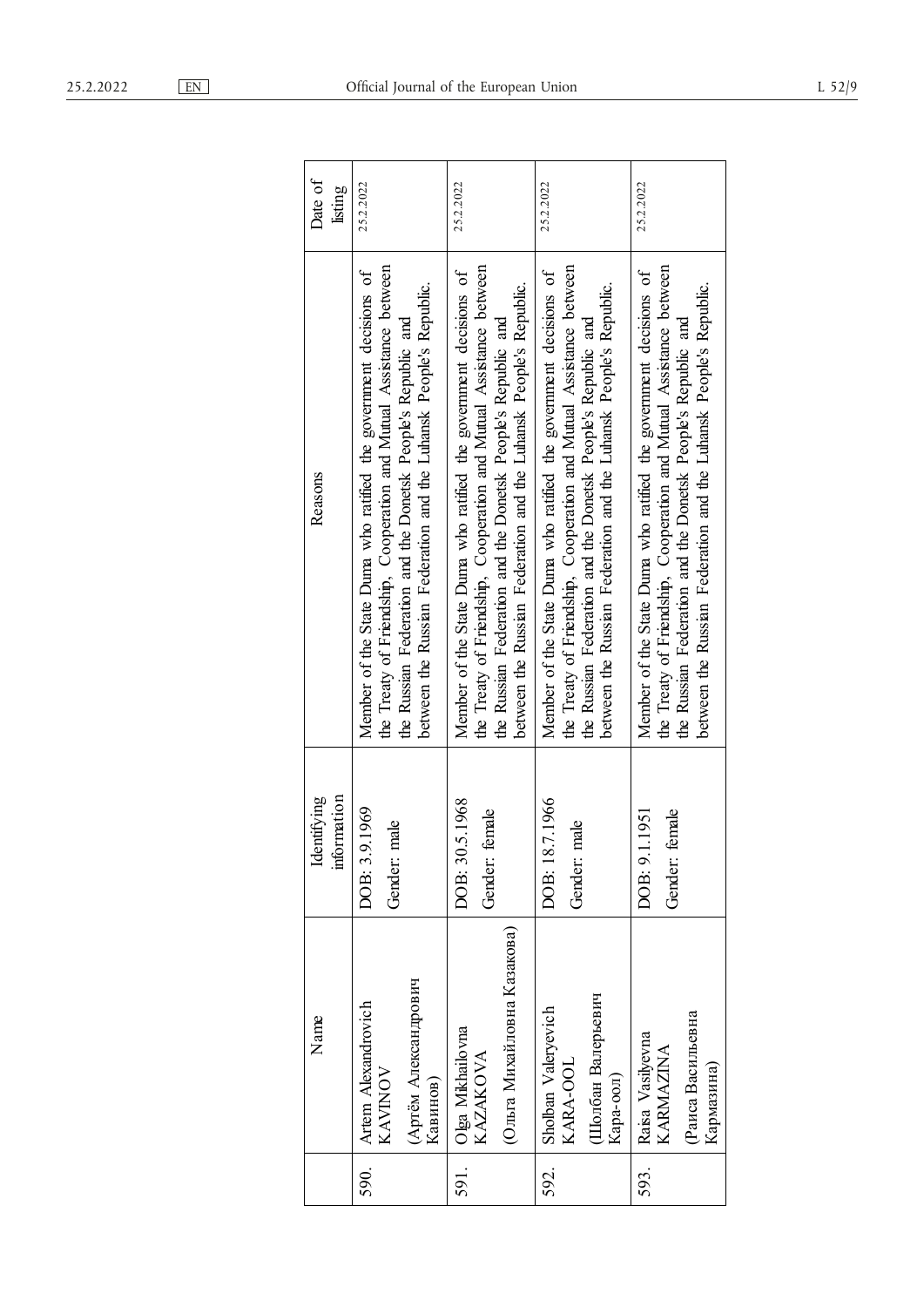| Date of<br>listing         | 25.2.2022                                                                                                                                                                                                                                                                     | 25.2.2022                                                                                                                                                                                                                                                                     | 25.2.2022                                                                                                                                                                                                                                                                     | 25.2.2022                                                                                                                                                                                                                                                                     |
|----------------------------|-------------------------------------------------------------------------------------------------------------------------------------------------------------------------------------------------------------------------------------------------------------------------------|-------------------------------------------------------------------------------------------------------------------------------------------------------------------------------------------------------------------------------------------------------------------------------|-------------------------------------------------------------------------------------------------------------------------------------------------------------------------------------------------------------------------------------------------------------------------------|-------------------------------------------------------------------------------------------------------------------------------------------------------------------------------------------------------------------------------------------------------------------------------|
| Reasons                    | the Treaty of Friendship, Cooperation and Mutual Assistance between<br>Member of the State Duma who ratified the government decisions of<br>between the Russian Federation and the Luhansk People's Republic.<br>the Russian Federation and the Donetsk People's Republic and | the Treaty of Friendship, Cooperation and Mutual Assistance between<br>Member of the State Duma who ratified the government decisions of<br>between the Russian Federation and the Luhansk People's Republic.<br>the Russian Federation and the Donetsk People's Republic and | the Treaty of Friendship, Cooperation and Mutual Assistance between<br>Member of the State Duma who ratified the government decisions of<br>between the Russian Federation and the Luhansk People's Republic.<br>the Russian Federation and the Donetsk People's Republic and | the Treaty of Friendship, Cooperation and Mutual Assistance between<br>Member of the State Duma who ratified the government decisions of<br>between the Russian Federation and the Luhansk People's Republic.<br>the Russian Federation and the Donetsk People's Republic and |
| information<br>Identifying | DOB: 12.1.1977<br>male<br>Gender:                                                                                                                                                                                                                                             | DOB: 23.10.1978<br>male<br>Gender:                                                                                                                                                                                                                                            | DOB: 16.3.1966<br>male<br>Gender:                                                                                                                                                                                                                                             | DOB: 27.1.1967<br>male<br>Gender:                                                                                                                                                                                                                                             |
| Name                       | Artem Yuryevich KIRYANOV<br>(Артём Юрьевич Кирьянов)                                                                                                                                                                                                                          | Lev Igoryevich KOVPAK<br>Лев Игоревич Ковпак)                                                                                                                                                                                                                                 | Robert Ivanovich KOCHIEV<br>(Роберт Иванович Кочиев)                                                                                                                                                                                                                          | Andrey Leonidovich KRASOV<br>(Андрей Леонидович Красов)                                                                                                                                                                                                                       |
|                            | 594.                                                                                                                                                                                                                                                                          | 595.                                                                                                                                                                                                                                                                          | 596.                                                                                                                                                                                                                                                                          | 597.                                                                                                                                                                                                                                                                          |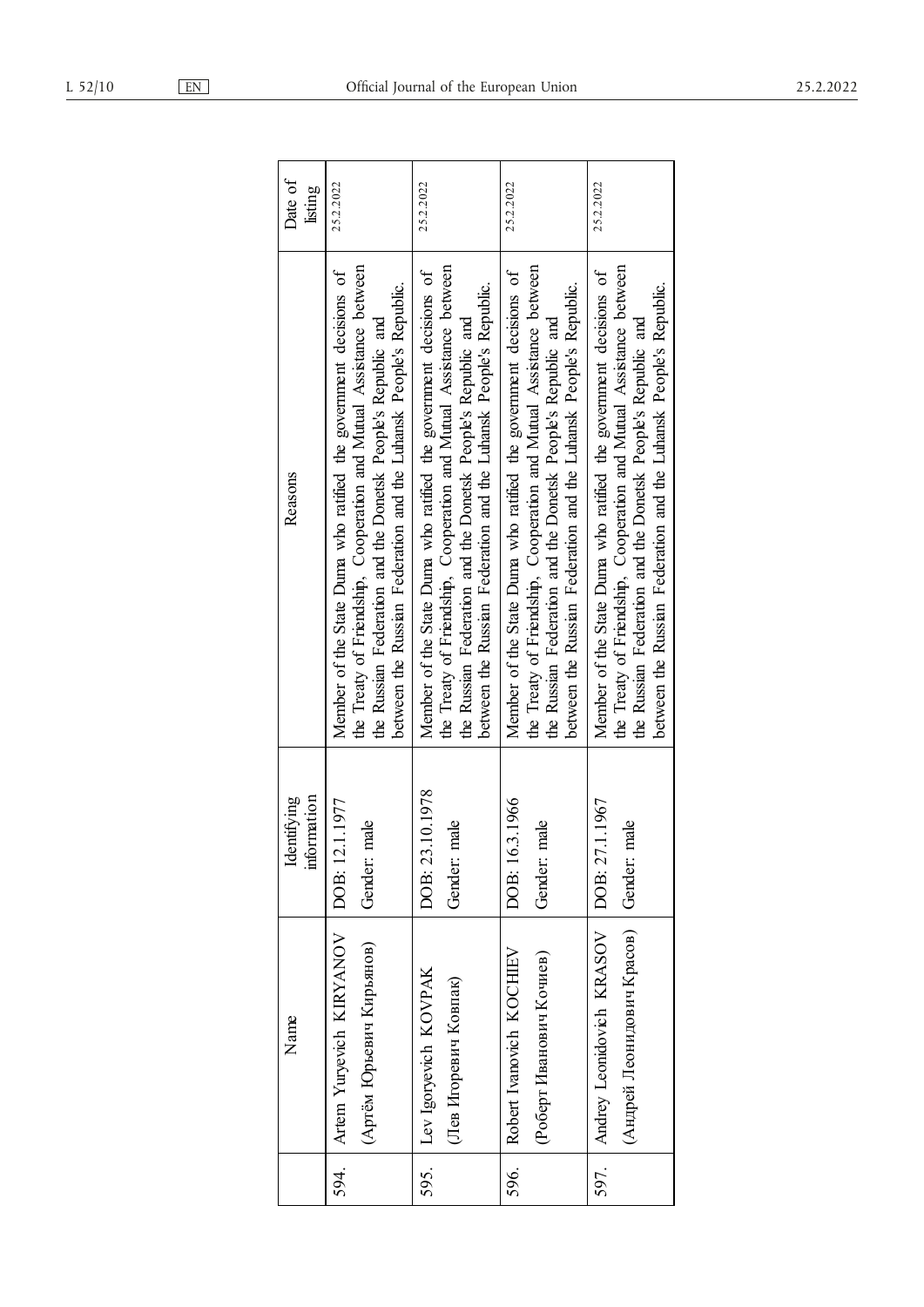| 1.202 |  |
|-------|--|
|-------|--|

| Date of<br>listing         | 25.2.2022                                                                                                                                                                                                                                                                     | 25.2.2022                                                                                                                                                                                                                                                                     | 25.2.2022                                                                                                                                                                                                                                                                     | 25.2.2022                                                                                                                                                                                                                                                                     |
|----------------------------|-------------------------------------------------------------------------------------------------------------------------------------------------------------------------------------------------------------------------------------------------------------------------------|-------------------------------------------------------------------------------------------------------------------------------------------------------------------------------------------------------------------------------------------------------------------------------|-------------------------------------------------------------------------------------------------------------------------------------------------------------------------------------------------------------------------------------------------------------------------------|-------------------------------------------------------------------------------------------------------------------------------------------------------------------------------------------------------------------------------------------------------------------------------|
| Reasons                    | the Treaty of Friendship, Cooperation and Mutual Assistance between<br>Member of the State Duma who ratified the government decisions of<br>between the Russian Federation and the Luhansk People's Republic.<br>the Russian Federation and the Donetsk People's Republic and | the Treaty of Friendship, Cooperation and Mutual Assistance between<br>Member of the State Duma who ratified the government decisions of<br>between the Russian Federation and the Luhansk People's Republic.<br>the Russian Federation and the Donetsk People's Republic and | the Treaty of Friendship, Cooperation and Mutual Assistance between<br>Member of the State Duma who ratified the government decisions of<br>between the Russian Federation and the Luhansk People's Republic.<br>the Russian Federation and the Donetsk People's Republic and | the Treaty of Friendship, Cooperation and Mutual Assistance between<br>Member of the State Duma who ratified the government decisions of<br>between the Russian Federation and the Luhansk People's Republic.<br>the Russian Federation and the Donetsk People's Republic and |
| information<br>Identifying | 1.6.1964<br>male<br>DOB: 21<br>Gender:                                                                                                                                                                                                                                        | DOB: 3.1.1982<br>female<br>Gender:                                                                                                                                                                                                                                            | DOB: 3.1.1961<br>male<br>Gender:                                                                                                                                                                                                                                              | DOB: 10.9.1970<br>male<br>Gender:                                                                                                                                                                                                                                             |
| Name                       | Павел Владимирович<br>KRASHENINNIKOV<br>Pavel Vladimiro vich<br>Крашенинников)                                                                                                                                                                                                | (Анна Юрьевна Кузнецова)<br><b>KUZNETSOVA</b><br>Anna Yuryevna                                                                                                                                                                                                                | Ризван Даниялович<br>Rizvan Danilovich<br>KURBANOV<br>Курбанов)                                                                                                                                                                                                               | Oleg Yuryevich LEONOV<br>(Олег Юрьевич Леонов)                                                                                                                                                                                                                                |
|                            | 598.                                                                                                                                                                                                                                                                          | 599.                                                                                                                                                                                                                                                                          | 600.                                                                                                                                                                                                                                                                          | 601.                                                                                                                                                                                                                                                                          |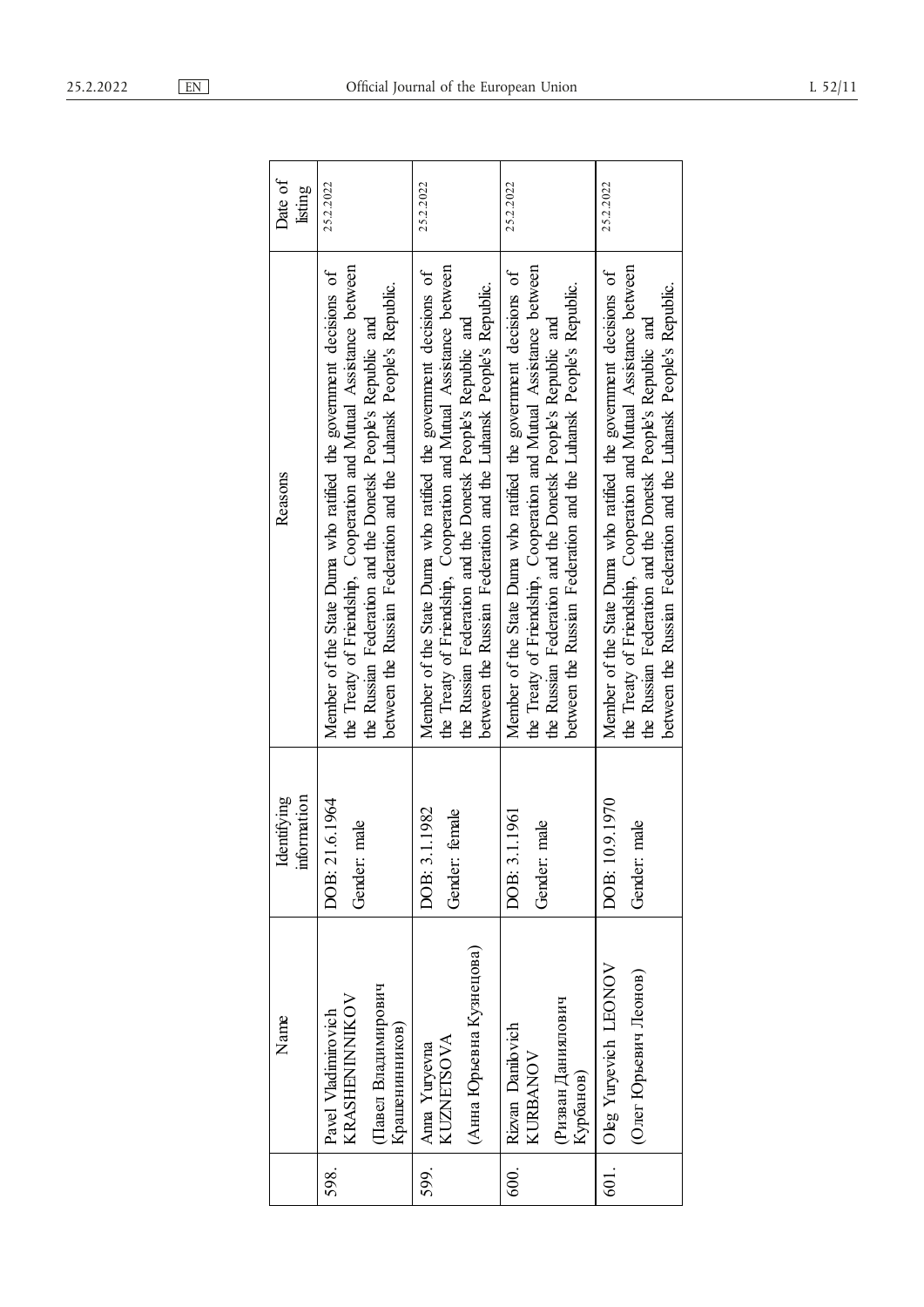|  | Official Journal of the |  |
|--|-------------------------|--|
|  |                         |  |
|  |                         |  |
|  |                         |  |

| Date of<br>listing        | 25.2.2022                                                                                                                                                                                                                                                                     | 25.2.2022                                                                                                                                                                                                                                                                     | 25.2.2022                                                                                                                                                                                                                                                                     | 25.2.2022                                                                                                                                                                                                                                                                     |
|---------------------------|-------------------------------------------------------------------------------------------------------------------------------------------------------------------------------------------------------------------------------------------------------------------------------|-------------------------------------------------------------------------------------------------------------------------------------------------------------------------------------------------------------------------------------------------------------------------------|-------------------------------------------------------------------------------------------------------------------------------------------------------------------------------------------------------------------------------------------------------------------------------|-------------------------------------------------------------------------------------------------------------------------------------------------------------------------------------------------------------------------------------------------------------------------------|
| Reasons                   | the Treaty of Friendship, Cooperation and Mutual Assistance between<br>Member of the State Duma who ratified the government decisions of<br>between the Russian Federation and the Luhansk People's Republic.<br>the Russian Federation and the Donetsk People's Republic and | the Treaty of Friendship, Cooperation and Mutual Assistance between<br>Member of the State Duma who ratified the government decisions of<br>between the Russian Federation and the Luhansk People's Republic.<br>the Russian Federation and the Donetsk People's Republic and | the Treaty of Friendship, Cooperation and Mutual Assistance between<br>Member of the State Duma who ratified the government decisions of<br>between the Russian Federation and the Luhansk People's Republic.<br>the Russian Federation and the Donetsk People's Republic and | the Treaty of Friendship, Cooperation and Mutual Assistance between<br>Member of the State Duma who ratified the government decisions of<br>between the Russian Federation and the Luhansk People's Republic.<br>the Russian Federation and the Donetsk People's Republic and |
| nformation<br>Identifying | DOB: 22.7.1954<br>Gender: male                                                                                                                                                                                                                                                | DOB: 17.7.1972<br>Gender: male                                                                                                                                                                                                                                                | 1.2.1970<br>Gender: male<br>DOB:                                                                                                                                                                                                                                              | 11.8.1993<br>Gender: male<br>DOB:                                                                                                                                                                                                                                             |
| Name                      | (Андрей Михайлович<br>Andrey Mikhailo vich<br>MAKAROV<br>Макаров)                                                                                                                                                                                                             | (Евгений Евгеньевич<br>Evgeny Evgenie vich<br>MARCHENKO<br>Марченко)                                                                                                                                                                                                          | Олег Анатольевич<br>Oleg Anatolyevich<br>MATVEYCHEV<br>Матвейчев)                                                                                                                                                                                                             | (Артём Павлович Метелев)<br>Artem Pavlovich METELEV                                                                                                                                                                                                                           |
|                           | 602.                                                                                                                                                                                                                                                                          | 603.                                                                                                                                                                                                                                                                          | 64.                                                                                                                                                                                                                                                                           | 605.                                                                                                                                                                                                                                                                          |

European

 $\overline{\phantom{a}}$ 

 $\overline{\phantom{0}}$ 

 $\mathsf T$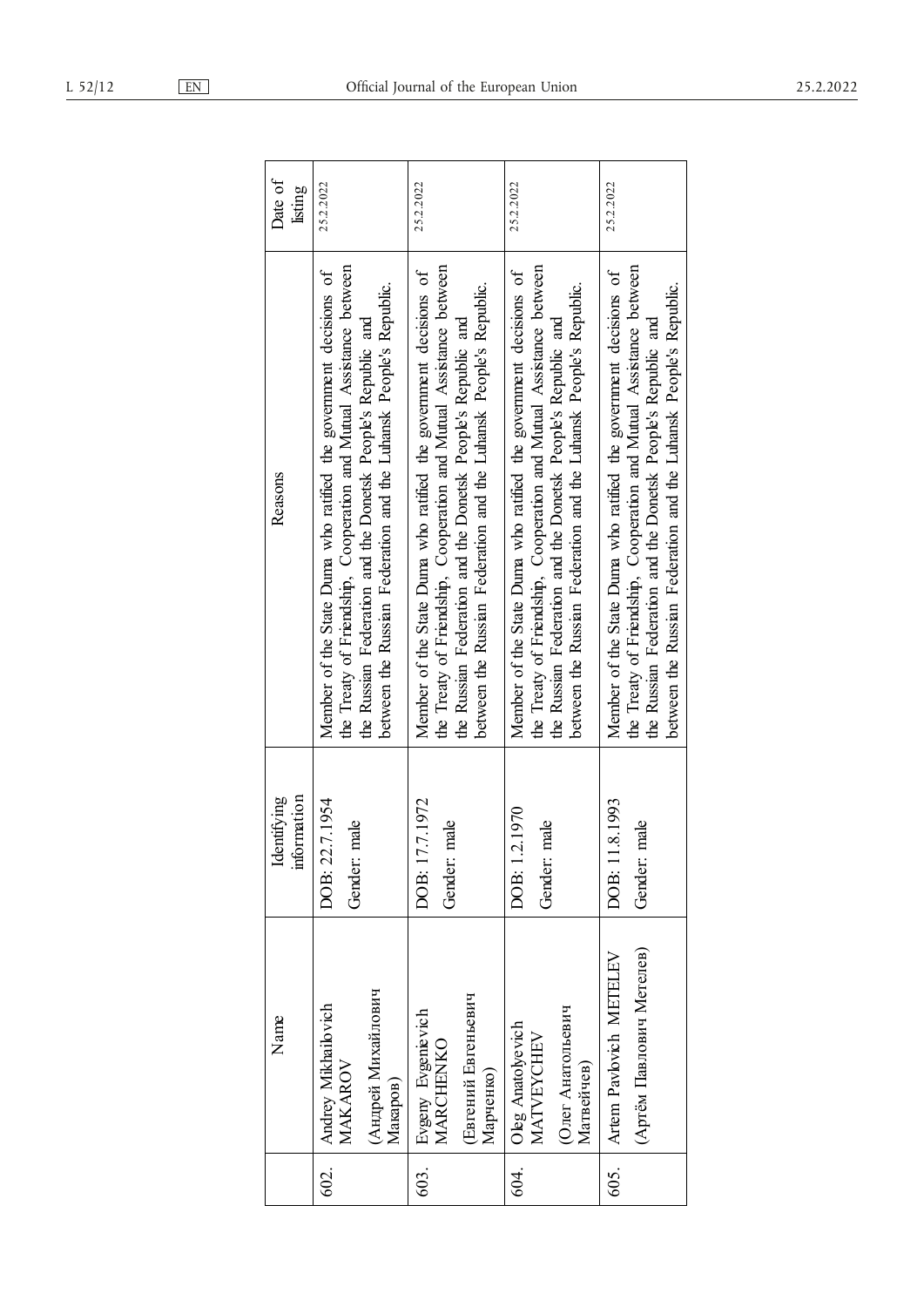| <u>EN</u> |                      |                |      |           |       | Official Journal of the I |
|-----------|----------------------|----------------|------|-----------|-------|---------------------------|
|           |                      |                |      |           |       |                           |
|           | $\sum$ of<br>listing | 25.2.2022      |      | 25.2.2022 |       |                           |
|           |                      | is of<br>tween | pic. | is of     | tween | рĹ.                       |

| Date of<br>listing        | 25.2.2022                                                                                                                                                                                                                                                                     | 25.2.2022                                                                                                                                                                                                                                                                     | 25.2.2022                                                                                                                                                                                                                                                                     | 25.2.2022                                                                                                                                                                                                                                                                     |
|---------------------------|-------------------------------------------------------------------------------------------------------------------------------------------------------------------------------------------------------------------------------------------------------------------------------|-------------------------------------------------------------------------------------------------------------------------------------------------------------------------------------------------------------------------------------------------------------------------------|-------------------------------------------------------------------------------------------------------------------------------------------------------------------------------------------------------------------------------------------------------------------------------|-------------------------------------------------------------------------------------------------------------------------------------------------------------------------------------------------------------------------------------------------------------------------------|
| Reasons                   | the Treaty of Friendship, Cooperation and Mutual Assistance between<br>Member of the State Duma who ratified the government decisions of<br>between the Russian Federation and the Luhansk People's Republic.<br>the Russian Federation and the Donetsk People's Republic and | the Treaty of Friendship, Cooperation and Mutual Assistance between<br>Member of the State Duma who ratified the government decisions of<br>between the Russian Federation and the Luhansk People's Republic.<br>the Russian Federation and the Donetsk People's Republic and | the Treaty of Friendship, Cooperation and Mutual Assistance between<br>Member of the State Duma who ratified the government decisions of<br>between the Russian Federation and the Luhansk People's Republic.<br>the Russian Federation and the Donetsk People's Republic and | the Treaty of Friendship, Cooperation and Mutual Assistance between<br>Member of the State Duma who ratified the government decisions of<br>between the Russian Federation and the Luhansk People's Republic.<br>the Russian Federation and the Donetsk People's Republic and |
| information<br>dentifying | 5.11.1953<br>Gender: male<br>DOB:                                                                                                                                                                                                                                             | 28.9.1957<br>Gender: male<br>DOB:                                                                                                                                                                                                                                             | 30.8.1966<br>Gender: male<br>DOB:                                                                                                                                                                                                                                             | DOB: 21.11.1962<br>Gender: female                                                                                                                                                                                                                                             |
| Name                      | Oleg Viktorovich MOROZOV<br>(Олег Викторович Морозов)                                                                                                                                                                                                                         | Yevgeny Sergeyevich<br>Евгений Сергеевич<br>MOSKVICHEV<br>Москвичев)                                                                                                                                                                                                          | (Алексей Геннадьевич<br>Alexey Gemadyevich<br>NECHAYEV<br>Нечаев)                                                                                                                                                                                                             | Виктория Викторовна<br>Viktoria Viktorovna<br>NIKOLAEVA<br>Николаева)                                                                                                                                                                                                         |
|                           | 606.                                                                                                                                                                                                                                                                          | 607.                                                                                                                                                                                                                                                                          | 608.                                                                                                                                                                                                                                                                          | 609.                                                                                                                                                                                                                                                                          |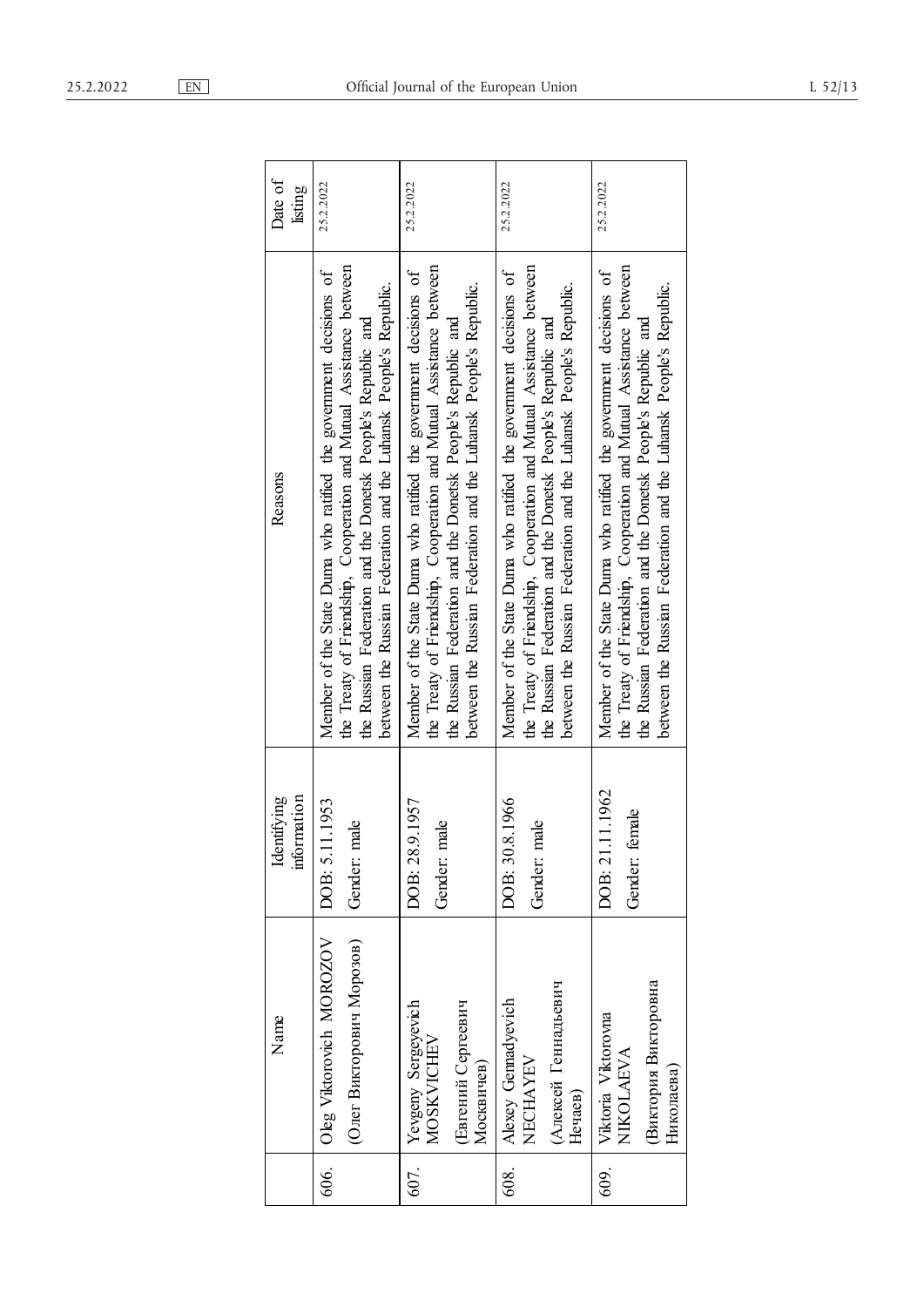|                                                                          | Name | information<br>Identifying          | Reasons                                                                                                                                                                                                                                                                       | Date of<br>listing |
|--------------------------------------------------------------------------|------|-------------------------------------|-------------------------------------------------------------------------------------------------------------------------------------------------------------------------------------------------------------------------------------------------------------------------------|--------------------|
| (Николай Владимирович<br>Nikolay Vladimirovich<br>NOVICHKOV<br>Новичков) |      | DOB: 24.12.1974<br>male<br>Gender:  | the Treaty of Friendship, Cooperation and Mutual Assistance between<br>Member of the State Duma who ratified the government decisions of<br>between the Russian Federation and the Luhansk People's Republic.<br>the Russian Federation and the Donetsk People's Republic and | 25.2.2022          |
| (Марина Эдуардовна Оргеева)<br>Marina Eduardovna<br><b>ORGEYEVA</b>      |      | DOB: 21.9.1959<br>female<br>Gender: | the Treaty of Friendship, Cooperation and Mutual Assistance between<br>Member of the State Duma who ratified the government decisions of<br>between the Russian Federation and the Luhansk People's Republic.<br>the Russian Federation and the Donetsk People's Republic and | 25.2.2022          |
| (Сергей Александрович<br>Sergey Alexandrovich<br>PAHOMOV<br>laxoмов)     |      | DOB: 6.8.1975<br>Gender: male       | the Treaty of Friendship, Cooperation and Mutual Assistance between<br>Member of the State Duma who ratified the government decisions of<br>between the Russian Federation and the Luhansk People's Republic.<br>the Russian Federation and the Donetsk People's Republic and | 25.2.2022          |
| Дмитрий Анатольевич<br>Dmitriy Anatolyevich<br>PEVTSOV<br>[Гевцов]       |      | DOB: 8.7.1963<br>male<br>Gender:    | the Treaty of Friendship, Cooperation and Mutual Assistance between<br>Member of the State Duma who ratified the government decisions of<br>between the Russian Federation and the Luhansk People's Republic.<br>the Russian Federation and the Donetsk People's Republic and | 25.2.2022          |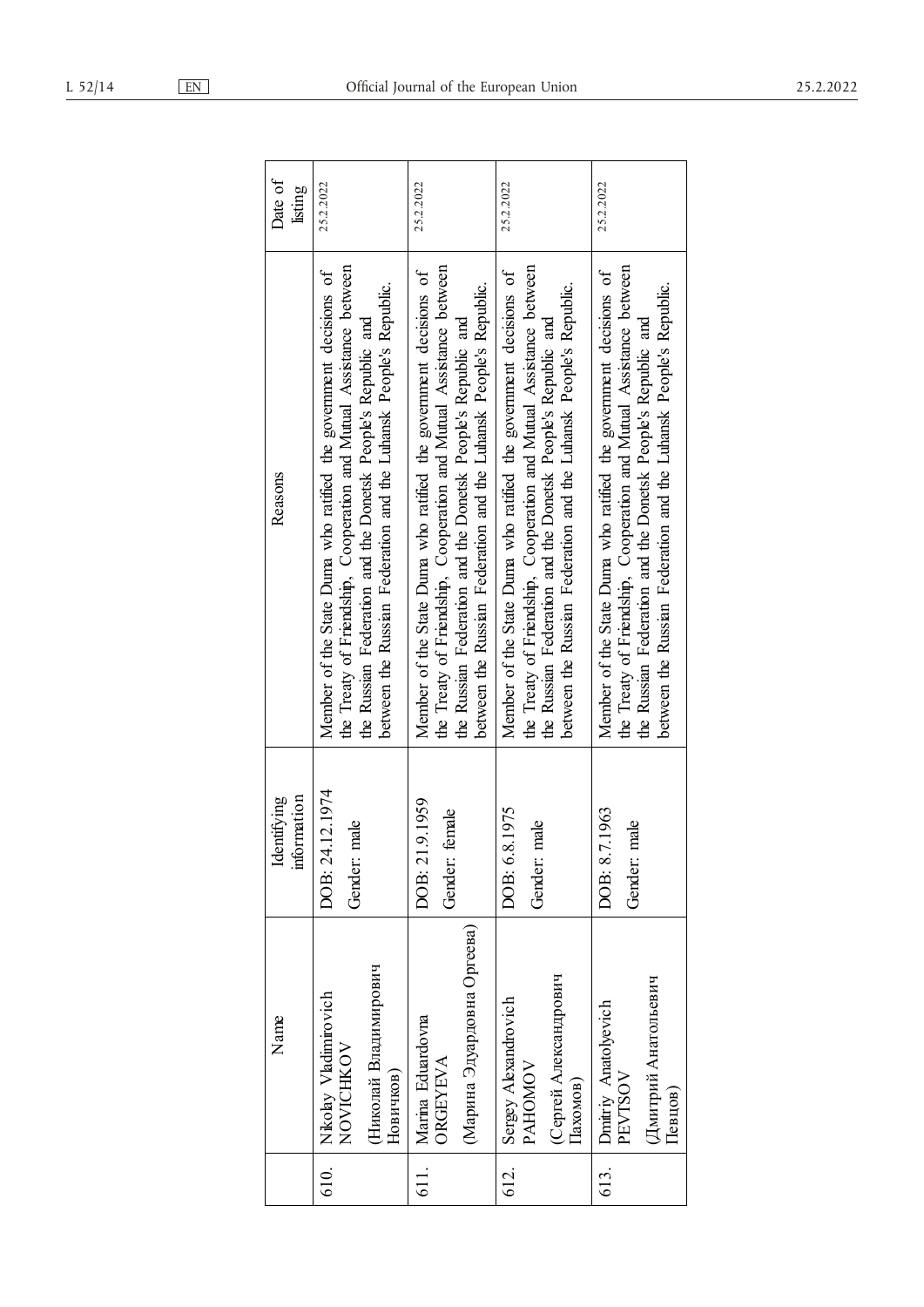|      | Name                                                                  | information<br>Identifying        | Reasons                                                                                                                                                                                                                                                                       | Date of<br>listing |
|------|-----------------------------------------------------------------------|-----------------------------------|-------------------------------------------------------------------------------------------------------------------------------------------------------------------------------------------------------------------------------------------------------------------------------|--------------------|
| 614. | (Александр Петрович Петров)<br>Alexander Petrovich PETROV             | DOB: 21.5.1958<br>male<br>Gender: | the Treaty of Friendship, Cooperation and Mutual Assistance between<br>Member of the State Duma who ratified the government decisions of<br>between the Russian Federation and the Luhansk People's Republic.<br>the Russian Federation and the Donetsk People's Republic and | 25.2.2022          |
| 615. | Viktor Vitalyevich PINSKIY<br>Виктор Витальевич<br>Пинский)           | DOB: 6.2.1964<br>male<br>Gender:  | the Treaty of Friendship, Cooperation and Mutual Assistance between<br>Member of the State Duma who ratified the government decisions of<br>between the Russian Federation and the Luhansk People's Republic.<br>the Russian Federation and the Donetsk People's Republic and | 25.2.2022          |
| 616. | Vasily Ivanovich PISKAREV<br>Василий Иванович<br>Пискарев)            | DOB: 8.11.1963<br>male<br>Gender: | the Treaty of Friendship, Cooperation and Mutual Assistance between<br>Member of the State Duma who ratified the government decisions of<br>between the Russian Federation and the Luhansk People's Republic.<br>the Russian Federation and the Donetsk People's Republic and | 25.2.2022          |
| 617. | Владимир Владимирович<br>Vladimir Vladimirovich<br>PLYAKIN<br>Плякин) | DOB: 19.9.1981<br>male<br>Gender: | the Treaty of Friendship, Cooperation and Mutual Assistance between<br>Member of the State Duma who ratified the government decisions of<br>between the Russian Federation and the Luhansk People's Republic.<br>the Russian Federation and the Donetsk People's Republic and | 25.2.2022          |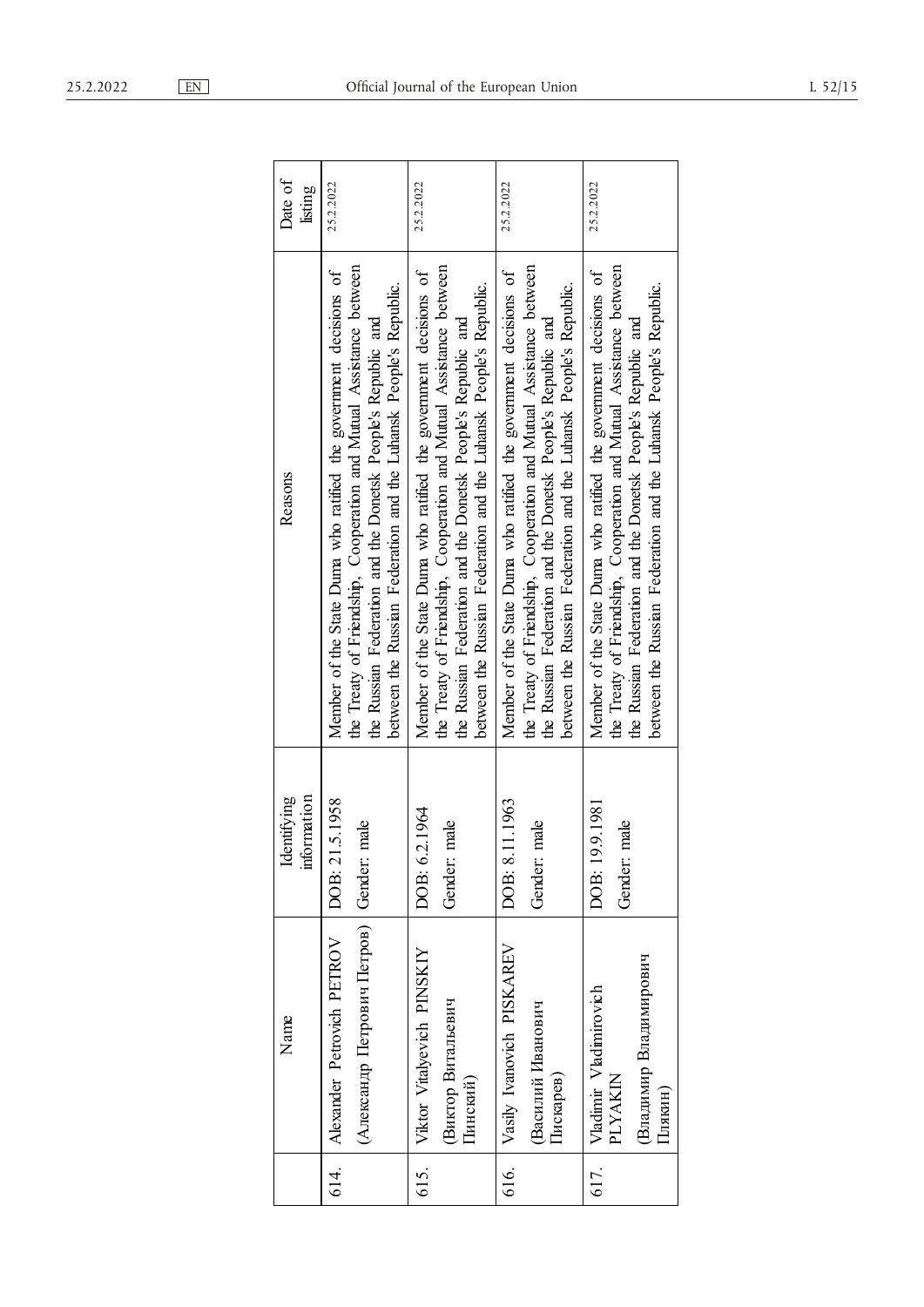| Name                                                                                                                       | information<br>Identifying | Reasons                                                                                                                                                                                                                                                                       | Date of<br>listing |
|----------------------------------------------------------------------------------------------------------------------------|----------------------------|-------------------------------------------------------------------------------------------------------------------------------------------------------------------------------------------------------------------------------------------------------------------------------|--------------------|
| .1.1969<br>male<br>Gender: 1<br>DOB: 31<br>(Александр Алексеевич<br>Aleksandr Alekseyevich<br>POLYAKOV<br>Поляков)         |                            | the Treaty of Friendship, Cooperation and Mutual Assistance between<br>Member of the State Duma who ratified the government decisions of<br>between the Russian Federation and the Luhansk People's Republic.<br>the Russian Federation and the Donetsk People's Republic and | 25.2.2022          |
| DOB: 25.3.1968<br>female<br>Gender:<br>(Светлана Викторовна<br>Svetlana Viktorovna<br><b>RAZVOROTNEVA</b><br>Разворотнева) |                            | the Treaty of Friendship, Cooperation and Mutual Assistance between<br>Member of the State Duma who ratified the government decisions of<br>between the Russian Federation and the Luhansk People's Republic.<br>the Russian Federation and the Donetsk People's Republic and | 25.2.2022          |
| 5.1972.<br>male<br>DOB: 22.<br>Gender:<br>(Евгений Васильевич<br>Evgeny Vasilyevich<br><b>REVENKO</b><br>Ревенко)          |                            | the Treaty of Friendship, Cooperation and Mutual Assistance between<br>Member of the State Duma who ratified the government decisions of<br>between the Russian Federation and the Luhansk People's Republic.<br>the Russian Federation and the Donetsk People's Republic and | 25.2.2022          |
| DOB: 8.8.1948<br>female<br>Gender:<br>(Светлана Евгеньевна<br>Svetlana Yevgenyevna<br><b>SAVITSKAYA</b><br>Савицкая)       |                            | the Treaty of Friendship, Cooperation and Mutual Assistance between<br>Member of the State Duma who ratified the government decisions of<br>between the Russian Federation and the Luhansk People's Republic.<br>the Russian Federation and the Donetsk People's Republic and | 25.2.2022          |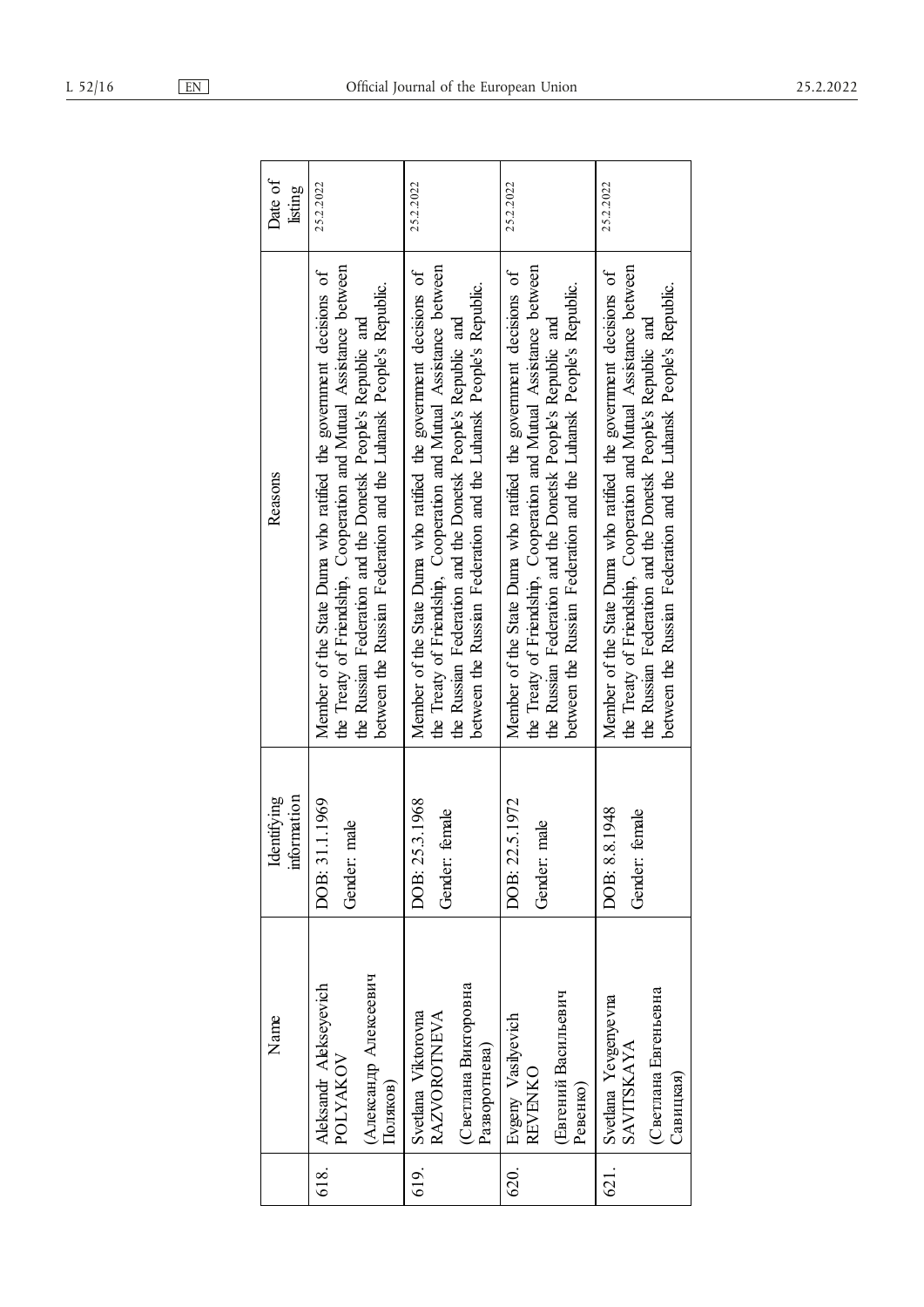| Name                                                                                                                    | information<br>Identifying | Reasons                                                                                                                                                                                                                                                                       | Date of<br>listing |
|-------------------------------------------------------------------------------------------------------------------------|----------------------------|-------------------------------------------------------------------------------------------------------------------------------------------------------------------------------------------------------------------------------------------------------------------------------|--------------------|
| DOB: 15.8.1971<br>male<br>Gender:<br>(Дмитрий Станиславович<br>Dmitry Stanislavovich<br><b>SKRIVANOV</b><br>Скриванов)  |                            | the Treaty of Friendship, Cooperation and Mutual Assistance between<br>Member of the State Duma who ratified the government decisions of<br>between the Russian Federation and the Luhansk People's Republic.<br>the Russian Federation and the Donetsk People's Republic and | 25.2.2022          |
| DOB: 9.4.1985<br>male<br>Gender:<br>Иван Александрович<br><b>SOLODOVNIKOV</b><br>Ivan Alexandrovich<br>Солодовников)    |                            | the Treaty of Friendship, Cooperation and Mutual Assistance between<br>Member of the State Duma who ratified the government decisions of<br>between the Russian Federation and the Luhansk People's Republic.<br>the Russian Federation and the Donetsk People's Republic and | 25.2.2022          |
| DOB: 24.7.1976<br>male<br>Gender:<br>(Юрий Аркадьевич<br>Yuriy Arkadevich<br>STANKEVICH<br>Станкевич)                   |                            | the Treaty of Friendship, Cooperation and Mutual Assistance between<br>Member of the State Duma who ratified the government decisions of<br>between the Russian Federation and the Luhansk People's Republic.<br>the Russian Federation and the Donetsk People's Republic and | 25.2.2022          |
| DOB: 4.7.1958<br>male<br>Gender:<br>(Александр Михайлович<br>Aleksandr Mikhaylovich<br><b>STRELYUKHIN</b><br>Стрелюхин) |                            | the Treaty of Friendship, Cooperation and Mutual Assistance between<br>Member of the State Duma who ratified the government decisions of<br>between the Russian Federation and the Luhansk People's Republic.<br>the Russian Federation and the Donetsk People's Republic and | 25.2.2022          |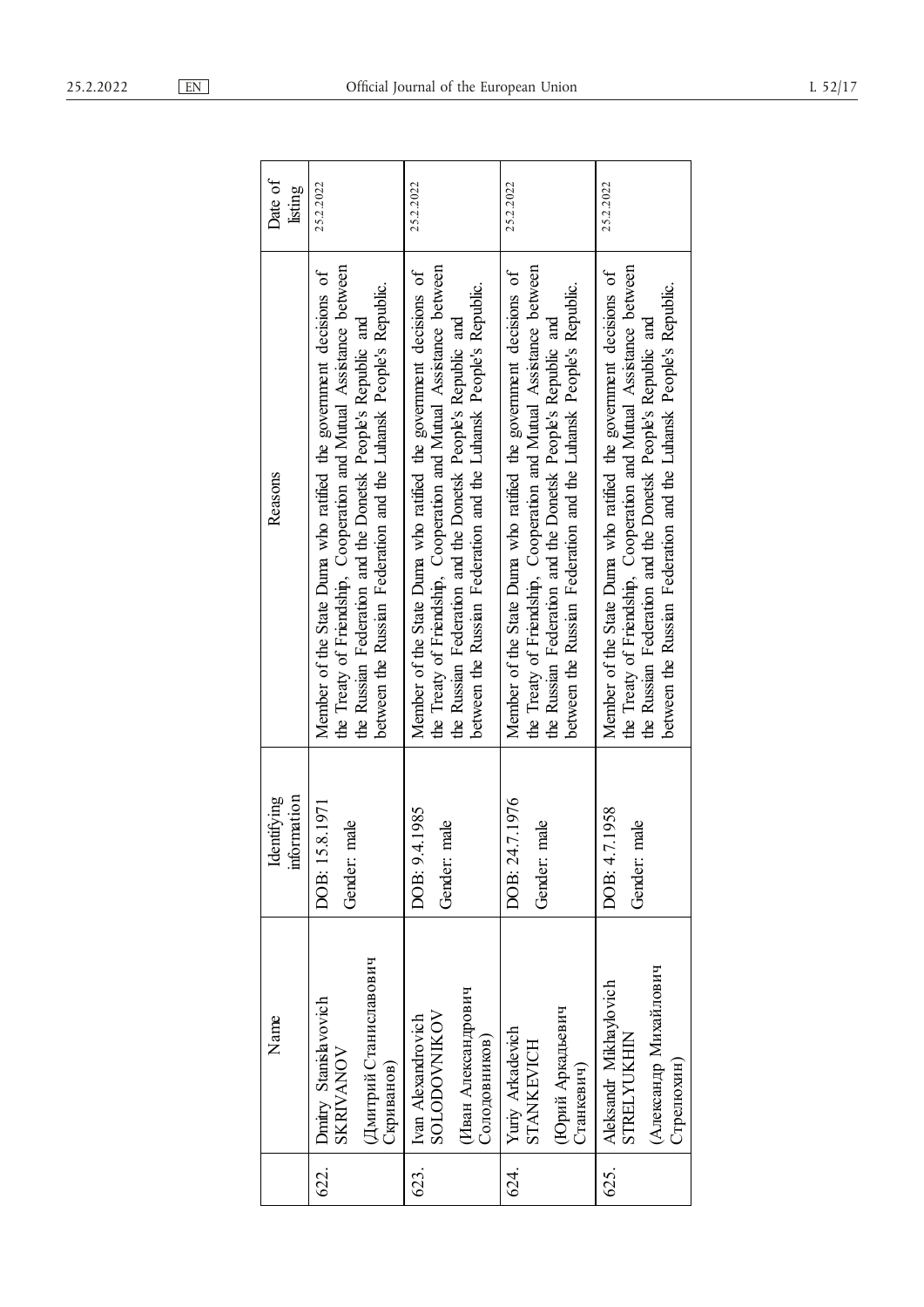|  | ٠ |  |
|--|---|--|
|--|---|--|

|      | Name                                                                    | information<br>Identifying             | Reasons                                                                                                                                                                                                                                                                       | Date of<br>listing |
|------|-------------------------------------------------------------------------|----------------------------------------|-------------------------------------------------------------------------------------------------------------------------------------------------------------------------------------------------------------------------------------------------------------------------------|--------------------|
| 626. | Сангаджи Андреевич<br>Sangadzhi Andreyevich<br>TARBAEV<br>Тарбаев)      | .4.1982<br>male<br>DOB: 15<br>Gender:  | the Treaty of Friendship, Cooperation and Mutual Assistance between<br>Member of the State Duma who ratified the government decisions of<br>between the Russian Federation and the Luhansk People's Republic.<br>the Russian Federation and the Donetsk People's Republic and | 25.2.2022          |
| 627. | (Ольга Викторовна<br>Olga Victorovna<br><b>TIMOFEYEVA</b><br>Тимофеева) | DOB: 19.8.1977<br>female<br>Gender:    | the Treaty of Friendship, Cooperation and Mutual Assistance between<br>Member of the State Duma who ratified the government decisions of<br>between the Russian Federation and the Luhansk People's Republic.<br>the Russian Federation and the Donetsk People's Republic and | 25.2.2022          |
| 628. | (Алексей Николаевич Ткачёв)<br>Alexey Nikolaevich<br><b>IKACHEV</b>     | DOB: 1.3.1957<br>male<br>Gender:       | the Treaty of Friendship, Cooperation and Mutual Assistance between<br>Member of the State Duma who ratified the government decisions of<br>between the Russian Federation and the Luhansk People's Republic.<br>the Russian Federation and the Donetsk People's Republic and | 25.2.2022          |
| 629. | Maxim Anatolyevich TOPILIN<br>Максим Анатольевич<br>Гопилин)            | .4.1967<br>male<br>DOB: 19.<br>Gender: | the Treaty of Friendship, Cooperation and Mutual Assistance between<br>Member of the State Duma who ratified the government decisions of<br>between the Russian Federation and the Luhansk People's Republic.<br>the Russian Federation and the Donetsk People's Republic and | 25.2.2022          |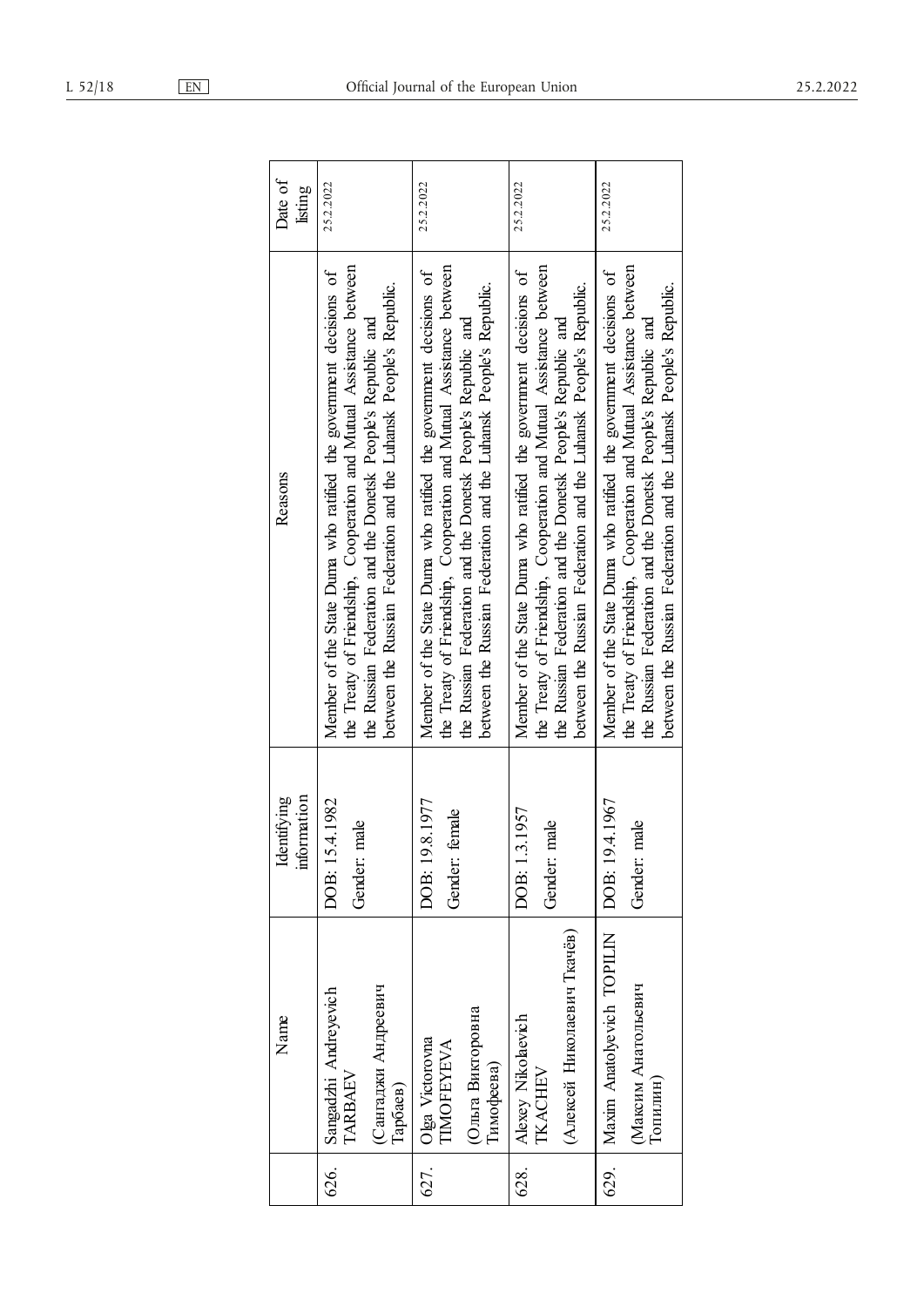| 1.202 |  |
|-------|--|
|-------|--|

| Date of<br>listing         | 25.2.2022                                                                                                                                                                                                                                                                     | 25.2.2022                                                                                                                                                                                                                                                                     | 25.2.2022                                                                                                                                                                                                                                                                     | 25.2.2022                                                                                                                                                                                                                                                                     |
|----------------------------|-------------------------------------------------------------------------------------------------------------------------------------------------------------------------------------------------------------------------------------------------------------------------------|-------------------------------------------------------------------------------------------------------------------------------------------------------------------------------------------------------------------------------------------------------------------------------|-------------------------------------------------------------------------------------------------------------------------------------------------------------------------------------------------------------------------------------------------------------------------------|-------------------------------------------------------------------------------------------------------------------------------------------------------------------------------------------------------------------------------------------------------------------------------|
| Reasons                    | the Treaty of Friendship, Cooperation and Mutual Assistance between<br>Member of the State Duma who ratified the government decisions of<br>between the Russian Federation and the Luhansk People's Republic.<br>the Russian Federation and the Donetsk People's Republic and | the Treaty of Friendship, Cooperation and Mutual Assistance between<br>Member of the State Duma who ratified the government decisions of<br>between the Russian Federation and the Luhansk People's Republic.<br>the Russian Federation and the Donetsk People's Republic and | the Treaty of Friendship, Cooperation and Mutual Assistance between<br>Member of the State Duma who ratified the government decisions of<br>between the Russian Federation and the Luhansk People's Republic.<br>the Russian Federation and the Donetsk People's Republic and | the Treaty of Friendship, Cooperation and Mutual Assistance between<br>Member of the State Duma who ratified the government decisions of<br>between the Russian Federation and the Luhansk People's Republic.<br>the Russian Federation and the Donetsk People's Republic and |
| information<br>Identifying | DOB: 25.4.1952<br>male<br>Gender:                                                                                                                                                                                                                                             | DOB: 4.2.1975<br>Gender: male                                                                                                                                                                                                                                                 | DOB: 26.10.1974<br>male<br>Gender:                                                                                                                                                                                                                                            | DOB: 8.4.1963<br>male<br>Gender:                                                                                                                                                                                                                                              |
| Name                       | Владислав Александрович<br>Vladislav Alexandrovich<br><b>IRETIAK</b><br>Гретьяк)                                                                                                                                                                                              | (Амир Махсудович Хамитов)<br>Amir Makhsudovich<br>HAMITOV                                                                                                                                                                                                                     | Александр Евсеевич<br>Alexander Evseyevich<br>KHNSHTEIN<br>Хинштейн)                                                                                                                                                                                                          | Gleb Yakovlevich KHOR<br>(Глеб Яковлевич Хор)                                                                                                                                                                                                                                 |
|                            | 630.                                                                                                                                                                                                                                                                          | 631.                                                                                                                                                                                                                                                                          | 62.                                                                                                                                                                                                                                                                           | 63.                                                                                                                                                                                                                                                                           |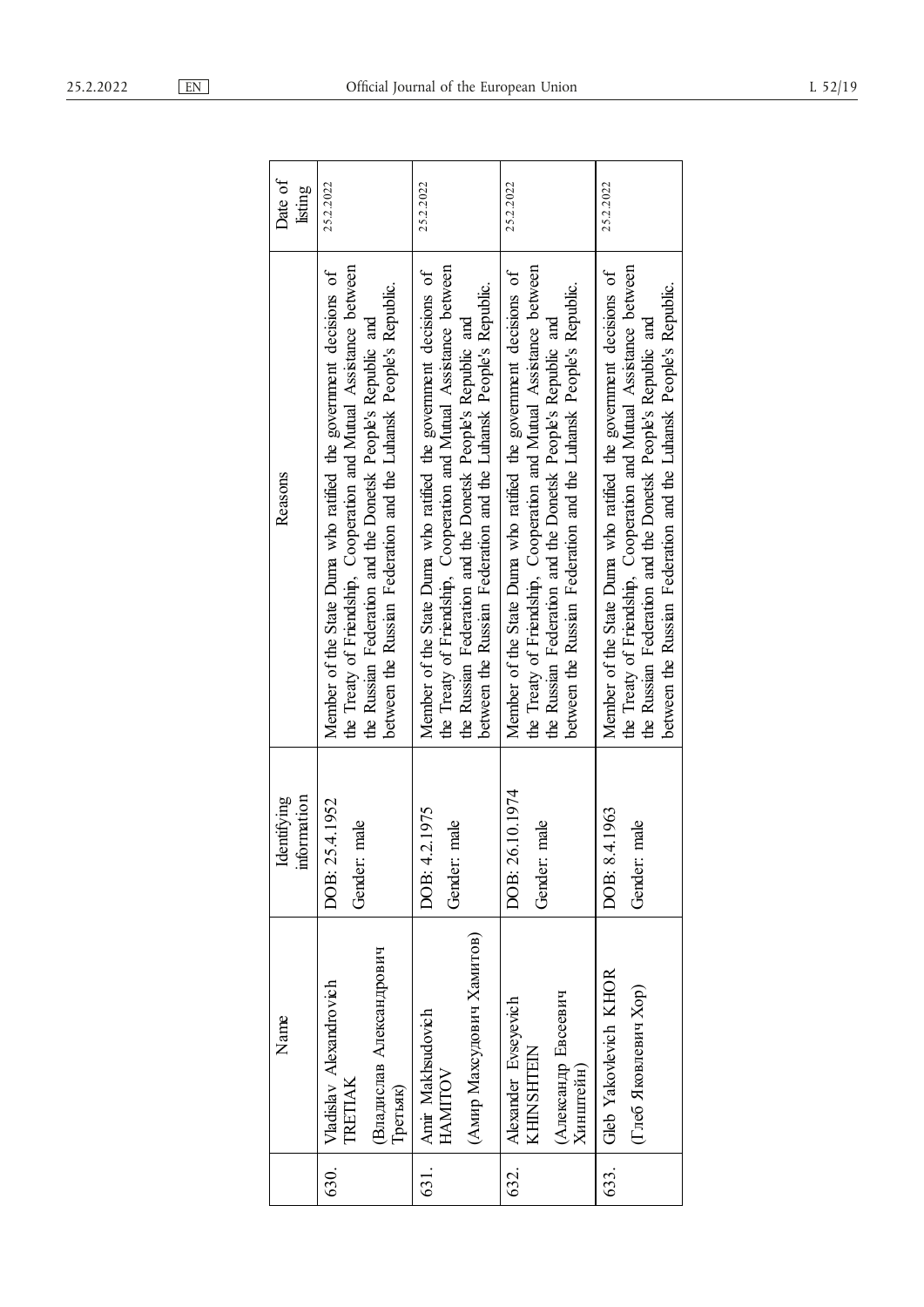| Official Journal of the |  |  |
|-------------------------|--|--|
|                         |  |  |

|      | Name                                                                                 | information<br>Identifying          | Reasons                                                                                                                                                                                                                                                                       | Date of<br>listing |
|------|--------------------------------------------------------------------------------------|-------------------------------------|-------------------------------------------------------------------------------------------------------------------------------------------------------------------------------------------------------------------------------------------------------------------------------|--------------------|
| 634. | Дмитрий Анатольевич<br>Dmitry Anatolievich<br>KHUBEZOV<br>Хубезов)                   | DOB: 20.12.1971<br>male<br>Gender:  | the Treaty of Friendship, Cooperation and Mutual Assistance between<br>Member of the State Duma who ratified the government decisions of<br>between the Russian Federation and the Luhansk People's Republic.<br>the Russian Federation and the Donetsk People's Republic and | 25.2.2022          |
| 635. | Roza Basirovna CHEMERIS<br>Роза Басировна Чемерис)                                   | DOB: 11.6.1978<br>female<br>Gender: | the Treaty of Friendship, Cooperation and Mutual Assistance between<br>Member of the State Duma who ratified the government decisions of<br>between the Russian Federation and the Luhansk People's Republic.<br>the Russian Federation and the Donetsk People's Republic and | 25.2.2022          |
| 636. | (Алексей Васильевич Чепа)<br>Alexey Vasilievich CHEPA                                | DOB: 22.11.1955<br>male<br>Gender:  | the Treaty of Friendship, Cooperation and Mutual Assistance between<br>Member of the State Duma who ratified the government decisions of<br>between the Russian Federation and the Luhansk People's Republic.<br>the Russian Federation and the Donetsk People's Republic and | 25.2.2022          |
| 637. | (Рифат Габдулхакович<br>Rifat Gabdulkhakovich<br><b>SHAYHUTDINOV</b><br>Пайхугдинов) | DOB: 23.12.1963<br>male<br>Gender:  | the Treaty of Friendship, Cooperation and Mutual Assistance between<br>Member of the State Duma who ratified the government decisions of<br>between the Russian Federation and the Luhansk People's Republic.<br>the Russian Federation and the Donetsk People's Republic and | 25.2.2022          |

European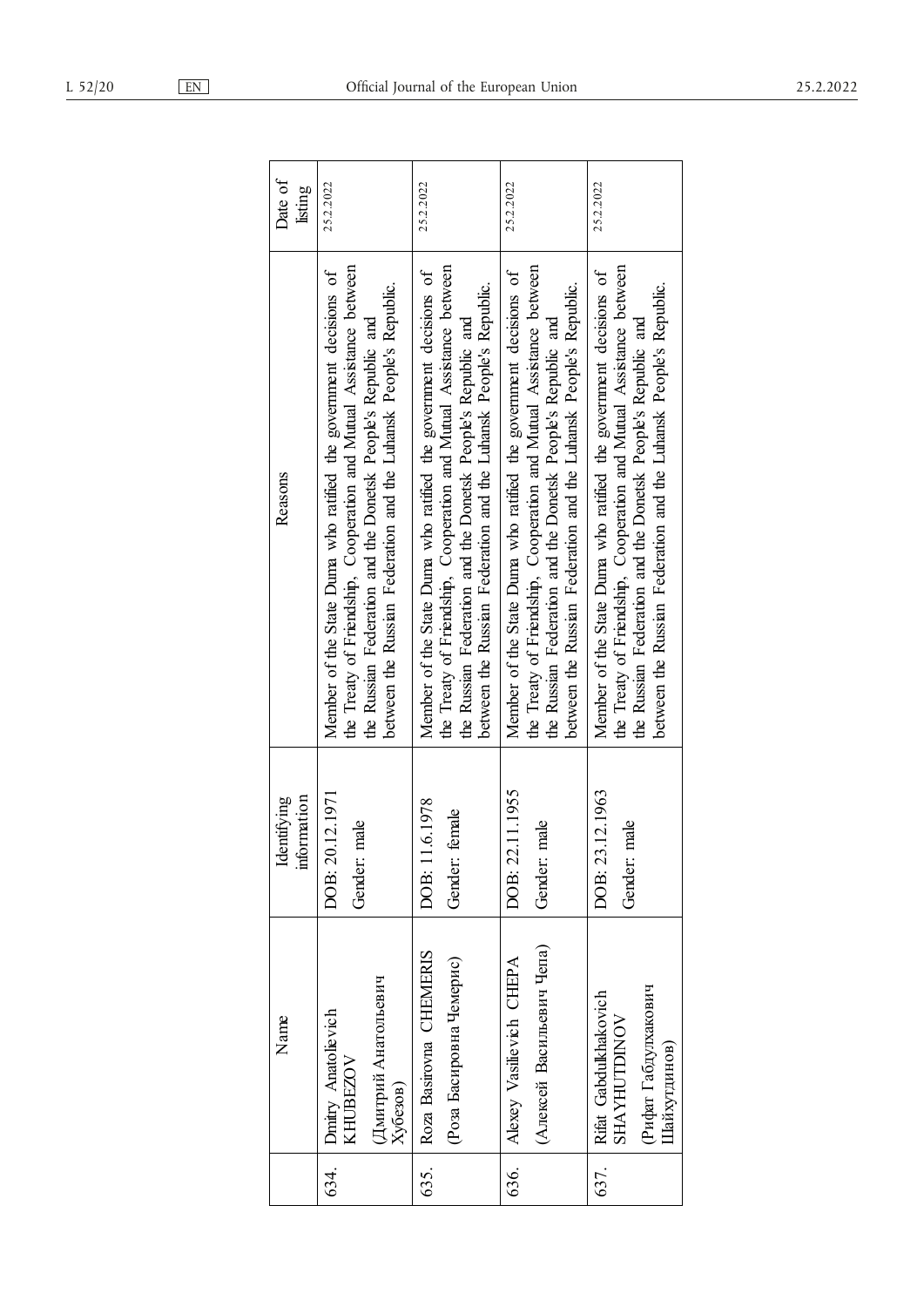| Date of<br>listing         | 25.2.2022                                                                                                                                                                                                                                                                     | 25.2.2022                                                                                                                                                                                                                                                                     | 25.2.2022                                                                                                                                                                                                                                                                     | 25.2.2022                                                                                                                                                                                                                                                                     |
|----------------------------|-------------------------------------------------------------------------------------------------------------------------------------------------------------------------------------------------------------------------------------------------------------------------------|-------------------------------------------------------------------------------------------------------------------------------------------------------------------------------------------------------------------------------------------------------------------------------|-------------------------------------------------------------------------------------------------------------------------------------------------------------------------------------------------------------------------------------------------------------------------------|-------------------------------------------------------------------------------------------------------------------------------------------------------------------------------------------------------------------------------------------------------------------------------|
| Reasons                    | the Treaty of Friendship, Cooperation and Mutual Assistance between<br>Member of the State Duma who ratified the government decisions of<br>between the Russian Federation and the Luhansk People's Republic.<br>the Russian Federation and the Donetsk People's Republic and | the Treaty of Friendship, Cooperation and Mutual Assistance between<br>Member of the State Duma who ratified the government decisions of<br>between the Russian Federation and the Luhansk People's Republic.<br>the Russian Federation and the Donetsk People's Republic and | the Treaty of Friendship, Cooperation and Mutual Assistance between<br>Member of the State Duma who ratified the government decisions of<br>between the Russian Federation and the Luhansk People's Republic.<br>the Russian Federation and the Donetsk People's Republic and | the Treaty of Friendship, Cooperation and Mutual Assistance between<br>Member of the State Duma who ratified the government decisions of<br>between the Russian Federation and the Luhansk People's Republic.<br>the Russian Federation and the Donetsk People's Republic and |
| information<br>Identifying | DOB: 20.10.1976<br>male<br>Gender:                                                                                                                                                                                                                                            | DOB: 25.1.1962<br>male<br>Gender:                                                                                                                                                                                                                                             | DOB: 20.6.1971<br>female<br>Gender:                                                                                                                                                                                                                                           | Gender: female                                                                                                                                                                                                                                                                |
| Name                       | (Григорий Владимирович<br>Grigory Vladimirovich<br>SHILKIN<br>Пилкин)                                                                                                                                                                                                         | (Александр Михайлович<br>Alexander Mikhailovich<br><b>SHOLOKHOV</b><br>Шолохов)                                                                                                                                                                                               | Елена Александровна<br>Elena Alexandrovna<br>YAMPOLSKAYA<br>Ямпольская)                                                                                                                                                                                                       | Irina Anatolievna YAROVAYA   DOB: 17.10.1966<br>(Ирина Анатольевна Яровая)                                                                                                                                                                                                    |
|                            | 638.                                                                                                                                                                                                                                                                          | 639.                                                                                                                                                                                                                                                                          | 640.                                                                                                                                                                                                                                                                          | <u>त्र :</u>                                                                                                                                                                                                                                                                  |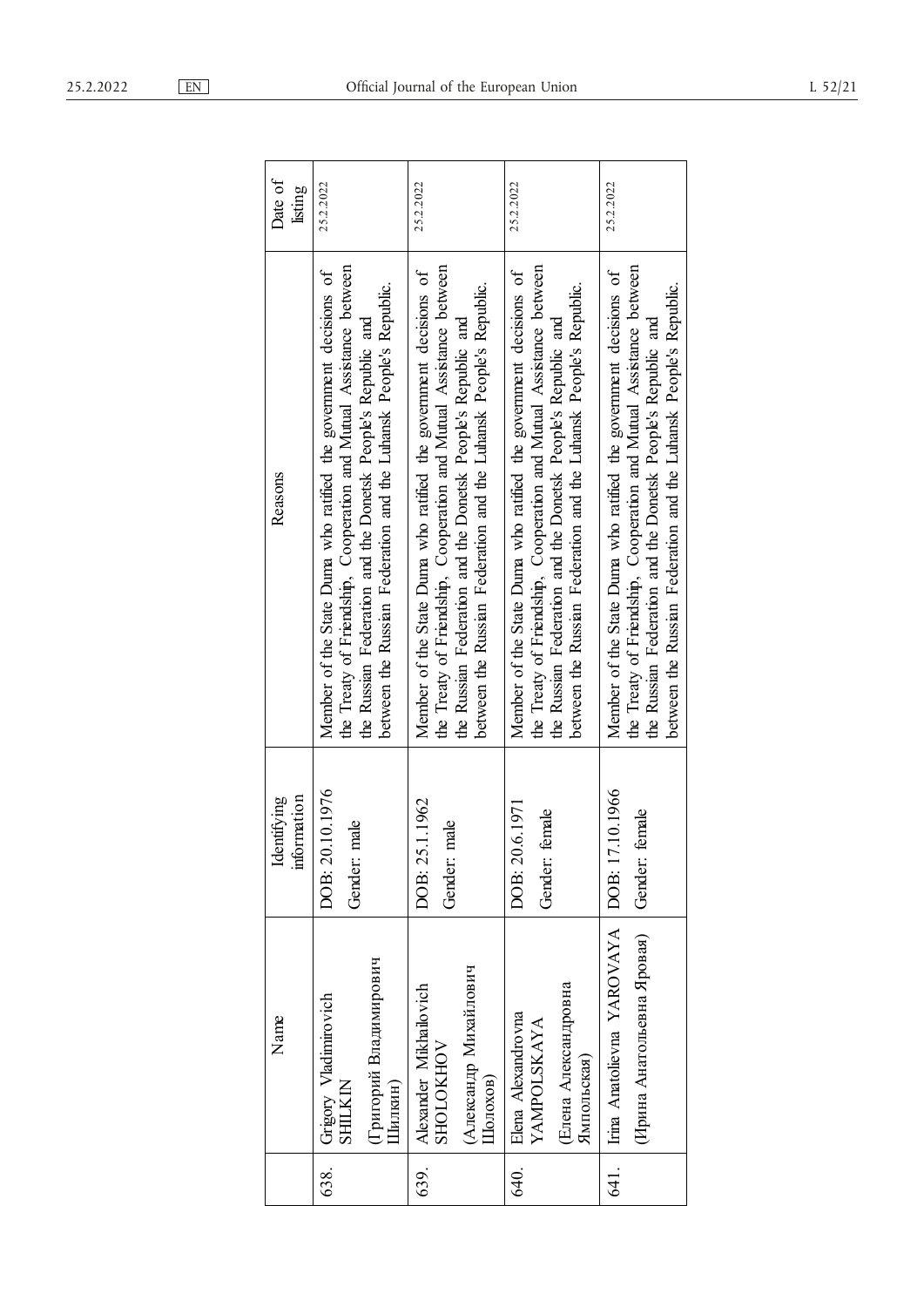|              | Name                                                                    | information<br>Identifying     | Reasons                                                                                                                                                                                                                                                                       | Date of<br>listing |
|--------------|-------------------------------------------------------------------------|--------------------------------|-------------------------------------------------------------------------------------------------------------------------------------------------------------------------------------------------------------------------------------------------------------------------------|--------------------|
| Геннадьевич) | Nikita RUMYANTSEV<br>Румянцев Никита                                    | DOB: 27.4.1988<br>Gender: male | the Treaty of Friendship, Cooperation and Mutual Assistance between<br>Member of the State Duma who ratified the government decisions of<br>between the Russian Federation and the Luhansk People's Republic.<br>the Russian Federation and the Donetsk People's Republic and | 25.2.2022          |
|              | (Киселёв Михаил Сергеевич)<br>Mikhail KISELYOV                          | DOB: 18.6.1986<br>Gender: male | the Treaty of Friendship, Cooperation and Mutual Assistance between<br>Member of the State Duma who ratified the government decisions of<br>between the Russian Federation and the Luhansk People's Republic.<br>the Russian Federation and the Donetsk People's Republic and | 25.2.2022          |
| Медведев)    | Дмитрий Анатольевич<br>Dmitry Anatolyevich<br><b>MEDVEDEV</b>           | DOB: 14.9.1965<br>Gender: male | Deputy Chairman of the National Security Council As a member of<br>the National Security Council, supported Russia's immediate<br>recognition of the two self-proclaimed republics.                                                                                           | 25.2.2022          |
|              | (Михаил Владимирович<br>Mikhail Vladimirovich<br>MISHUSTIN<br>Мишустин) | DOB: 3.5.1966<br>Gender: male  | National Security Council, supported Russia's immediate recognition<br>Prime Minister of the Russian Federation. As a member of the<br>of the two self-proclaimed republics.                                                                                                  | 25.2.2022          |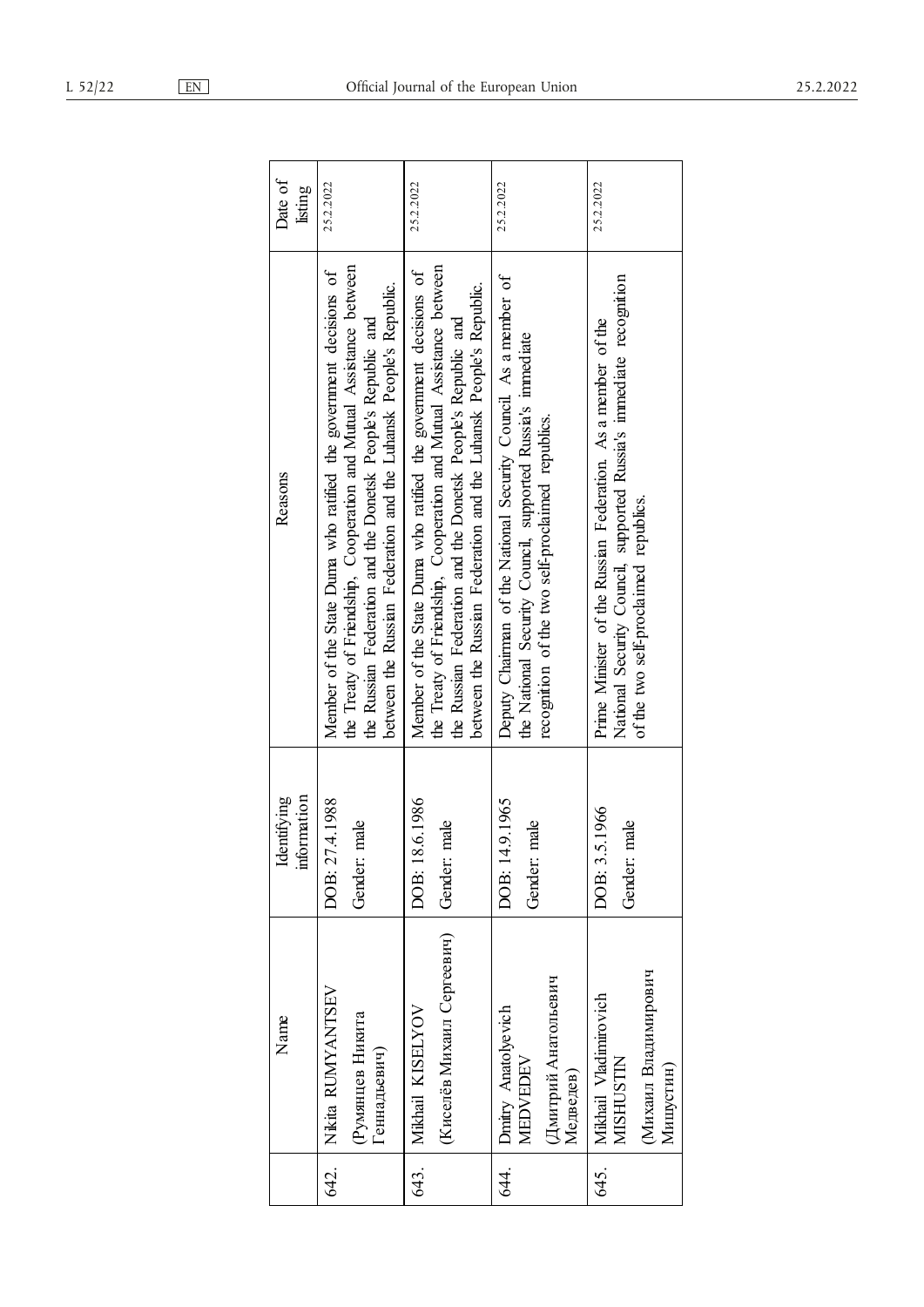| Date of<br>listing            | 25.2.2022                                                                                                                                                                              | 25.2.2022                                                                                                                                                                                                                                                                 | 25.2.2022                                                                                                                                                                                                                                                                      |
|-------------------------------|----------------------------------------------------------------------------------------------------------------------------------------------------------------------------------------|---------------------------------------------------------------------------------------------------------------------------------------------------------------------------------------------------------------------------------------------------------------------------|--------------------------------------------------------------------------------------------------------------------------------------------------------------------------------------------------------------------------------------------------------------------------------|
| Reasons                       | Minister of the Interior of the Russian Federation. As a member of the<br>National Security Council, supported Russia's immediate recognition<br>of the two self-proclaimed republics. | Special Representative of the President of the Russian Federation on<br>the Issues of Environmental Activities, Ecology and Transport. As a<br>member of the National Security Council, supported Russia's<br>immediate recognition of the two self-proclaimed republics. | Central Federal District, Full State Advisor of the Russian Federation.<br>As a member of the National Security Council, supported Russia's<br>Representative of the President of the Russian Federation in the<br>immediate recognition of the two self-proclaimed republics. |
| information<br>entifying<br>Ź | DOB: 11.5.1961<br>Gender: male                                                                                                                                                         | DOB: 31.1.1953<br>Gender: male                                                                                                                                                                                                                                            | DOB: 10.11.1965<br>Gender: male                                                                                                                                                                                                                                                |
| Name                          | Владимир Александрович<br>Vladimir Alexandrovich<br>KOLOKOLTSEV<br>Колокольцев)                                                                                                        | (Сергей Борисович Иванов)<br>Sergei Borisovich IVANOV                                                                                                                                                                                                                     | (Игорь Олегович Щёголев)<br><b>SHCHYOGOLEV</b><br>Igor Olegovich                                                                                                                                                                                                               |
|                               | 646.                                                                                                                                                                                   | 647.                                                                                                                                                                                                                                                                      | 648.                                                                                                                                                                                                                                                                           |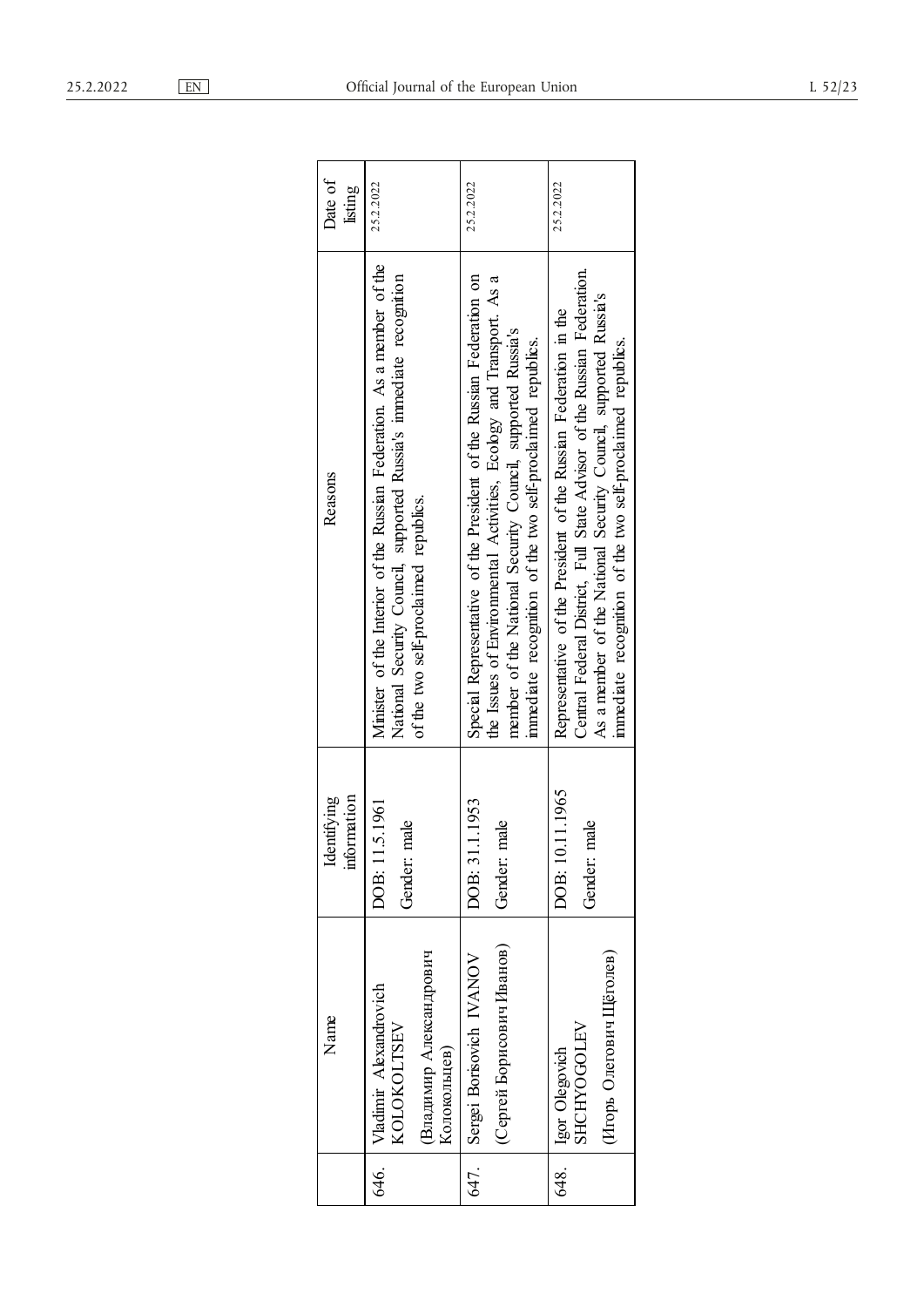| Date of<br>listing         | 25.2.2022                                                                                                                                                                                                                                                                                                                                                                                                                                                                                                                                                                                                                                                                    |
|----------------------------|------------------------------------------------------------------------------------------------------------------------------------------------------------------------------------------------------------------------------------------------------------------------------------------------------------------------------------------------------------------------------------------------------------------------------------------------------------------------------------------------------------------------------------------------------------------------------------------------------------------------------------------------------------------------------|
| Reasons                    | Ukraine, and the passage of individuals and goods through this border.<br>Russian troops crossed the border between Belarus and Ukraine in the<br>border in the Gomel oblast, including the border between Belarus and<br>Gomel oblast during the Russian military aggression against Ukraine<br>Vladislav Bruev is the Head of the Belarussian Gomel border group.<br>In this capacity he is responsible for supervising the security of the<br>supporting actions undermining the territorial integrity, sovereignty<br>of 24 February 2022. He is therefore responsible for and actively<br>and independence of Ukraine, as well as stability and security in<br>Ukraine. |
| information<br>Identifying | Function: Head of the<br>Ukrainian SSR (now<br>oorder group<br>POB: Kharkov,<br>Rank: Colonel<br>male<br>DOB: 1977<br>Nationality:<br>Belarussian<br>Jkraine)<br>Gender:<br>Gomel ł                                                                                                                                                                                                                                                                                                                                                                                                                                                                                          |
| Name                       | Vladislav Leonidovich BRUEV<br>Владислав Леонидович<br><b>GEVEB</b>                                                                                                                                                                                                                                                                                                                                                                                                                                                                                                                                                                                                          |
|                            | 649.                                                                                                                                                                                                                                                                                                                                                                                                                                                                                                                                                                                                                                                                         |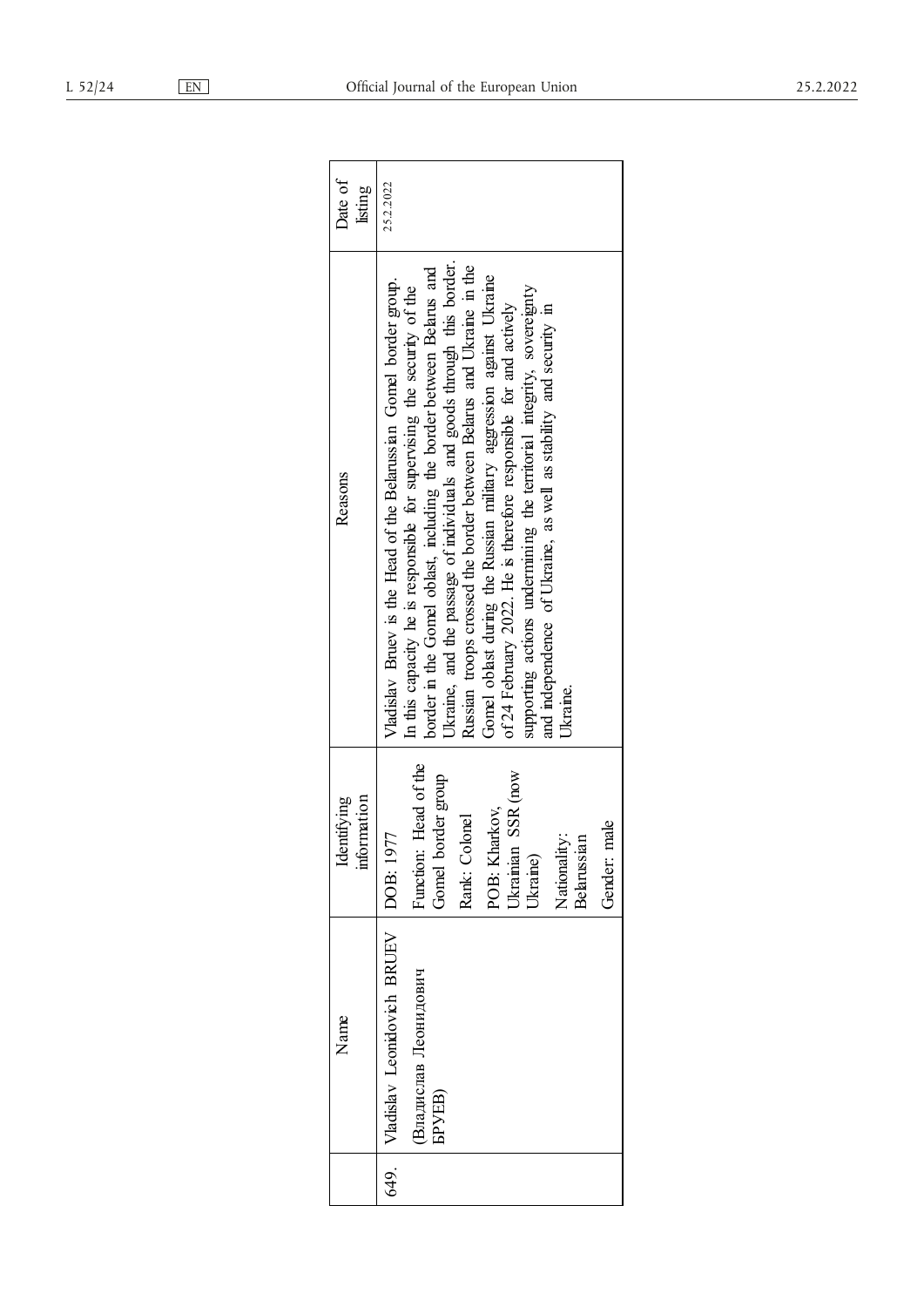| Date of<br>listing         | 25.2.2022                                                                                                                                                                                                                                                                                                                                                                                                                                                                                                                                                                                                                                                                  |
|----------------------------|----------------------------------------------------------------------------------------------------------------------------------------------------------------------------------------------------------------------------------------------------------------------------------------------------------------------------------------------------------------------------------------------------------------------------------------------------------------------------------------------------------------------------------------------------------------------------------------------------------------------------------------------------------------------------|
| Reasons                    | security of the border in the Mozyr area, including the border between<br>territorial integrity, sovereignty and independence of Ukraine, as well<br>Belarus and Ukraine in the Mozyr area during the Russian military<br>detachment. In this capacity he is responsible for supervising the<br>aggression against Ukraine of 24 February 2022. He is therefore<br>responsible for and actively supporting actions undermining the<br>through that border. Russian troops crossed the border between<br>Belarus and Ukraine, and the passage of individuals and goods<br>Oleg Eibatov is the Belarussian Head of the Mozyr border<br>as stability and security in Ukraine. |
| information<br>Identifying | Function: Head of the<br>Mozyr border<br>Rank: Colonel<br>male<br>Nationality:<br>Belarussian<br>detachment<br>Gender:                                                                                                                                                                                                                                                                                                                                                                                                                                                                                                                                                     |
| Name                       | Oleg Anatolyevich EIBATOV<br>Олег Анатольевич<br>ЭЙБАТОВ)                                                                                                                                                                                                                                                                                                                                                                                                                                                                                                                                                                                                                  |
|                            | 650.                                                                                                                                                                                                                                                                                                                                                                                                                                                                                                                                                                                                                                                                       |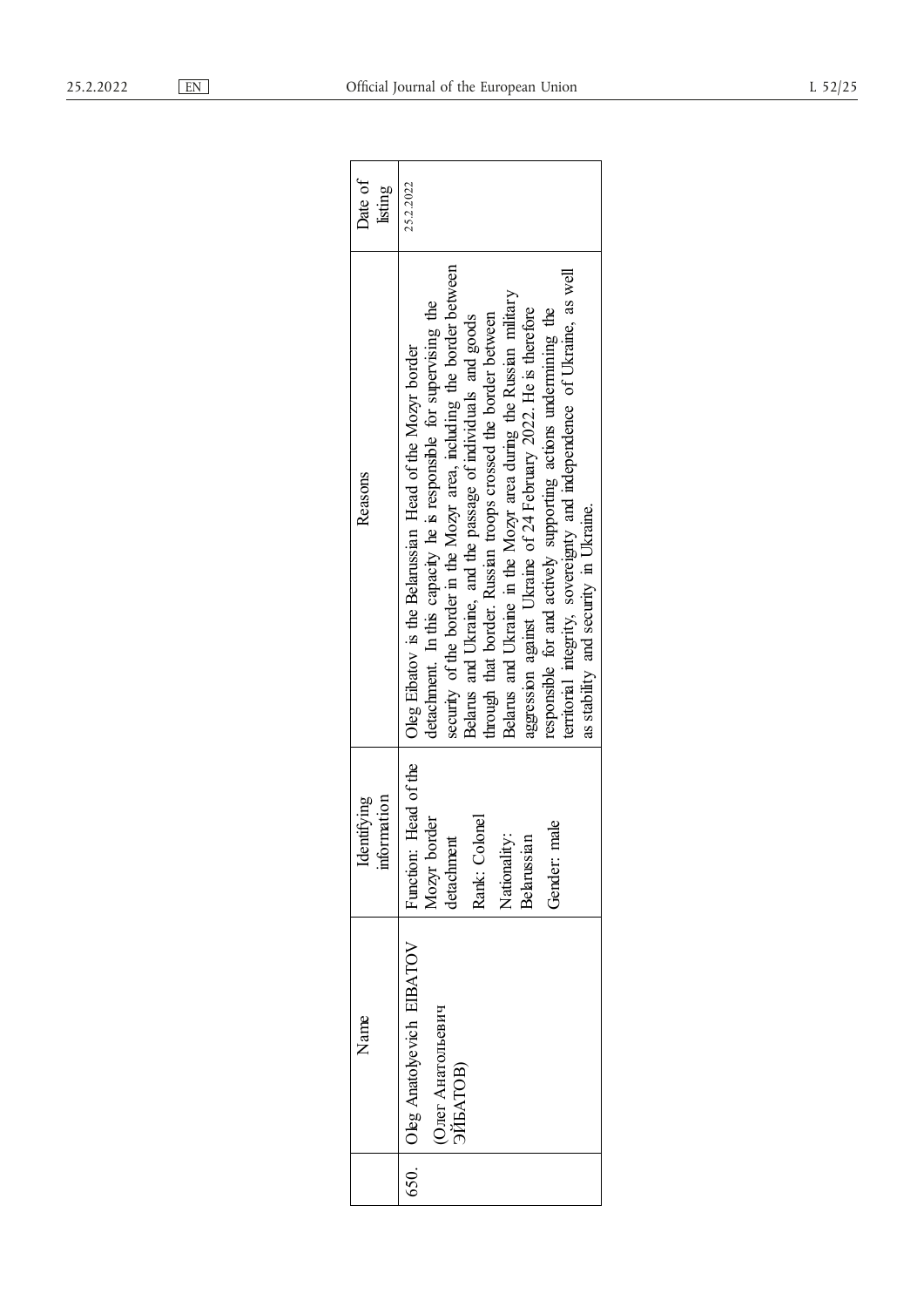| Date of<br>listing         | 25.2.2022                                                                                                                                                                                                                                                                                                                                                                                                                                                                                                                                                                                                                                                                                                                                                                             |
|----------------------------|---------------------------------------------------------------------------------------------------------------------------------------------------------------------------------------------------------------------------------------------------------------------------------------------------------------------------------------------------------------------------------------------------------------------------------------------------------------------------------------------------------------------------------------------------------------------------------------------------------------------------------------------------------------------------------------------------------------------------------------------------------------------------------------|
| Reasons                    | supported Russian military aggression against Ukraine of 24 February<br>2022. Russian troops crossed the border between Belarus and Ukraine<br>security of the border in the Pinsk area, including the border between<br>independence of Ukraine, as well as stability and security in Ukraine.<br>through this border. He is part of the Belarussian army, which has<br>detachment. In this capacity he is responsible for supervising the<br>Ukraine. He is therefore responsible for and actively supporting<br>in the Pinsk area during the Russian military aggression against<br>Belarus and Ukraine, and the passage of individuals and goods<br>Dmitry Vinnikov is the Head of the Belarussian Pinsk border<br>actions undermining the territorial integrity, sovereignty and |
| information<br>Identifying | Function: Head of the<br>Rank: Colonel<br>Gender: male<br>Pinsk border<br>DOB: 1979<br>Nationality:<br>Belarussian<br>detachment                                                                                                                                                                                                                                                                                                                                                                                                                                                                                                                                                                                                                                                      |
| Name                       | Дмитрий Александрович<br>Dmitry Alexandrovich<br>ВИННИКОВ)<br><b>/INNIKOV</b>                                                                                                                                                                                                                                                                                                                                                                                                                                                                                                                                                                                                                                                                                                         |
|                            | 651.                                                                                                                                                                                                                                                                                                                                                                                                                                                                                                                                                                                                                                                                                                                                                                                  |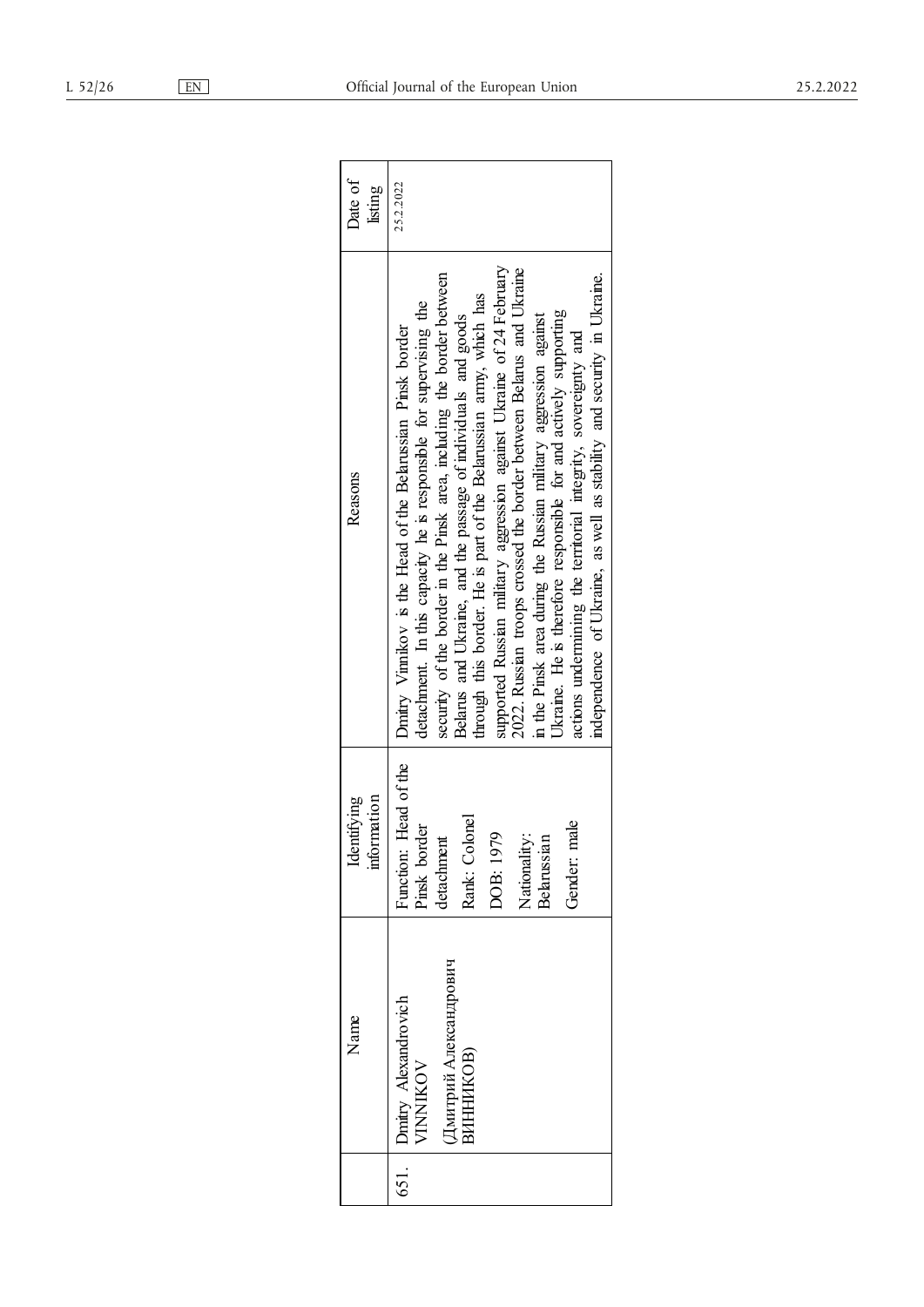| Date of<br>listing         | 25.2.2022                                                                                                                                                                                                                                                                                                                                                                                                                                                                                                                                                                                                          |
|----------------------------|--------------------------------------------------------------------------------------------------------------------------------------------------------------------------------------------------------------------------------------------------------------------------------------------------------------------------------------------------------------------------------------------------------------------------------------------------------------------------------------------------------------------------------------------------------------------------------------------------------------------|
| Reasons                    | supported Russian military aggression against Ukraine. He is therefore<br>territorial integrity, sovereignty and independence of Ukraine, as well<br>Russian military build-up at Luninets airfield, which was part of the<br>unit 65408/Luninets airfield. In this capacity, he participated in the<br>responsible for and actively supporting actions undermining the<br>preparation for and facilitation of the military aggression of 24<br>February 2022. He is part of the Belarussian army, which has<br>Aleksandr Pashkevich is the Chief of Staff of Belarussian<br>as stability and security in Ukraine. |
| information<br>Identifying | unit 65408/Luninets<br>airfield<br>Function: Chief of<br>Staff of military<br>male<br>Nationality:<br>Belarussian<br>Gender:                                                                                                                                                                                                                                                                                                                                                                                                                                                                                       |
| Name                       | 652.   Aleksandr PASHKEVICH<br>Пашкевич Александр)                                                                                                                                                                                                                                                                                                                                                                                                                                                                                                                                                                 |
|                            |                                                                                                                                                                                                                                                                                                                                                                                                                                                                                                                                                                                                                    |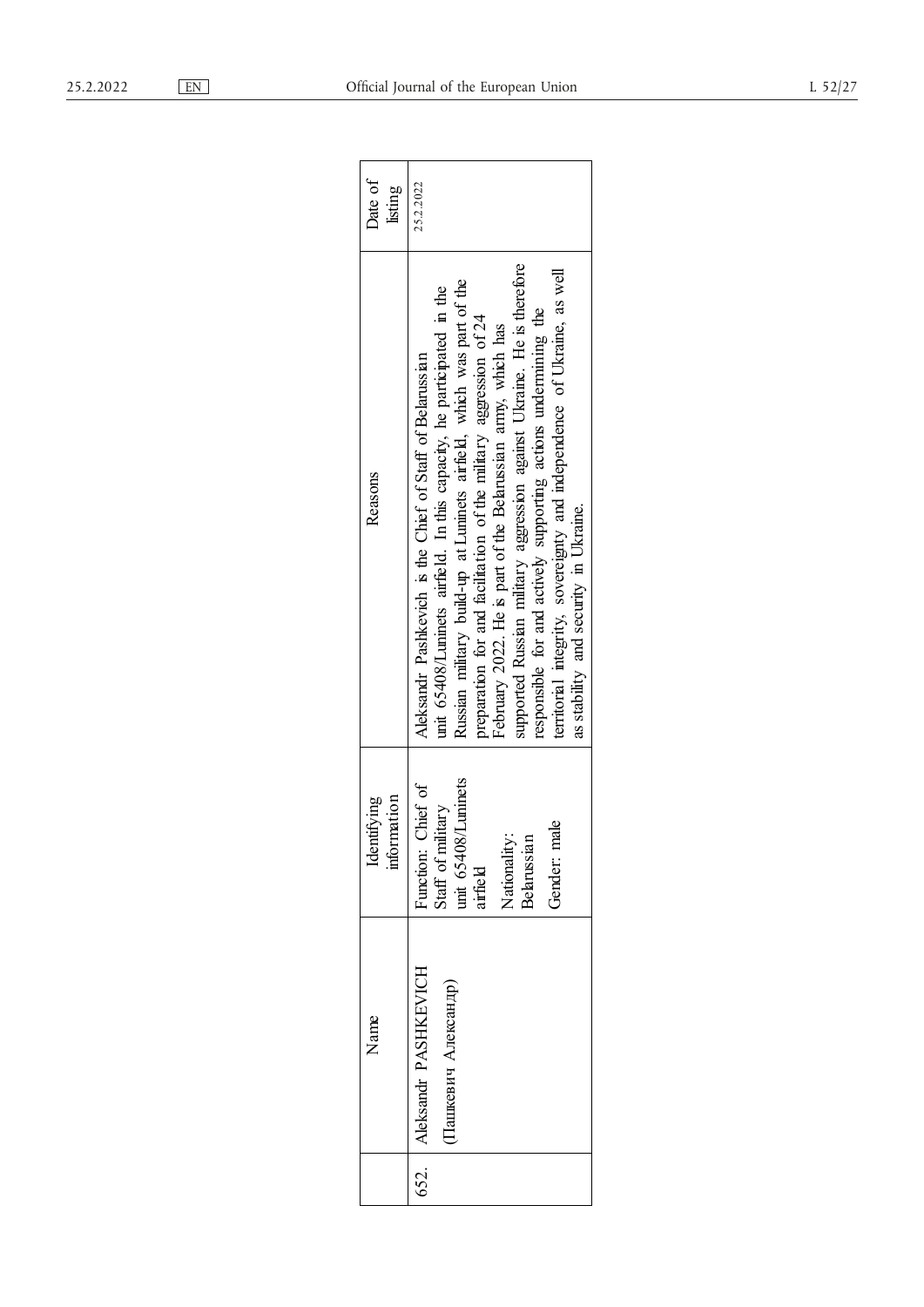| Date of<br>listing         | 25.2.2022                                                                                                                                                                                                                                                                                                                                                                                                                                                                                                                                                                                                                                                                                                                                                                        |
|----------------------------|----------------------------------------------------------------------------------------------------------------------------------------------------------------------------------------------------------------------------------------------------------------------------------------------------------------------------------------------------------------------------------------------------------------------------------------------------------------------------------------------------------------------------------------------------------------------------------------------------------------------------------------------------------------------------------------------------------------------------------------------------------------------------------|
| Reasons                    | Colonel Lukyanovich Andrei is a military pilot, Deputy Commander<br>supporting actions undermining the territorial integrity, sovereignty<br>Belarussian army, which has supported Russian military aggression<br>aggression against Ukraine of 24 February 2022. He is part of the<br>and independence of Ukraine, as well as stability and security in<br>Machulischi airfield. In this capacity, he participated in the joint<br>of the Belarussian Air Force and Air Defence Forces / Chief of<br>military exercises of Russia and Belarus preceding the military<br>Aviation of Belarus, and Commander of military unit 06752/<br>build-up at the Ukrainian border which prepared the military<br>against Ukraine. He is therefore responsible for and actively<br>Ukraine. |
| information<br>Identifying | pilot, Colonel, Deputy<br>Commander of the Air<br>Force and Air Defence<br>military unit 06752/<br>Machulischi airfield<br>of Belarus,<br>Function: Military<br>Forces - Chief of<br>Commander of<br>male<br>Nationality:<br>ug.<br>Aviation<br>Belaruss<br>Gender:                                                                                                                                                                                                                                                                                                                                                                                                                                                                                                              |
| Name                       | Andrei LUKYANOVICH<br>(Андрей Лукьянович)                                                                                                                                                                                                                                                                                                                                                                                                                                                                                                                                                                                                                                                                                                                                        |
|                            | 653.                                                                                                                                                                                                                                                                                                                                                                                                                                                                                                                                                                                                                                                                                                                                                                             |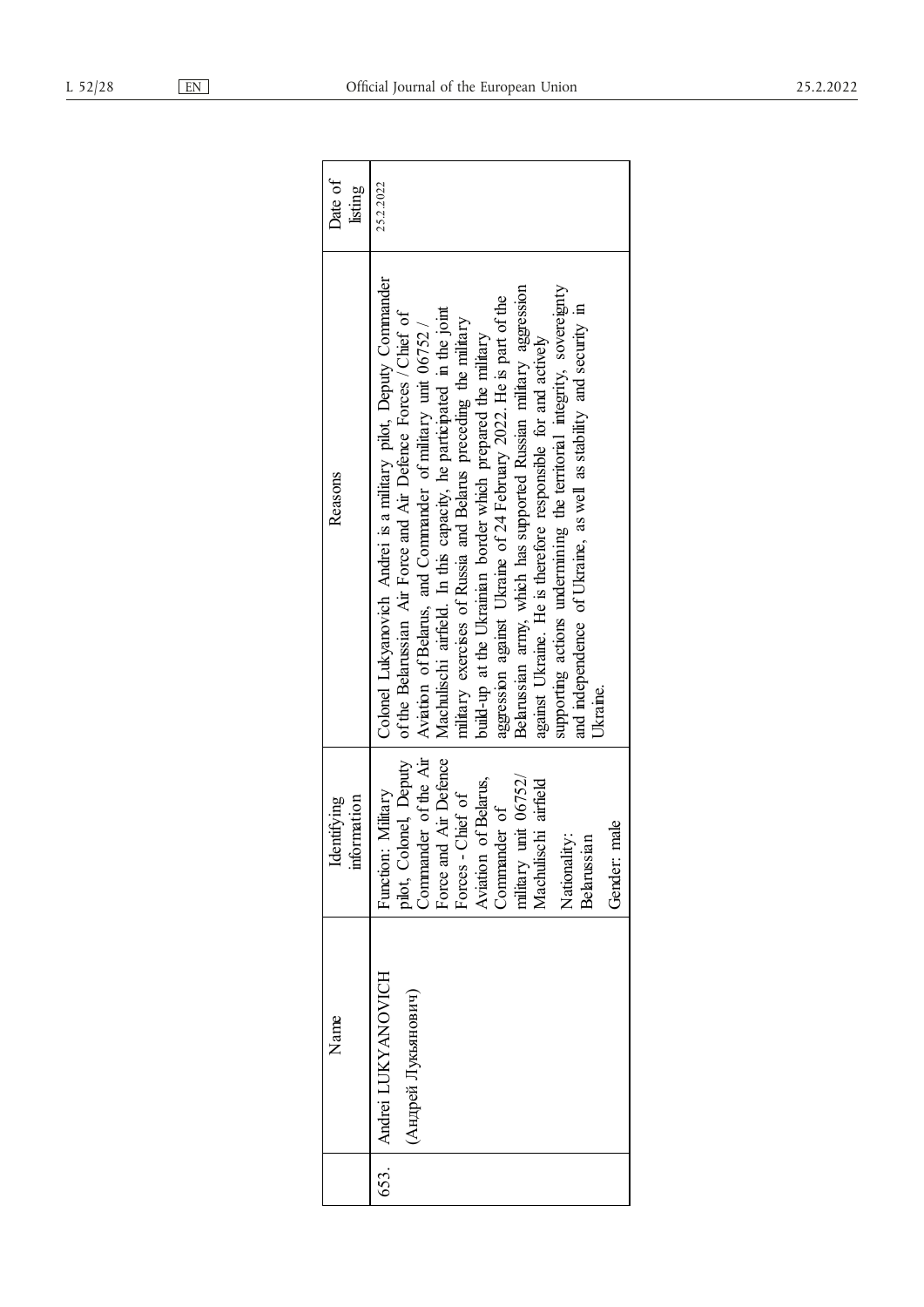| Date of<br>listing         | 25.2.2022                                                                                                                                                                                                                                                                                                                                                                                                                                                                                                                                                                                  |
|----------------------------|--------------------------------------------------------------------------------------------------------------------------------------------------------------------------------------------------------------------------------------------------------------------------------------------------------------------------------------------------------------------------------------------------------------------------------------------------------------------------------------------------------------------------------------------------------------------------------------------|
| Reasons                    | Aleksandr Krivets is the Commander of the Belarussian 116th Guards<br>Assault Aviation Radomskaya Red Banner Base/Lida airfield. He is<br>build-up at Lida airfield prior to the Russian military aggression of<br>supporting actions undermining the territorial integrity, sovereignty<br>part of the Belarussian army, which has supported Russian military<br>aggression. In this capacity, he participated in the Russian military<br>and independence of Ukraine, as well as stability and security in<br>24 February 2022. He is therefore responsible for and actively<br>Ukraine. |
| information<br>Identifying | Junction: Commander<br>of the 116th Guards<br>Radomskaya Red<br>Banner Base/Lida<br>Assault Aviation<br>male<br>Vationality:<br>Belarussian<br>Gender:<br>airfield                                                                                                                                                                                                                                                                                                                                                                                                                         |
| Name                       | (Кривец Александр)<br>Aleksandr KRIVETS                                                                                                                                                                                                                                                                                                                                                                                                                                                                                                                                                    |
|                            | 654.                                                                                                                                                                                                                                                                                                                                                                                                                                                                                                                                                                                       |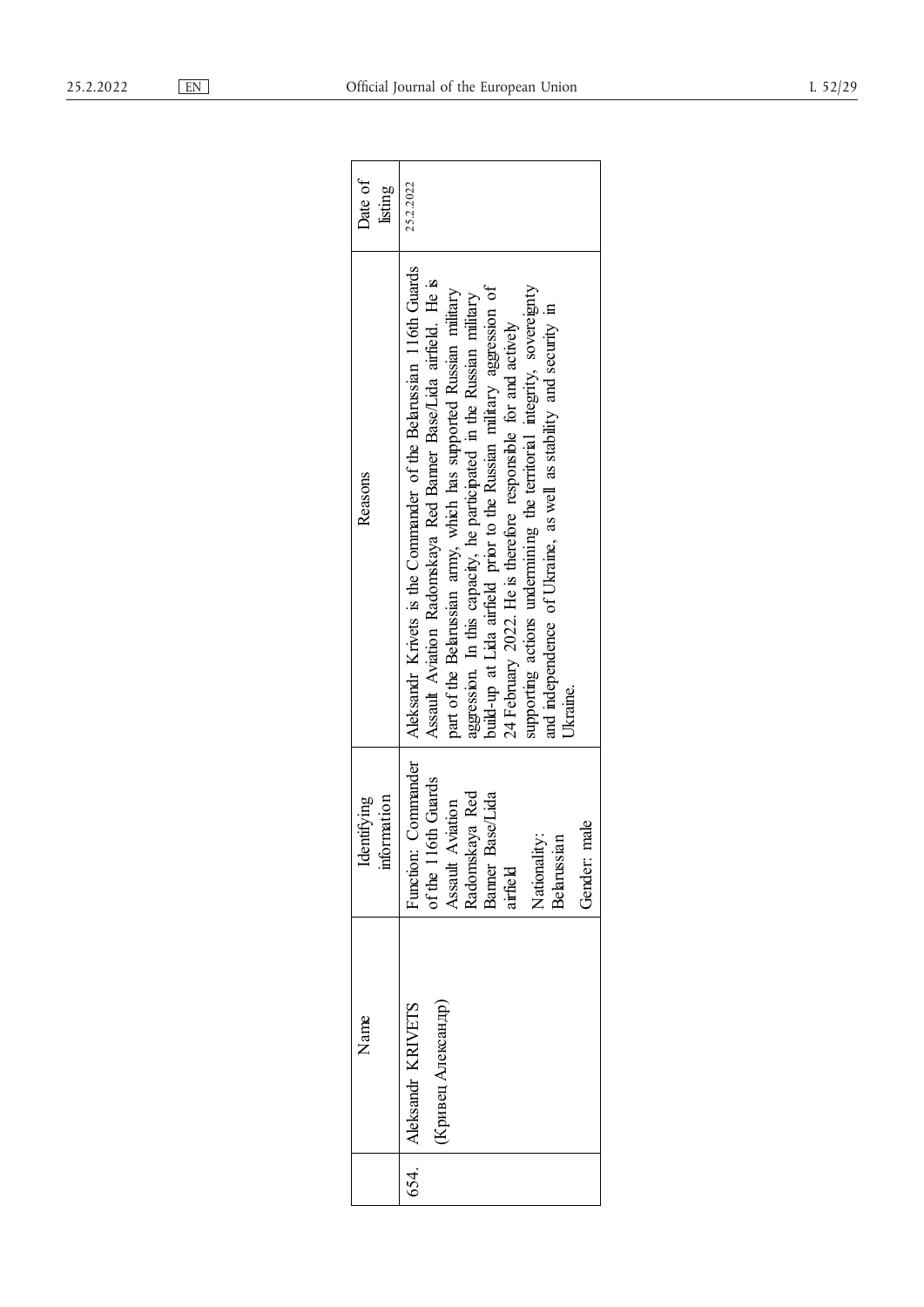| Date of<br>listing         | 25.2.2022                                                                                                                                                                                                                                                                                                                                                                                                                                                                                                                                                                                                                                                               |
|----------------------------|-------------------------------------------------------------------------------------------------------------------------------------------------------------------------------------------------------------------------------------------------------------------------------------------------------------------------------------------------------------------------------------------------------------------------------------------------------------------------------------------------------------------------------------------------------------------------------------------------------------------------------------------------------------------------|
| Reasons                    | aggression against Ukraine. In this capacity he participated in the joint<br>Belarussian 61st Fighter Air Base / Baranovichi airfield. He is part of<br>build-up at the Ukrainian border which prepared the Russian military<br>aggression of 24 February 2022. He is therefore responsible for and<br>sovereignty and independence of Ukraine, as well as stability and<br>actively supporting actions undermining the territorial integrity,<br>military exercises of Russia and Belarus preceding the military<br>Colonel Yuri Pyzhik is a military pilot and Commander of the<br>the Belarussian army, which has supported Russian military<br>security in Ukraine. |
| information<br>Identifying | pilot, Colonel,<br>Commander of<br>military unit 54804,<br>the 61st Fighter Air<br>Base / Baranovichi<br>Function: Military<br>Commander of<br>male<br>Nationality:<br>ian<br>airfield<br><b>Belaruss</b><br>Gender:                                                                                                                                                                                                                                                                                                                                                                                                                                                    |
| Name                       | (Юрий Пыжик)<br>Yuri PYZHIK                                                                                                                                                                                                                                                                                                                                                                                                                                                                                                                                                                                                                                             |
|                            | 655.                                                                                                                                                                                                                                                                                                                                                                                                                                                                                                                                                                                                                                                                    |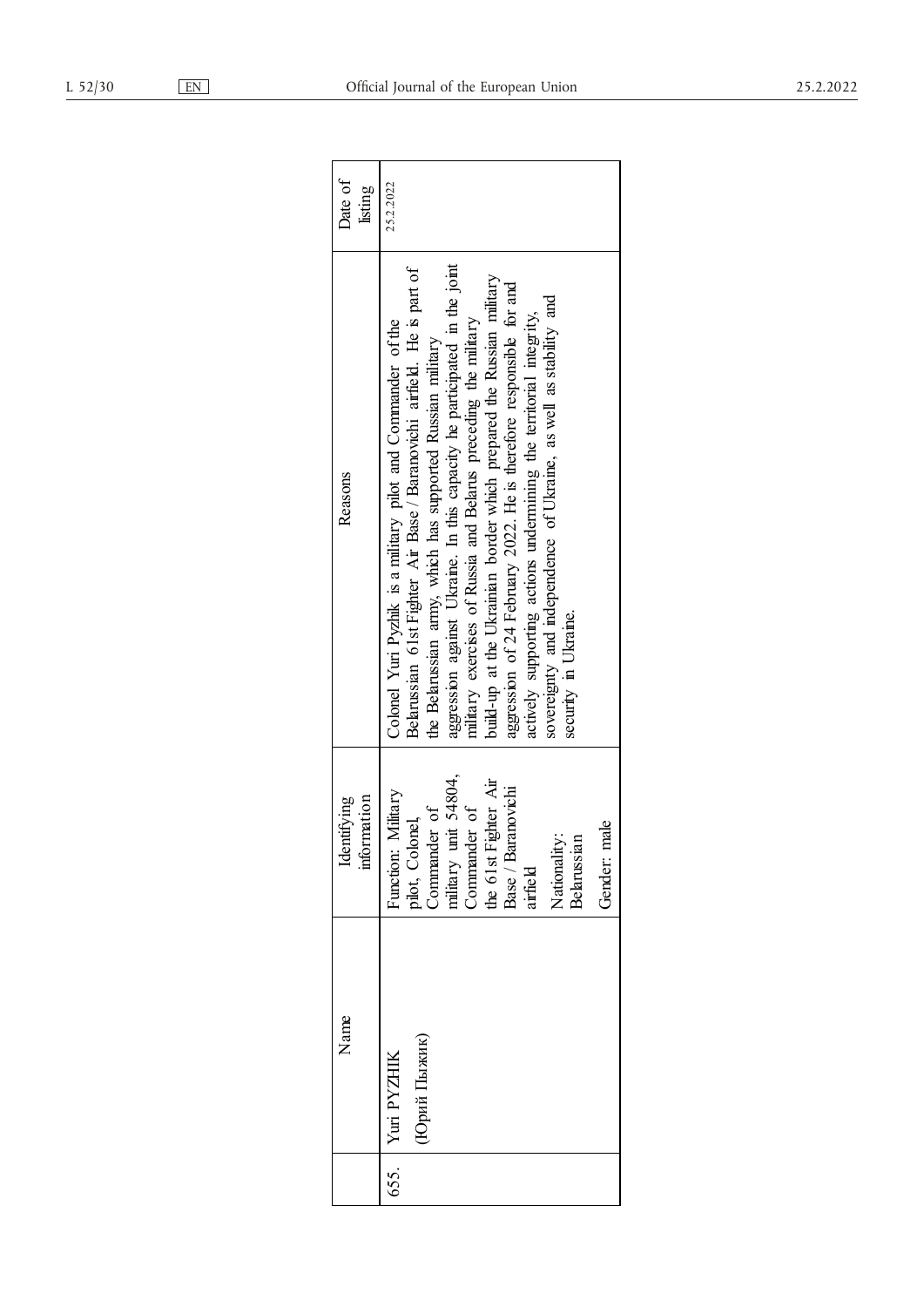|      | Name                                                                            | information<br>Identifying                                                                                                                                                                                                                                                       | Reasons                                                                                                                                                                                                                                                                                                                                                                                                                                                                                                                                                                                                                                                                                                                                                    | Date of<br>listing |
|------|---------------------------------------------------------------------------------|----------------------------------------------------------------------------------------------------------------------------------------------------------------------------------------------------------------------------------------------------------------------------------|------------------------------------------------------------------------------------------------------------------------------------------------------------------------------------------------------------------------------------------------------------------------------------------------------------------------------------------------------------------------------------------------------------------------------------------------------------------------------------------------------------------------------------------------------------------------------------------------------------------------------------------------------------------------------------------------------------------------------------------------------------|--------------------|
| 656. | Владимир Николаевич<br>Vladimir Nikolaevich<br><b>KUPRIYANYUK</b><br>КУПРИЯНЮК) | Brest Region Oblast,<br>Western Operational<br>Kamenetsky district,<br>former USSR (now<br>Staff-First Deputy<br>Function: Chief of<br>Commander of the<br>DOB: 11.7.1972<br>POB: village of<br>Gender: male<br>Kamenyuki,<br>Nationality:<br>Belarussian<br>Command<br>Belarus) | Belarussian-Russian military exercises preceding the military build-up<br>therefore responsible for and actively supporting actions undermining<br>the territorial integrity, sovereignty and independence of Ukraine, as<br>Russian military aggression. In this position he is responsible for the<br>Command. He is part of the Belarussian army, which has supported<br>at the Ukrainian border which prepared and facilitated the Russian<br>Vladimir Nikolaevich Kupryanyuk is the Chief of Staff and First<br>military aggression against Ukraine of 24 February 2022. He is<br>Deputy Commander of the Belarussian Western Operational<br>participation of the troops under his command in the joint<br>well as stability and security in Ukraine. | 25.2.2022          |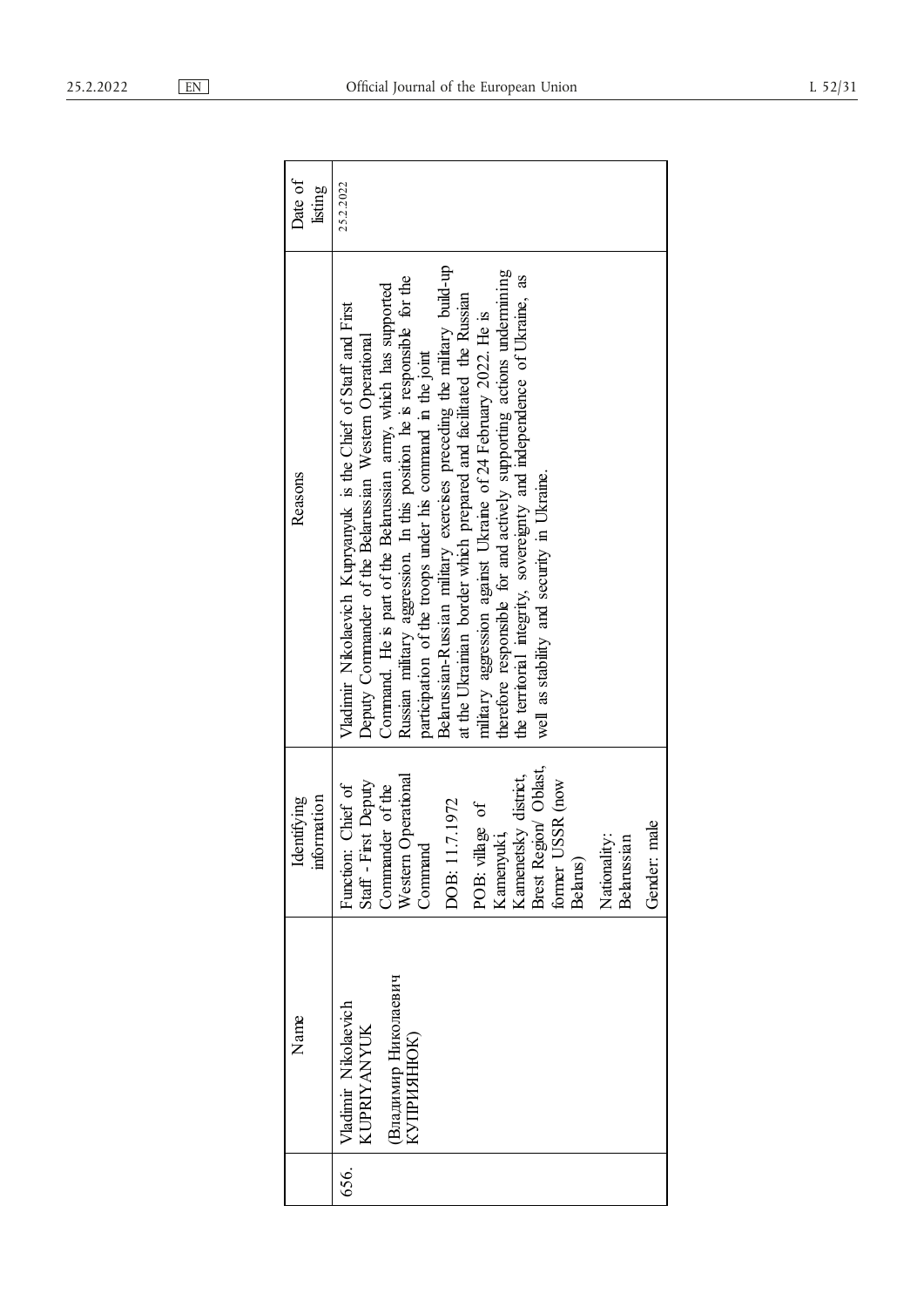| Date of<br>listing         | 25.2.2022                                                                                                                                                                                                                                                                                                                                                                                                                                                                                                                                                                                                                                                                                                                                                                                                                                 |
|----------------------------|-------------------------------------------------------------------------------------------------------------------------------------------------------------------------------------------------------------------------------------------------------------------------------------------------------------------------------------------------------------------------------------------------------------------------------------------------------------------------------------------------------------------------------------------------------------------------------------------------------------------------------------------------------------------------------------------------------------------------------------------------------------------------------------------------------------------------------------------|
| Reasons                    | 24 February 2022. In this position he is responsible for overseeing the<br>military exercises, which prepared and facilitated the Russian military<br>territorial integrity, sovereignty and independence of Ukraine, as well<br>Andrei Konstantinovich Nekrashevich is the Chief of the Belarussian<br>joint combat training of Belarussian Armed Forces and armed forces<br>Republic of Belarus. He is part of the Belarussian army, which has<br>of foreign states. He publicly praised the joint Belarussian-Russian<br>Main Directorate of Combat Training of the Armed Forces of the<br>aggression against Ukraine of 24 February 2022. He is therefore<br>responsible for and actively supporting actions undermining the<br>supported the Russian military aggression against Ukraine of<br>as stability and security in Ukraine. |
| information<br>Identifying | Function: Chief of the<br>Rank: Major General<br>Main Directorate of<br>Combat Training of<br>POB: Gomel oblast,<br>USSR (now<br>the Armed Forces<br>DOB: 1.1.1968<br>Gender: male<br>Nationality:<br>ian<br>Belarus)<br><b>Belaruss</b><br>former <sup>1</sup>                                                                                                                                                                                                                                                                                                                                                                                                                                                                                                                                                                           |
| Name                       | (Андрей Константинович<br>Andrei Konstantinovich<br>NEKRASHEVICH<br>НЕКРАШЕВИЧ)                                                                                                                                                                                                                                                                                                                                                                                                                                                                                                                                                                                                                                                                                                                                                           |
|                            | 657.                                                                                                                                                                                                                                                                                                                                                                                                                                                                                                                                                                                                                                                                                                                                                                                                                                      |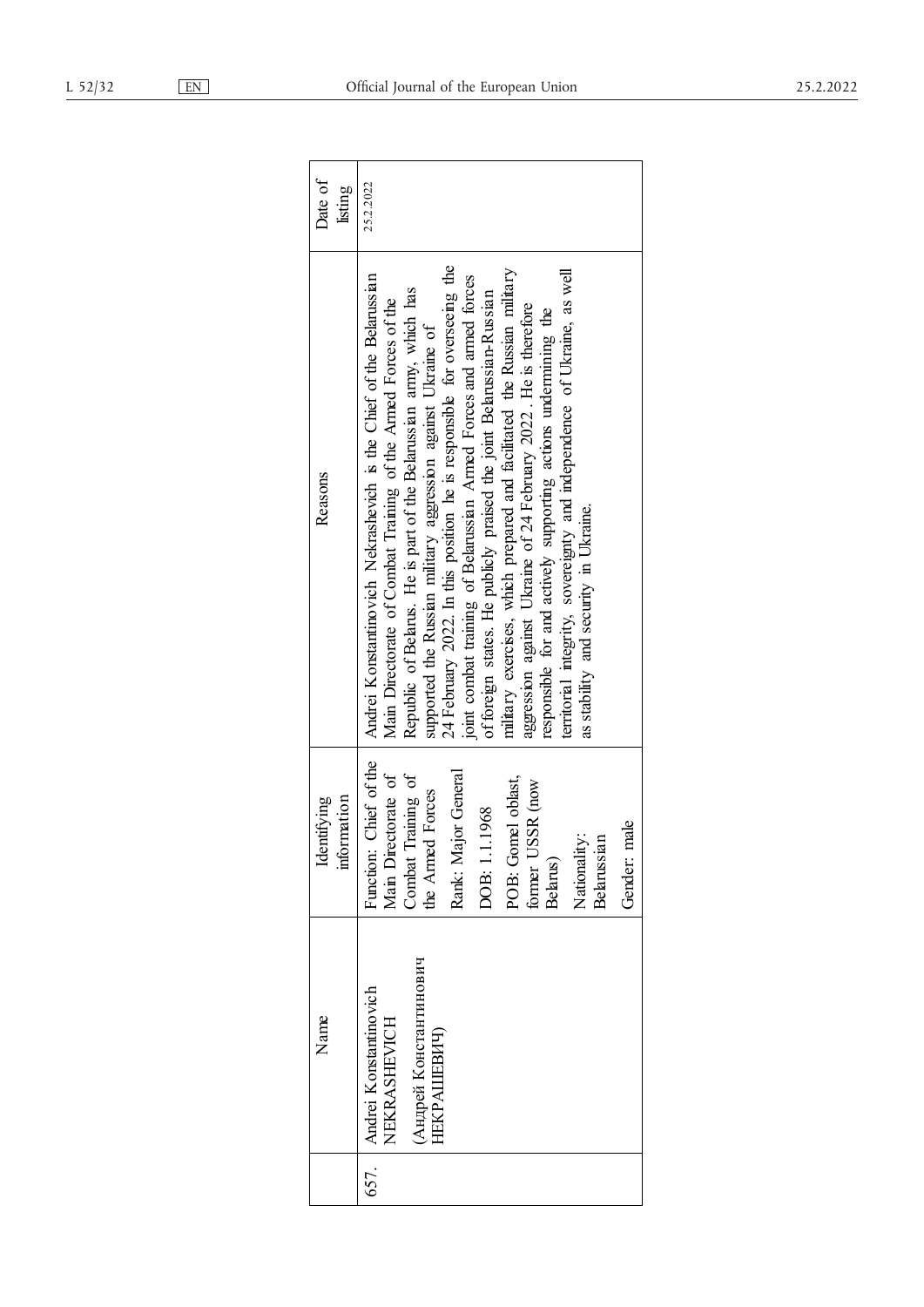| Date of<br>listing         | 25.2.2022                                                                                                                                                                                                                                                                                                                                                                                                                                                                                                                                                                                                                                                                                          |
|----------------------------|----------------------------------------------------------------------------------------------------------------------------------------------------------------------------------------------------------------------------------------------------------------------------------------------------------------------------------------------------------------------------------------------------------------------------------------------------------------------------------------------------------------------------------------------------------------------------------------------------------------------------------------------------------------------------------------------------|
| Reasons                    | Viktor Vladimirovich Gulevich is the Chief of the General Staff of the<br>facilitated the Russian military aggression of 24 February 2022. He is<br>therefore responsible for and actively supporting actions undermining<br>the territorial integrity, sovereignty and independence of Ukraine, as<br>Republic of Belarus. He is part of the Belarussian army, which has<br>Belarussian Armed Forces - First Deputy Defence Minister of the<br>position he supported, supervised and publicly commented on the<br>joint Belarussian-Russian military exercises which prepared and<br>supported Russian military aggression against Ukraine. In this<br>well as stability and security in Ukraine. |
| information<br>Identifying | POB: Velyka Pader,<br>Slutsk district, Minsk<br>region, former USSR<br>(now Belarus)<br>DOB: 14.5.1969<br>Gender: male<br>Nationality:<br>Belarussian                                                                                                                                                                                                                                                                                                                                                                                                                                                                                                                                              |
| Name                       | Виктор Владимирович<br>  Viktor Vladimirovich<br>GULEVICH<br>ГУЛЕВИЧ)                                                                                                                                                                                                                                                                                                                                                                                                                                                                                                                                                                                                                              |
|                            | 658.                                                                                                                                                                                                                                                                                                                                                                                                                                                                                                                                                                                                                                                                                               |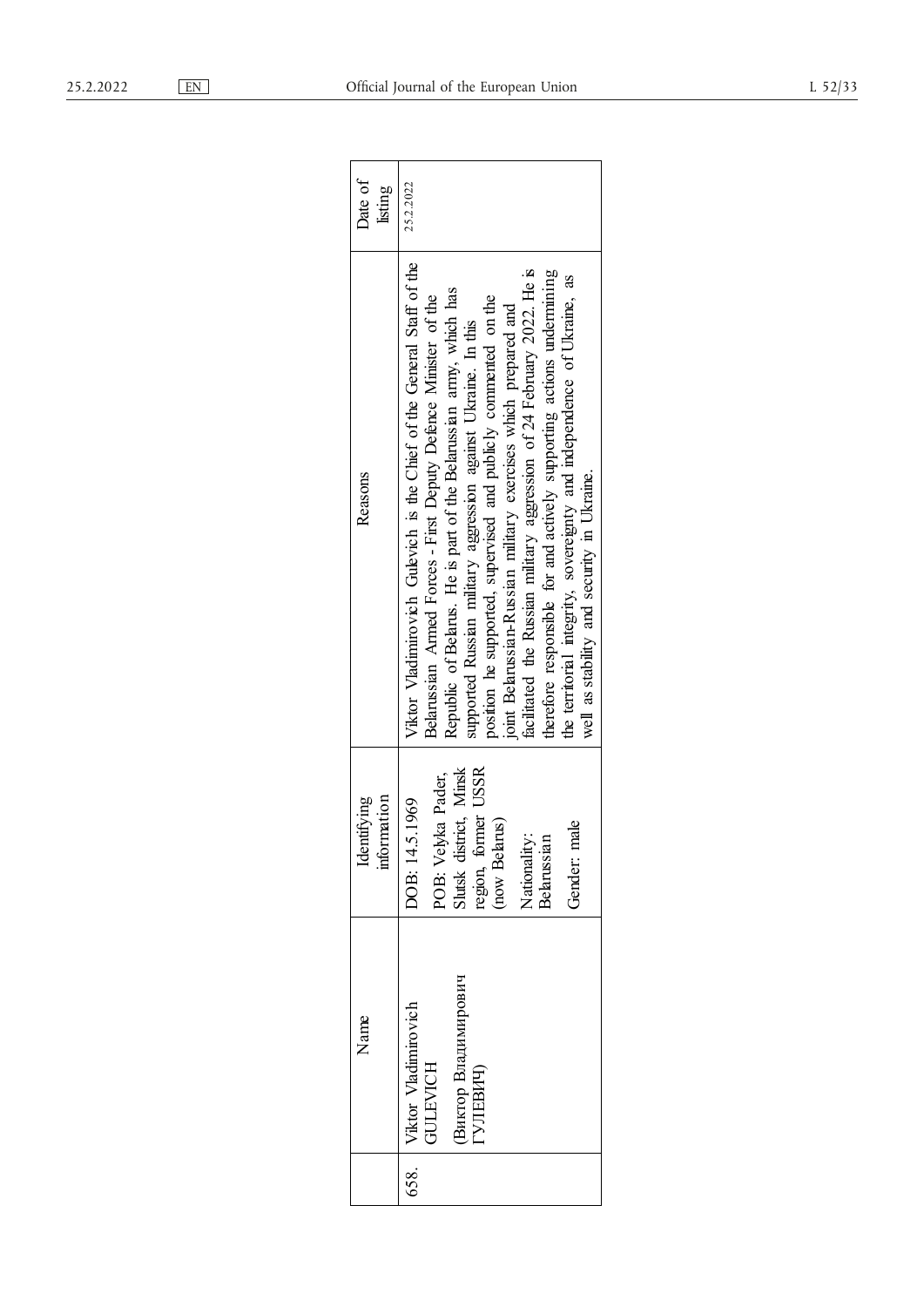| Date of<br>listing         | 25.2.2022                                                                                                                                                                                                                                                                                                                                                                                                                                                                                                                                    | 25.2.2022                                                                                                                                                                                                                                                                                                                                                                                                                                                                                                                                  |
|----------------------------|----------------------------------------------------------------------------------------------------------------------------------------------------------------------------------------------------------------------------------------------------------------------------------------------------------------------------------------------------------------------------------------------------------------------------------------------------------------------------------------------------------------------------------------------|--------------------------------------------------------------------------------------------------------------------------------------------------------------------------------------------------------------------------------------------------------------------------------------------------------------------------------------------------------------------------------------------------------------------------------------------------------------------------------------------------------------------------------------------|
| Reasons                    | territorial integrity, sovereignty and independence of Ukraine, as well<br>Security Council of the Republic of Belarus, and according to local<br>Resolve 2022", which prepared and facilitated the Russian military<br>military sources has been supervising the military exercise "Allied<br>aggression against Ukraine of 24 February 2022. He is therefore<br>responsible for and actively supporting actions undermining the<br>Volfovich Aleksandr Grigoryevich is the State Secretary of the<br>as stability and security in Ukraine. | of Russia and Belarus preceding the military build-up at the Ukrainian<br>of Defence of   Belarus. In this capacity he participated in the joint military exercises<br>border which prepared and facilitated the Russian military aggression<br>supporting actions undermining the territorial integrity, sovereignty<br>of 24 February 2022. He is therefore responsible for and actively<br>and independence of Ukraine, as well as stability and security in<br>Andrey Zhuk is Deputy Minister of Defence of the Republic of<br>Ukrame. |
| information<br>Identifying | Security Council<br>Secretary of the<br>Function: State<br>male<br>Nationality:<br>mai<br>Gender:<br><b>Belaruss</b>                                                                                                                                                                                                                                                                                                                                                                                                                         | Function: Deputy<br>Major<br>male<br>Nationality:<br>$\sin$<br>Gender:<br>Minister<br>Belarus,<br>General<br><b>Belaruss</b>                                                                                                                                                                                                                                                                                                                                                                                                               |
| Nanne                      | Вольфович Александр<br>Volfovich Aleksandr<br><b>GRIGORYEVICH</b><br>Григорьевич)                                                                                                                                                                                                                                                                                                                                                                                                                                                            | Andrey ZHUK                                                                                                                                                                                                                                                                                                                                                                                                                                                                                                                                |
|                            | 659.                                                                                                                                                                                                                                                                                                                                                                                                                                                                                                                                         | 660.                                                                                                                                                                                                                                                                                                                                                                                                                                                                                                                                       |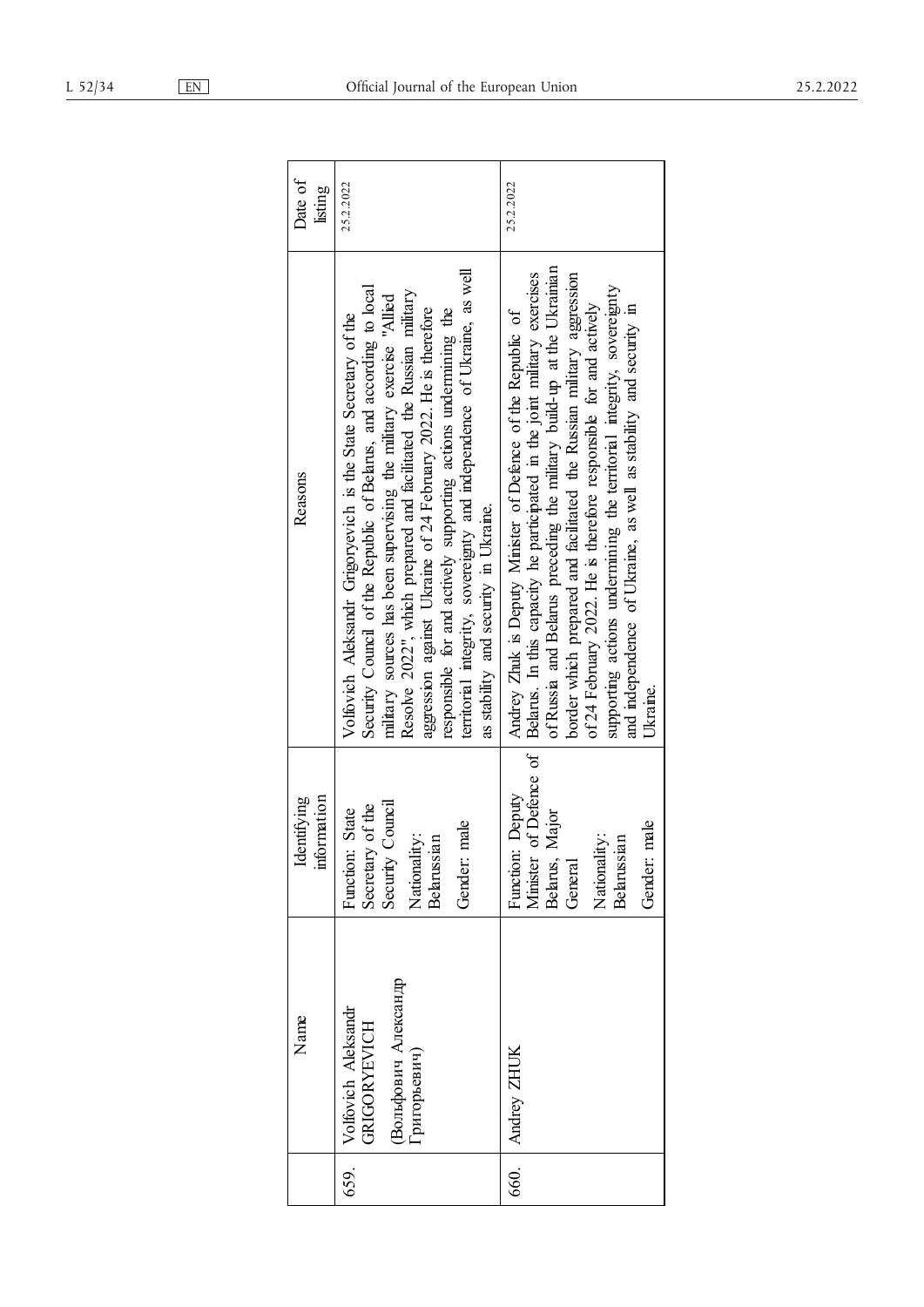| Date of<br>listing         | 25.2.2022                                                                                                                                                                                                                                                                                                                                                                                                                                                                                                                                                                                                                                                                                                                                                                      |
|----------------------------|--------------------------------------------------------------------------------------------------------------------------------------------------------------------------------------------------------------------------------------------------------------------------------------------------------------------------------------------------------------------------------------------------------------------------------------------------------------------------------------------------------------------------------------------------------------------------------------------------------------------------------------------------------------------------------------------------------------------------------------------------------------------------------|
| Reasons                    | undermining the territorial integrity, sovereignty and independence of<br>Armament, Chief of Armament of the Republic of Belarus. He is part<br>Defence for Armament of the Republic of Belarus, Sergei Simonenko<br>Sergei Simonenko is Major General, Deputy Minister of Defence for<br>particular by hosting and participating in joint exercises of the armed<br>aggression. In his position as Major General and Deputy Minister of<br>Russian military aggression against Ukraine of 24 February 2022, in<br>of the Belarussian army, which has supported and facilitated the<br>forces of Belarus and Russia in the weeks preceding the armed<br>is therefore responsible for and actively supporting actions<br>Ukraine, as well as stability and security in Ukraine. |
| information<br>Identifying | for Armament, Chief<br>POB: Kostyukovichi,<br>of Defence<br>Mogilyov Region<br>Deputy<br>Function: Major<br>.4.1968<br>male<br>of Armament<br>General,<br>Minister<br>DOB: 2.<br>Gender:                                                                                                                                                                                                                                                                                                                                                                                                                                                                                                                                                                                       |
| Name                       | Sergei SIMONENKO                                                                                                                                                                                                                                                                                                                                                                                                                                                                                                                                                                                                                                                                                                                                                               |
|                            | 661.                                                                                                                                                                                                                                                                                                                                                                                                                                                                                                                                                                                                                                                                                                                                                                           |

| Date of<br>listing        | 25.2.2022                                                                                                                                                                                                                                                                                                                                                                                                                                                                                                                                                                                                                                                                                                                                                                      |
|---------------------------|--------------------------------------------------------------------------------------------------------------------------------------------------------------------------------------------------------------------------------------------------------------------------------------------------------------------------------------------------------------------------------------------------------------------------------------------------------------------------------------------------------------------------------------------------------------------------------------------------------------------------------------------------------------------------------------------------------------------------------------------------------------------------------|
| Reasons                   | undermining the territorial integrity, sovereignty and independence of<br>Armament, Chief of Armament of the Republic of Belarus. He is part<br>Defence for Armament of the Republic of Belarus, Sergei Simonenko<br>Sergei Simonenko is Major General, Deputy Minister of Defence for<br>particular by hosting and participating in joint exercises of the armed<br>aggression. In his position as Major General and Deputy Minister of<br>Russian military aggression against Ukraine of 24 February 2022, in<br>of the Belarussian army, which has supported and facilitated the<br>forces of Belarus and Russia in the weeks preceding the armed<br>is therefore responsible for and actively supporting actions<br>Ukraine, as well as stability and security in Ukraine. |
| nformation<br>Identifying | for Armament, Chief<br>Kostyukovichi,<br>Minister of Defence<br>Mogilyov Region<br>General, Deputy<br>Function: Major<br><b>DOB: 2.4.1968</b><br>Gender: male<br>of Armament<br>POB: I                                                                                                                                                                                                                                                                                                                                                                                                                                                                                                                                                                                         |
| Name                      | Sergei SIMONENKO                                                                                                                                                                                                                                                                                                                                                                                                                                                                                                                                                                                                                                                                                                                                                               |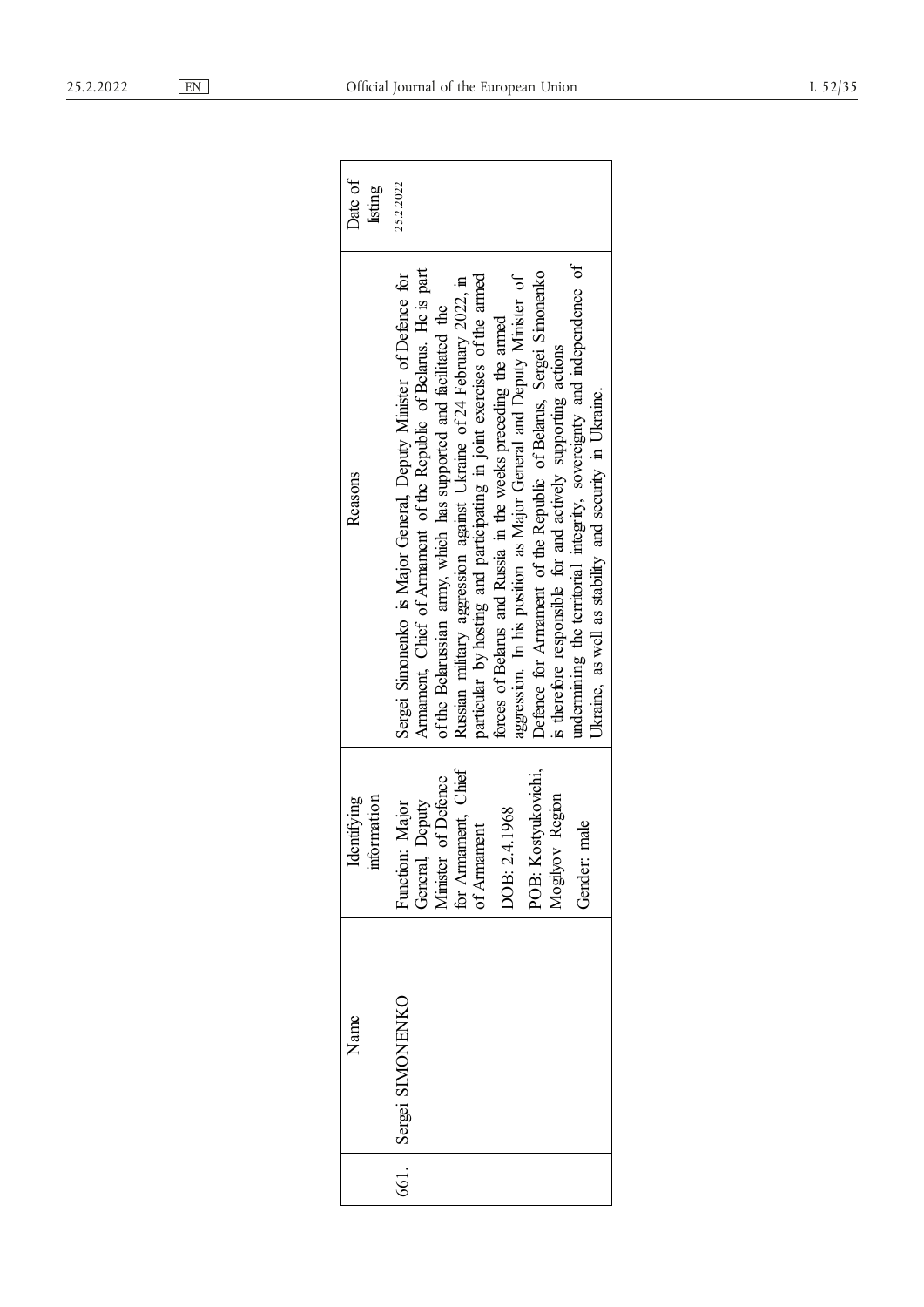| Date of<br>listing         | 25.2.2022                                                                                                                                                                                                                                                                                                                                                                                                                                                                                                                                                                                                                                                                                                                                                                        |
|----------------------------|----------------------------------------------------------------------------------------------------------------------------------------------------------------------------------------------------------------------------------------------------------------------------------------------------------------------------------------------------------------------------------------------------------------------------------------------------------------------------------------------------------------------------------------------------------------------------------------------------------------------------------------------------------------------------------------------------------------------------------------------------------------------------------|
| Reasons                    | Logistics, Chief of Logistics, of the Republic of Belarus. He is part of<br>Belarus and Russia in the weeks preceding the military aggression. In<br>military aggression against Ukraine of 24 February 2022, in particular<br>the Belarussian army, which has supported and facilitated the Russian<br>territorial integrity, sovereignty and independence of Ukraine, as well<br>by hosting and participating in joint exercises of the armed forces of<br>Andrei Burdyko is Major General, Deputy Minister of Defence for<br>his position as Major General and Deputy Minister of Defence for<br>Logistics of the Republic of Belarus, Andrei Burdyko is therefore<br>responsible for and actively supporting actions undermining the<br>as stability and security in Heraine |
| information<br>Identifying | for Logistics, Chief of Logistics<br>General, Deputy<br>Vinister of Defence<br>POB: Pleshchenitsy,<br>Minsk region<br>Function: Major<br>Gender: male                                                                                                                                                                                                                                                                                                                                                                                                                                                                                                                                                                                                                            |
| Name                       | drei BURDYKO                                                                                                                                                                                                                                                                                                                                                                                                                                                                                                                                                                                                                                                                                                                                                                     |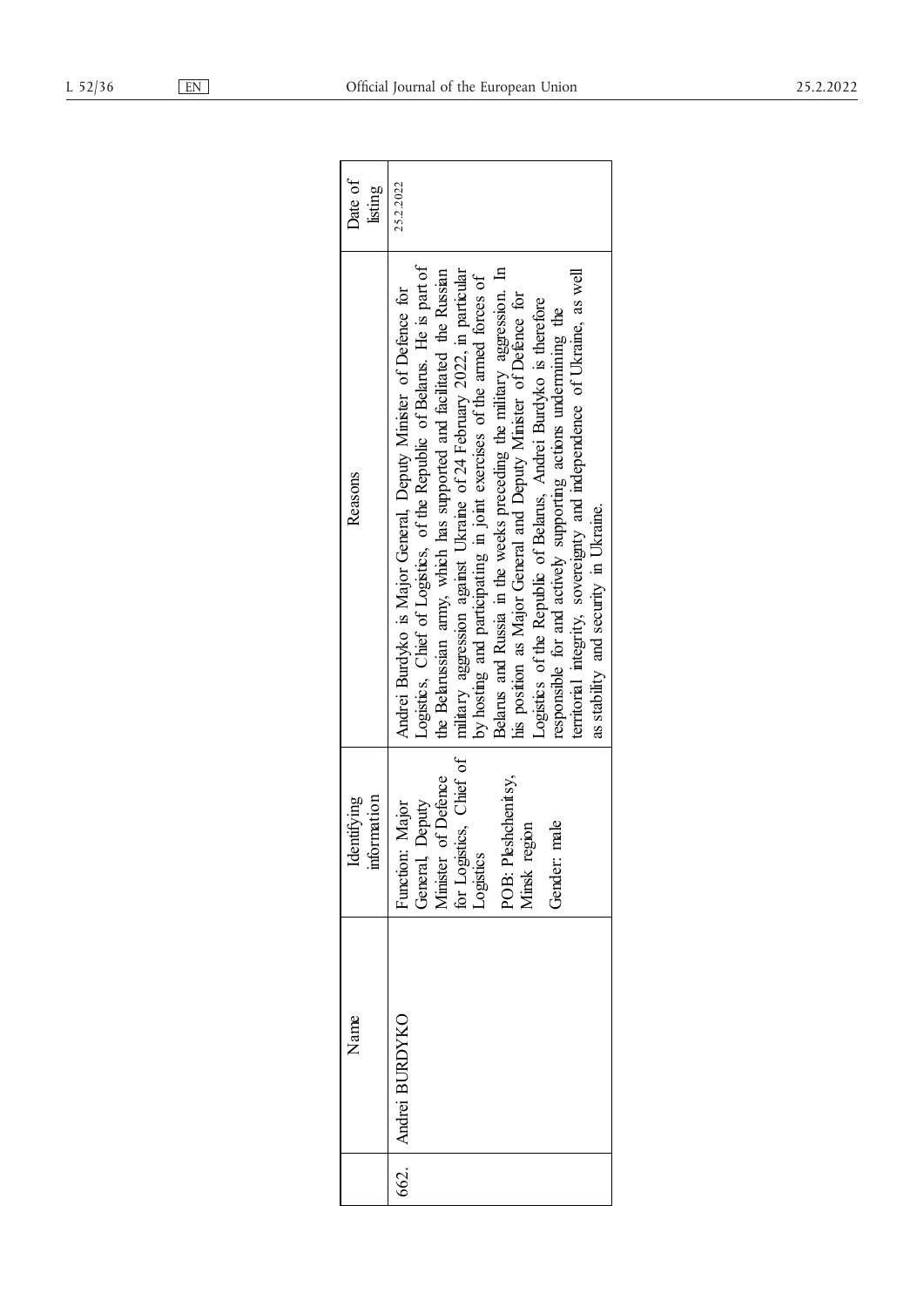| Date of<br>listing         | 25.2.2022                                                                                                                                                                                                                                                                                                                                                                                                                                                                                                     |
|----------------------------|---------------------------------------------------------------------------------------------------------------------------------------------------------------------------------------------------------------------------------------------------------------------------------------------------------------------------------------------------------------------------------------------------------------------------------------------------------------------------------------------------------------|
| Reasons                    | undermining the territorial integrity, sovereignty and independence of<br>Nikolai Rogashchuk is the presidential aide to Aliksandr Lukashenka<br>and the inspector for the Gomel region. In this function, he provided<br>support for the joint Russian-Belarussian military exercises which<br>prepared the Russian military aggression against Ukraine of 24<br>He is therefore responsible for and actively supporting actions<br>Ukraine, as well as stability and security in Ukraine.<br>February 2022. |
| information<br>Identifying | nale<br>Gender: n                                                                                                                                                                                                                                                                                                                                                                                                                                                                                             |
| Name                       | Николай Михайлович<br>663.   Nikolai Mikhailovich<br><b>ROGASHCHUK</b><br>POTAIIVK)                                                                                                                                                                                                                                                                                                                                                                                                                           |
|                            |                                                                                                                                                                                                                                                                                                                                                                                                                                                                                                               |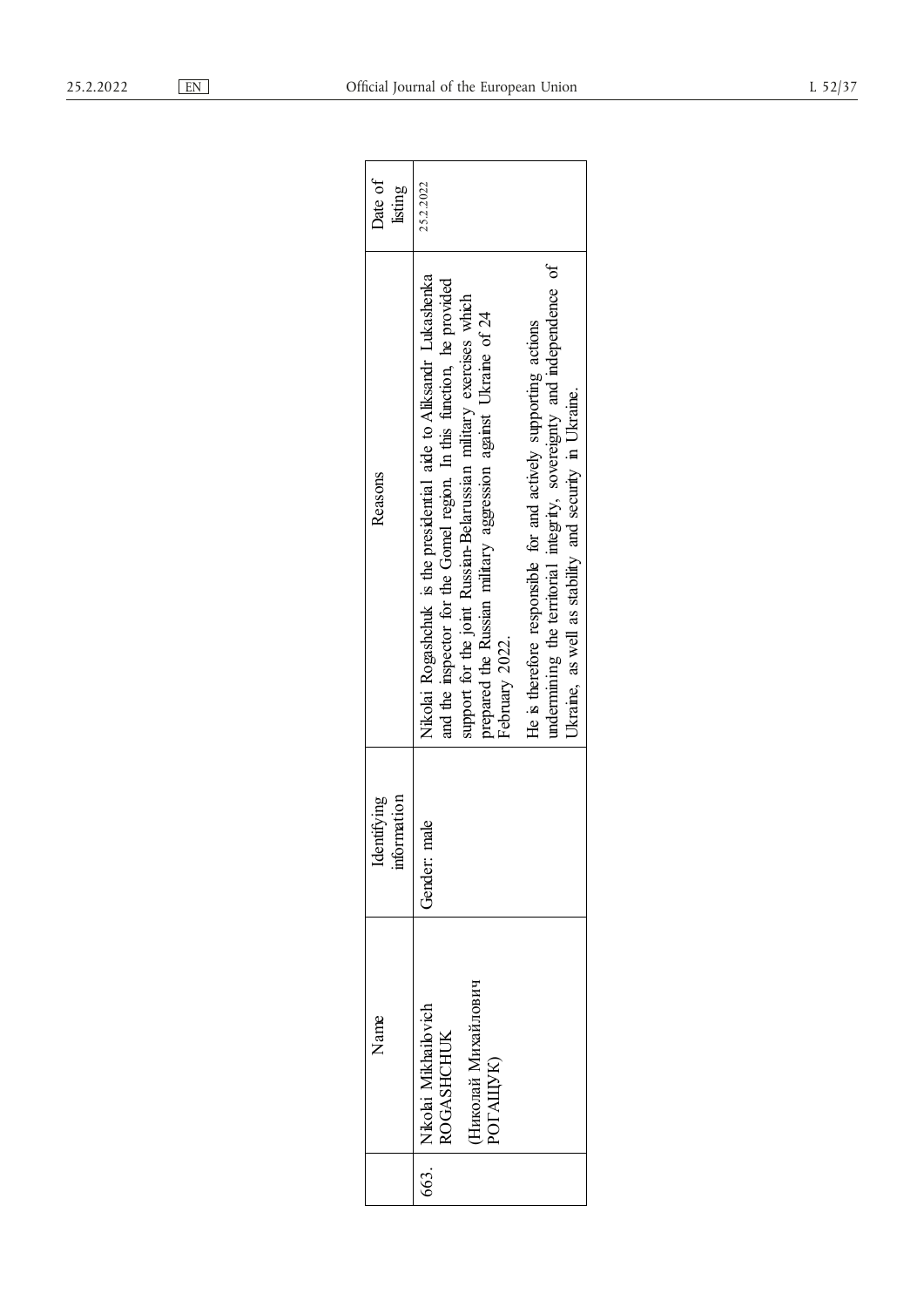| Date of<br>listing         | 25.2.2022                                                                                                                                                                                                                                                                                                                                                                                                                                                                                                                                                                                                                                       |
|----------------------------|-------------------------------------------------------------------------------------------------------------------------------------------------------------------------------------------------------------------------------------------------------------------------------------------------------------------------------------------------------------------------------------------------------------------------------------------------------------------------------------------------------------------------------------------------------------------------------------------------------------------------------------------------|
| Reasons                    | build-up at the Ukrainian border which prepared the Russian military<br>Belarussian army, which has supported Russian military aggression<br>supporting actions undermining the territorial integrity, sovereignty<br>aggression against Ukraine of 24 February 2022. He is part of the<br>and independence of Ukraine, as well as stability and security in<br>Vadim Denisenko is Major General, Commander of the Special<br>military exercises of Russia and Belarus preceding the military<br>Operations Forces. In this capacity, he participated in the joint<br>against Ukraine. He is therefore responsible for and actively<br>Ukraine. |
| information<br>Identifying | Operations Forces of<br>General, Commander<br>the Armed Forces<br>POB: Budapest,<br>9.1967<br>of the Special<br>male<br>Nationality:<br>Belarussian<br>DOB: 3.<br>Hungary<br>Gender:                                                                                                                                                                                                                                                                                                                                                                                                                                                            |
| Name                       | Vadim Ivanovich DENISENKO Function: Major<br>Вадим Иванович<br>ДЕНИСЕНКО)                                                                                                                                                                                                                                                                                                                                                                                                                                                                                                                                                                       |
|                            | 664.                                                                                                                                                                                                                                                                                                                                                                                                                                                                                                                                                                                                                                            |

| Date of<br>listing         | 25.2.2022                                                                                                                                                                                                                                                                                                                                                                                                                                                                                                                                                                                                                                      |
|----------------------------|------------------------------------------------------------------------------------------------------------------------------------------------------------------------------------------------------------------------------------------------------------------------------------------------------------------------------------------------------------------------------------------------------------------------------------------------------------------------------------------------------------------------------------------------------------------------------------------------------------------------------------------------|
| Reasons                    | build-up at the Ukrainian border which prepared the Russian military<br>Belarussian army, which has supported Russian military aggression<br>supporting actions undermining the territorial integrity, sovereignty<br>aggression against Ukraine of 24 February 2022. He is part of the<br>and independence of Ukraine, as well as stability and security in<br>Vadim Denisenko is Major General, Commander of the Special<br>military exercises of Russia and Belarus preceding the military<br>Operations Forces. In this capacity, he participated in the joint<br>against Ukraine. He is therefore responsible for and actively<br>Ukrame. |
| information<br>Identifying | Operations Forces of<br>General, Commander<br>the Armed Forces<br>POB: Budapest,<br>3.9.1967<br>of the Special<br>Gender: male<br>Nationality:<br>Belarussian<br>Hungary<br>DOB:                                                                                                                                                                                                                                                                                                                                                                                                                                                               |
| Name                       | Vadim Ivanovich DENISENKO   Function: Major<br>Вадим Иванович<br><b>IEHMCEHKO</b> )                                                                                                                                                                                                                                                                                                                                                                                                                                                                                                                                                            |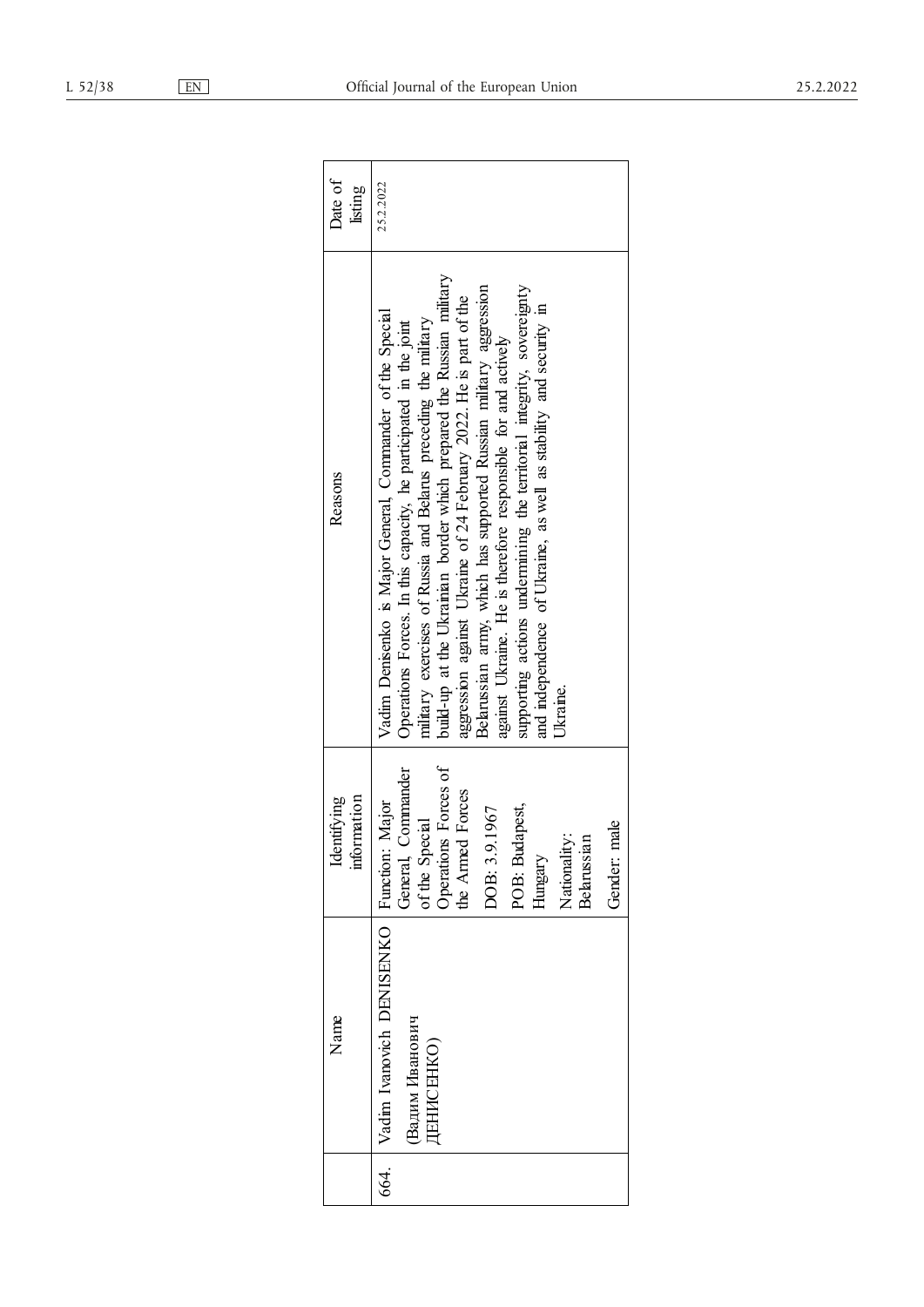| Date of<br>listing         | 25.2.2022                                                                                                                                                                                                                                                                                                                                                                                                                                                                                                                                                                                                                                                                                 |
|----------------------------|-------------------------------------------------------------------------------------------------------------------------------------------------------------------------------------------------------------------------------------------------------------------------------------------------------------------------------------------------------------------------------------------------------------------------------------------------------------------------------------------------------------------------------------------------------------------------------------------------------------------------------------------------------------------------------------------|
| Reasons                    | Aleksandr Lozitsky is a Lieutenant Colonel of the Belarussian military<br>undermining the territorial integrity, sovereignty and independence of<br>exercises of Russia and Belarus preceding the military build-up at the<br>against Ukraine. In this capacity, he participated in the joint military<br>Belarussian army, which has supported Russian military aggression<br>and Commander of unit 65408 / Luninets airfield. He is part of the<br>Ukrainian border which prepared the Russian military aggression<br>He is therefore responsible for and actively supporting actions<br>Ukraine, as well as stability and security in Ukraine.<br>against Ukraine of 24 February 2022. |
| information<br>Identifying | Colonel, Commander<br>Function: Lieutenant<br>airfield<br>55408/<br>male<br>Nationality:<br>Belarussian<br>of unit 6:<br>Luninets<br>Gender:                                                                                                                                                                                                                                                                                                                                                                                                                                                                                                                                              |
| Name                       | (Александр ЛОЗИЦКИЙ)<br>Aleksandr LOZITSKY                                                                                                                                                                                                                                                                                                                                                                                                                                                                                                                                                                                                                                                |
|                            | 665.                                                                                                                                                                                                                                                                                                                                                                                                                                                                                                                                                                                                                                                                                      |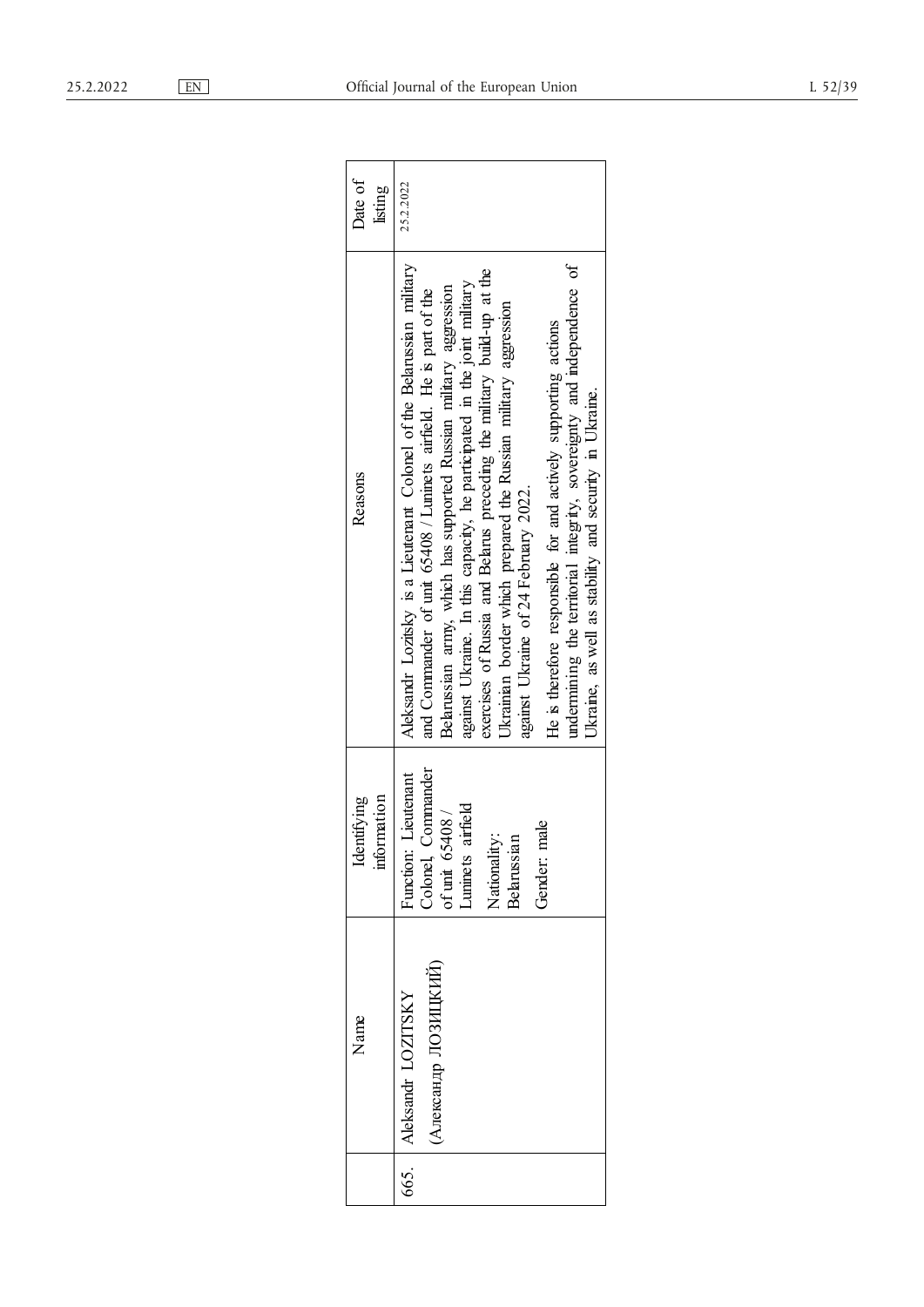| Date of<br>listing        | 25.2.2022                                                                                                                                                                                                                                                                                                                                                                                                                                                                                                                                                                                                                                                                                                                                                                                                                   |
|---------------------------|-----------------------------------------------------------------------------------------------------------------------------------------------------------------------------------------------------------------------------------------------------------------------------------------------------------------------------------------------------------------------------------------------------------------------------------------------------------------------------------------------------------------------------------------------------------------------------------------------------------------------------------------------------------------------------------------------------------------------------------------------------------------------------------------------------------------------------|
| Reasons                   | aggression against Ukraine of 24 February 2022. In this position, he is<br>Western Operational Command of the Republic of Belarus. He is part<br>Igor Viktorovich Demidenko is therefore responsible for and actively<br>the joint Belarussian-Russian military exercises, which prepared and<br>responsible for the participation of the troops under his command in<br>facilitated the Russian military aggression against Ukraine. He also<br>supporting actions undermining the territorial integrity, sovereignty<br>Igor Viktorovich Demidenko is Major General Commander of the<br>and independence of Ukraine, as well as stability and security in<br>took part and supervised the participation of his troops in these<br>of the Belarussian army, which has supported Russian military<br>exercises.<br>Ukraine. |
| information<br>dentifying | POB: Mogilev, former<br>Operational Command<br>(now Belarus)<br>Commander<br>Function: Major<br>DOB: 5.2.1971<br>Western<br>Gender: male<br>Nationality:<br>Belarussian<br>General<br>of the $\lambda$<br>USSR <sub>(</sub>                                                                                                                                                                                                                                                                                                                                                                                                                                                                                                                                                                                                 |
| Name                      | Игорь Викторович<br>Igor Viktorovich<br><b>JEMMUEHKO</b><br>ORMIDENKO                                                                                                                                                                                                                                                                                                                                                                                                                                                                                                                                                                                                                                                                                                                                                       |
|                           | 666.<br>G                                                                                                                                                                                                                                                                                                                                                                                                                                                                                                                                                                                                                                                                                                                                                                                                                   |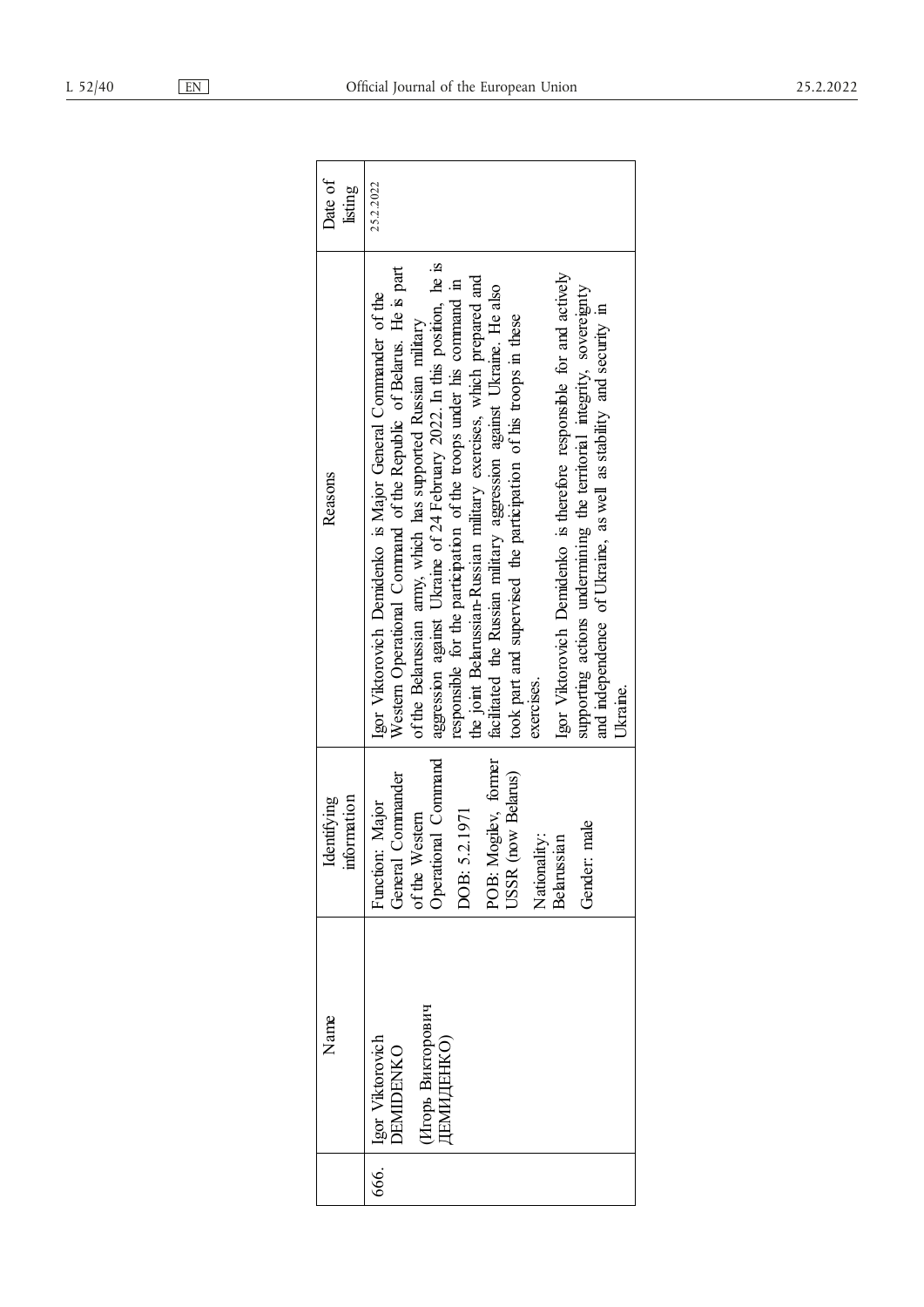| Date of<br>listing            | 25.2.2022                                                                                                                                                                                                                                                                                                                                                                                                                                                                                                                                                                                                          |
|-------------------------------|--------------------------------------------------------------------------------------------------------------------------------------------------------------------------------------------------------------------------------------------------------------------------------------------------------------------------------------------------------------------------------------------------------------------------------------------------------------------------------------------------------------------------------------------------------------------------------------------------------------------|
| Reasons                       | undermining the territorial integrity, sovereignty and independence of<br>mobilisation and civil defence as well as his interaction with military<br>exercises taking place near Brest in the build-up to Russia's military<br>organisations, including at a time of joint Russian-Belarus military<br>He is therefore responsible for and actively supporting actions<br>Yuri Vitoldovich Shuleyko is Chairman of the Brest Regional<br>Executive Committee. In this capacity, he is responsible for<br>Ukraine, as well as stability and security in Ukraine.<br>aggression against Ukraine of 24 February 2022. |
| information<br>entifying<br>₫ | $(+375162)$ 21-23-32<br>POB: Kozlovshchina<br>Grodno<br>in the Dyatlovo<br>Phone number:<br>Gender: male<br>DOB: 1968<br>District,<br>Oblast                                                                                                                                                                                                                                                                                                                                                                                                                                                                       |
| Name                          | 667. Viri Vitoldovich SHULEYKO<br>(a.k.a. Yury Vitoldovich<br><b>SHULEIKO</b>                                                                                                                                                                                                                                                                                                                                                                                                                                                                                                                                      |
|                               |                                                                                                                                                                                                                                                                                                                                                                                                                                                                                                                                                                                                                    |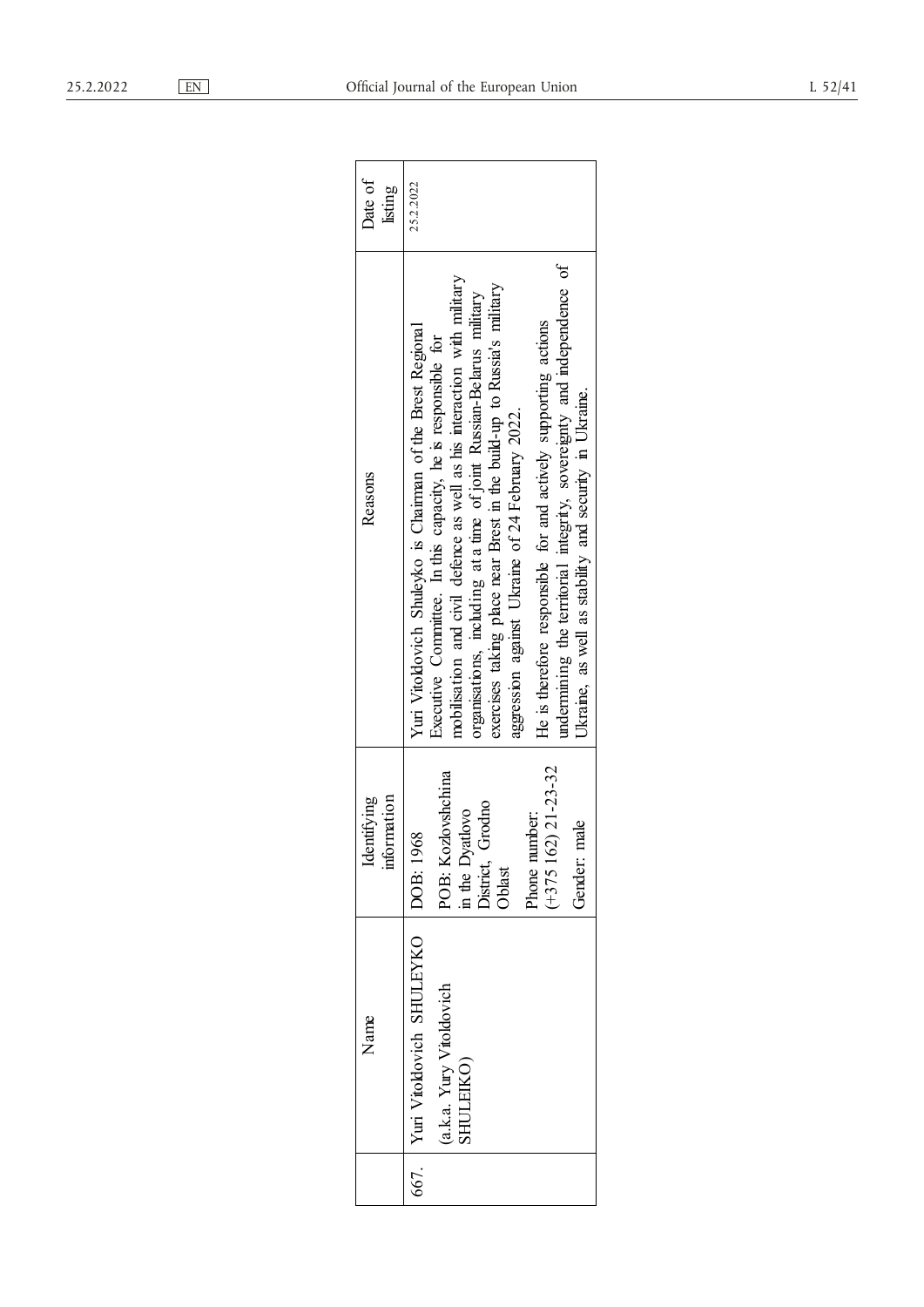| information<br>Identifying                                                                                                                                                                                                                                                      |
|---------------------------------------------------------------------------------------------------------------------------------------------------------------------------------------------------------------------------------------------------------------------------------|
| Function: Chairman of   Ivan Ivanovich Krupko is the Chairman of the Gomel Regional<br>District, former USSR<br>Burdevichi, Korelichi<br>Executive Committee<br>the Gomel Regional<br>DOB: 23.7.1974<br>POB: village of<br>(now Belarus)<br>male<br>Nationality:<br>Belarussian |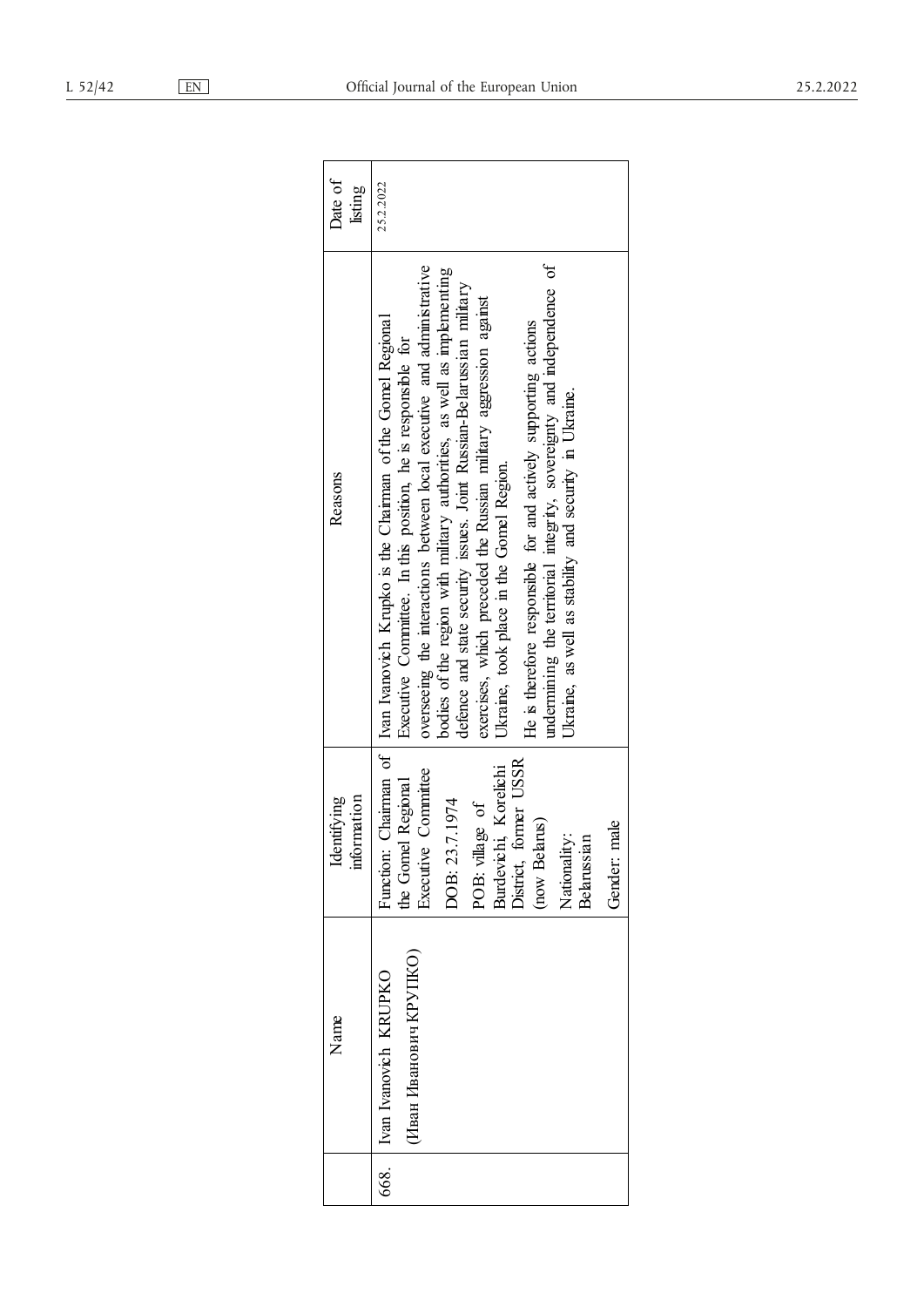| Date of<br>listing         | 25.2.2022                                                                                                                                                                                                                                                                                                                                                                                                                                                                                                                                                                                                                                                                                                                                                                               |
|----------------------------|-----------------------------------------------------------------------------------------------------------------------------------------------------------------------------------------------------------------------------------------------------------------------------------------------------------------------------------------------------------------------------------------------------------------------------------------------------------------------------------------------------------------------------------------------------------------------------------------------------------------------------------------------------------------------------------------------------------------------------------------------------------------------------------------|
| Reasons                    | undermining the territorial integrity, sovereignty and independence of<br>areas of the Donetsk and Luhansk oblasts of Ukraine, and ordered the<br>On 24 February 2022, he ordered a military operation in Ukraine and<br>"independence and sovereignty" of the non-government-controlled<br>Russian armed forces began an attack on Ukraine. That attack is a<br>Vladimir Putin is responsible for and actively supporting actions<br>blatant violation of the territorial integrity, sovereignty and<br>On 22 February 2022, he signed a decree recognising the<br>Function: President of   Vladimir Putin is the President of the Russian Federation.<br>Ukraine, as well as stability and security in Ukraine.<br>Russian armed forces into those areas.<br>independence of Ukraine. |
| information<br>Identifying | POB: Leningrad (now<br>Russian Federation)<br>Saint-Petersburg),<br>OOB: 7.10.1952<br>ex-USSR (now<br>Male<br>the Russian<br>Federation<br>Gender:                                                                                                                                                                                                                                                                                                                                                                                                                                                                                                                                                                                                                                      |
| Name                       | The first paragraph of<br>apply to this person.<br>Владимир Владимирович<br>Article 1 shall not<br>Vladimir Vladimirovich<br>ПУТИН)<br>PUTIN*<br>⋇                                                                                                                                                                                                                                                                                                                                                                                                                                                                                                                                                                                                                                      |
|                            | 669.                                                                                                                                                                                                                                                                                                                                                                                                                                                                                                                                                                                                                                                                                                                                                                                    |